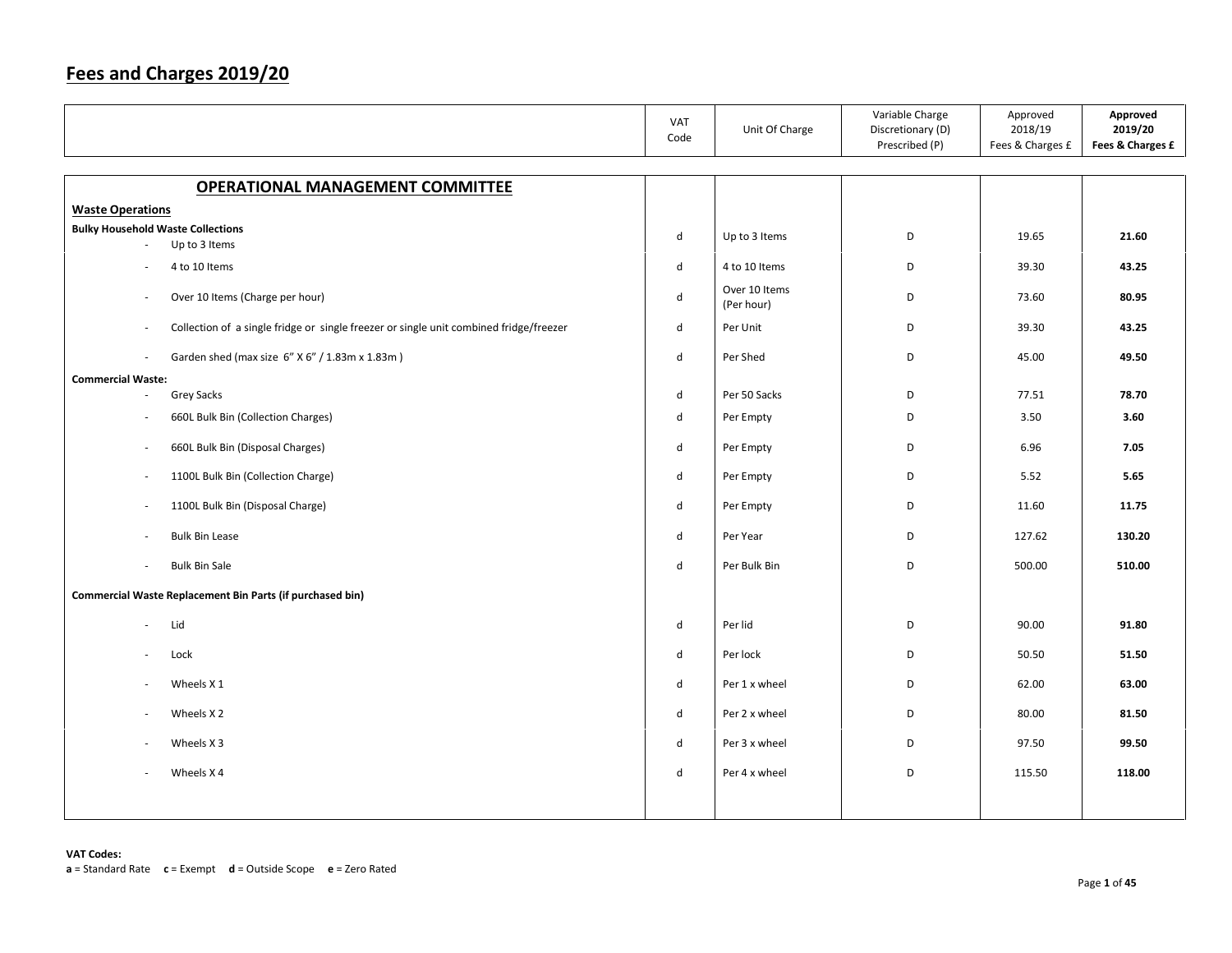|                              |                                                                                                                      | VAT<br>Code  | Unit Of Charge | Variable Charge<br>Discretionary (D)<br>Prescribed (P) | Approved<br>2018/19<br>Fees & Charges £ | Approved<br>2019/20<br>Fees & Charges £ |
|------------------------------|----------------------------------------------------------------------------------------------------------------------|--------------|----------------|--------------------------------------------------------|-----------------------------------------|-----------------------------------------|
| <b>Schedule 2 Waste</b>      |                                                                                                                      |              |                |                                                        |                                         |                                         |
|                              | Grey Sacks                                                                                                           | d            | Per 50 Sacks   | D                                                      | 40.61                                   | 41.42                                   |
|                              | 660L Bulk Bin                                                                                                        | d            | Per Empty      | D                                                      | 3.50                                    | 3.57                                    |
|                              | 1100L Bulk Bin                                                                                                       | d            | Per Empty      | D                                                      | 5.52                                    | 5.63                                    |
|                              | <b>Bulk Bin Lease</b>                                                                                                | d            | Per Year       | D                                                      | 127.62                                  | 130.17                                  |
|                              | <b>Bulk Bin Sale</b>                                                                                                 | d            | Per Bulk Bin   | D                                                      | 500.00                                  | 510.00                                  |
| <b>Recycling 4 Business:</b> |                                                                                                                      |              |                |                                                        |                                         |                                         |
|                              | Blue Sacks - Paper/Card                                                                                              | d            | Per 50 Sacks   | D                                                      | 44.88                                   | 45.80                                   |
| <b>Wheeled Bin Rates:</b>    |                                                                                                                      |              |                |                                                        |                                         |                                         |
|                              | Provision of Green Box to household still on original recycling scheme                                               | N/A          |                | D                                                      | Free                                    | Free                                    |
|                              | Provision of Blue Bag to household still on original recycling scheme                                                | N/A          |                | D                                                      | Free                                    | Free                                    |
|                              | Provision of one Wheeled bin (grey, green, blue or brown) at new build properties                                    | d            | Per Bin        | D                                                      | 32.50                                   | 34.00                                   |
| $\overline{\phantom{a}}$     | Provision of full set of wheeled bins (grey, green, blue and brown) at a new build property                          | d            | Per Set        | D                                                      | 100.00                                  | 105.00                                  |
| $\overline{\phantom{a}}$     | Provision of full set of three wheeled bins (grey, blue and brown) at a new build property                           | $\mathsf{d}$ | Per Set        | D                                                      | 75.00                                   | 80.00                                   |
| $\overline{\phantom{a}}$     | Provision of lost, stolen, damaged or additional (if eligible) wheeled bin including delivery                        | d            | Per Bin        | D                                                      | 32.50                                   | 34.00                                   |
| ÷.                           | Provision of lost, stolen, damaged grey and green wheeled bins lid or wheels (including delivery<br>and fitting)     | d            | Per Bin        | D                                                      | 13.00                                   | 13.75                                   |
| $\overline{\phantom{a}}$     | Provision of second hand replacement bin (grey, green, blue or brown) where available                                | d            | Per Bin        | D                                                      | 16:25                                   | 17.00                                   |
|                              | Provision of a bulk bin to multiple-occupancy properties for recycling                                               | d            | Per bin        | D                                                      | 500.00                                  | 510.00                                  |
|                              | Provision of a bulk bin to multiple-occupancy properties for the collection of residual waste                        | d            | Per bin        | D                                                      | 500.00                                  | 510.00                                  |
|                              | Provision of two black sacks per week to properties unsuitable for wheeled bins for collection of<br>residual waste. | N/A          | Per 2 Sacks    | D                                                      | Free                                    | Free                                    |
|                              |                                                                                                                      |              |                |                                                        |                                         |                                         |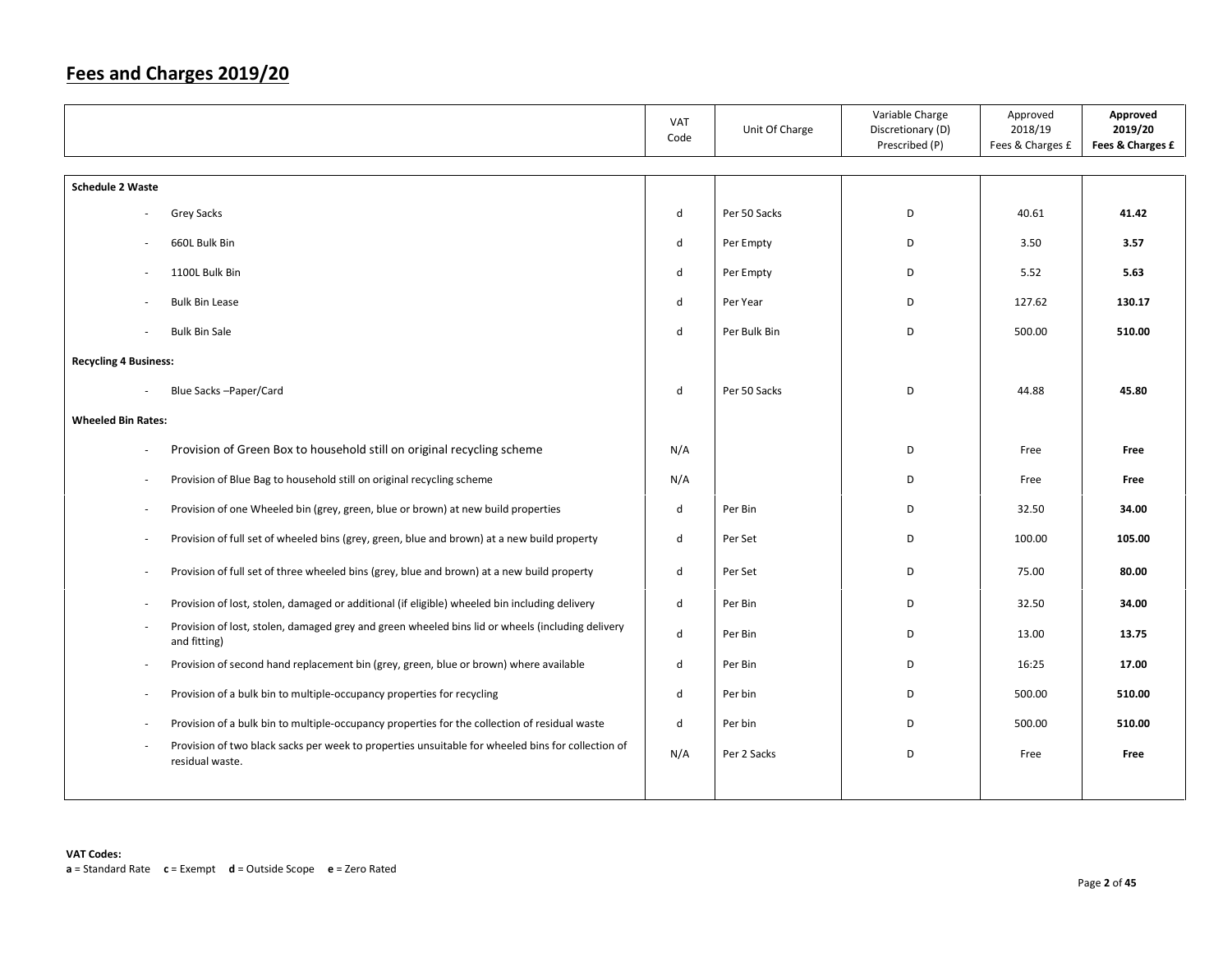|                                                                    | VAT<br>Code  | Unit Of Charge | Variable Charge<br>Discretionary (D)<br>Prescribed (P) | Approved<br>2018/19<br>Fees & Charges £ | Approved<br>2019/20<br>Fees & Charges £ |
|--------------------------------------------------------------------|--------------|----------------|--------------------------------------------------------|-----------------------------------------|-----------------------------------------|
|                                                                    |              |                |                                                        |                                         |                                         |
|                                                                    |              |                |                                                        |                                         |                                         |
| <b>Green Waste Subscription Service:</b>                           |              |                |                                                        |                                         |                                         |
| Annual Subscription Fee                                            | $\sf d$      | Per 240L bin   | D                                                      | 30.00                                   | 30.00                                   |
| Charges for replacement subscription sticker                       | $\sf d$      | Per sticker    | D                                                      | 5.00                                    | 5.00                                    |
|                                                                    |              |                |                                                        |                                         |                                         |
| <b>Fleet Management Services:</b>                                  |              |                |                                                        |                                         |                                         |
| MOT Class 1 - One off customer                                     | ${\sf d}$    | Per MOT        | P                                                      | 25.00                                   | 25.00                                   |
| MOT Class 1 - Motor Trade Customers                                | d            | Per MOT        | P                                                      | 25.00                                   | 25.00                                   |
| MOT Class 1 - FBC Staff, relatives, members                        | $\sf d$      | Per MOT        | P                                                      | 25.00                                   | 25.00                                   |
| MOT Class 2 - One off customer                                     | d            | Per MOT        | P                                                      | 25.00                                   | 25.00                                   |
| MOT Class 2 - Motor Trade Customers                                | $\sf d$      | Per MOT        | P                                                      | 25.00                                   | 25.00                                   |
| MOT Class 2 - FBC Staff, relatives, members                        | d            | Per MOT        | P                                                      | 25.00                                   | 25.00                                   |
| MOT Class 3 - One off customer                                     | $\sf d$      | Per MOT        | P                                                      | 35.00                                   | 35.00                                   |
| MOT Class 3 - Motor Trade Customers                                | d            | Per MOT        | P                                                      | 35.00                                   | 35.00                                   |
| MOT Class 3 - FBC Staff, relatives, members                        | $\sf d$      | Per MOT        | P                                                      | 35.00                                   | 35.00                                   |
| MOT Class 4 - One off Customer                                     | d            | Per MOT        | р                                                      | 40.00                                   | 42.00                                   |
| MOT Class 4 - Motor Trade Customers                                | d            | Per MOT        | P                                                      | 35.00                                   | 37.00                                   |
| MOT Class 4 - FBC Staff, relatives, members                        | d            | Per MOT        | P                                                      | 35.00                                   | 37.00                                   |
| MOT Class 4 - Repeat customers (5 or more tests in 12 months)      | d            | Per MOT        | P                                                      | 35.00                                   | 37.00                                   |
| MOT Class 4 - Fylde Licenced Taxi-drivers (must be FBC registered) | $\mathsf{d}$ | Per MOT        | P                                                      | 35.00                                   | 37.00                                   |
| MOT Class 5 - One off Customer                                     | d            | Per MOT        | P                                                      | 55.00                                   | 55.00                                   |
| MOT Class 5 - Motor Trade Customers                                | $\mathsf{d}$ | Per MOT        | P                                                      | 50.00                                   | 50.00                                   |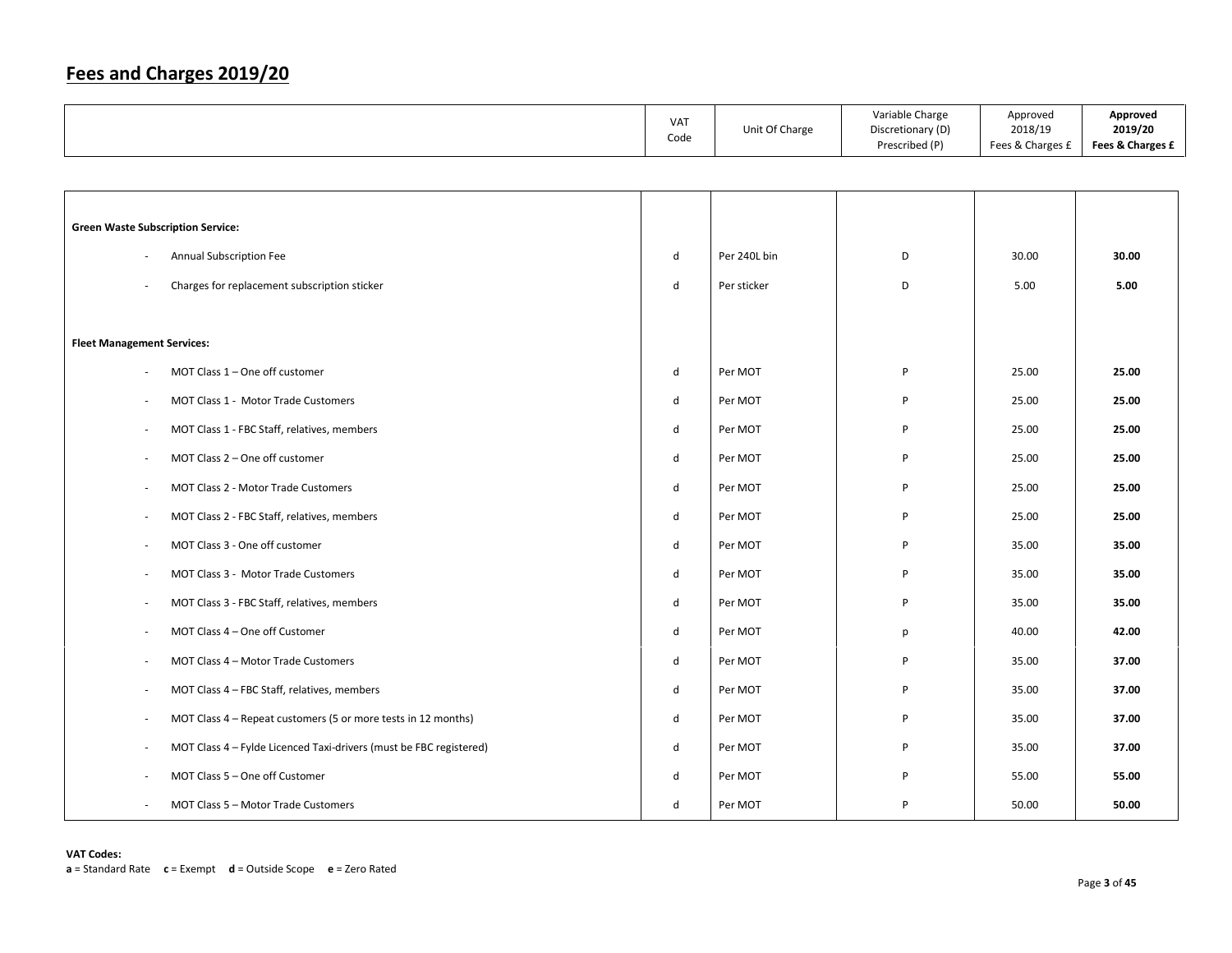|                                                                                                                                                                                                                                                                                          | VAT<br>Code | Unit Of Charge              | Variable Charge<br>Discretionary (D)<br>Prescribed (P) | Approved<br>2018/19<br>Fees & Charges £ | Approved<br>2019/20<br>Fees & Charges £ |
|------------------------------------------------------------------------------------------------------------------------------------------------------------------------------------------------------------------------------------------------------------------------------------------|-------------|-----------------------------|--------------------------------------------------------|-----------------------------------------|-----------------------------------------|
| Fleet Management Services continued:                                                                                                                                                                                                                                                     |             |                             |                                                        |                                         |                                         |
| MOT Class 5 - FBC Staff, relatives, members                                                                                                                                                                                                                                              | d           | Per MOT                     | P                                                      | 50.00                                   | 50.00                                   |
| MOT Class 5 - Repeat customers (5 or more tests in 12 months)                                                                                                                                                                                                                            | d           | Per MOT                     | P                                                      | 50.00                                   | 50.00                                   |
| MOT Class 7 - One off customer                                                                                                                                                                                                                                                           | d           | Per MOT                     | P                                                      | 55.00                                   | 55.00                                   |
| MOT Class 7 - Motor Trade Customer                                                                                                                                                                                                                                                       | d           | Per MOT                     | P                                                      | 50.00                                   | 50.00                                   |
| MOT Class 7 - FBC Staff, relatives, members                                                                                                                                                                                                                                              | d           | Per MOT                     | P                                                      | 50.00                                   | 50.00                                   |
| MOT Class 7 - Repeat Customers                                                                                                                                                                                                                                                           | d           | Per MOT                     | P                                                      | 50.00                                   | 50.00                                   |
| Taxi Test - Retest (If applicable)                                                                                                                                                                                                                                                       | d           | Per MOT                     | D                                                      | 17.50                                   | 18.50                                   |
| Minor Repairs - Labour Per hour (Plus parts)                                                                                                                                                                                                                                             | a           | Per hour labour             | D                                                      | 35.00                                   | 37.00                                   |
| Use of Diagnostics                                                                                                                                                                                                                                                                       | a           | Per Use                     | D                                                      | 40.00                                   | 40.00                                   |
|                                                                                                                                                                                                                                                                                          |             |                             |                                                        |                                         |                                         |
| Dog Control Charges:                                                                                                                                                                                                                                                                     |             |                             |                                                        |                                         |                                         |
| Cost of collection and kennelling                                                                                                                                                                                                                                                        | a           | Per Day                     | D                                                      | 20.00                                   | 20.00                                   |
| Cost to collect stray dog from Kennels                                                                                                                                                                                                                                                   | a           | Per Collection of Stray     | D                                                      | 70.00                                   | 70.00                                   |
| Cost of return of stray dog by dog warden                                                                                                                                                                                                                                                | a           | Per Return of Stray         | D                                                      | 30.00                                   | 30.00                                   |
| Fixed Penalty Notice for PSPO Breach                                                                                                                                                                                                                                                     | $\sf d$     | Per Fixed Penalty<br>Notice | P                                                      | 100.00                                  | 100.00                                  |
|                                                                                                                                                                                                                                                                                          |             |                             |                                                        |                                         |                                         |
| <b>Land Charges</b>                                                                                                                                                                                                                                                                      |             |                             |                                                        |                                         |                                         |
| Note: Land Charges Fees will be in accordance with Local Authority Property Search Services Costing and Guidance and<br>Guidance for Registering Authorities on setting fees for Local Land Charge Services in England and the current fees<br>came into effect on the 1st January 2017. |             |                             |                                                        |                                         |                                         |
| http://www.fylde.gov.uk/business/landcharges/                                                                                                                                                                                                                                            |             |                             |                                                        |                                         |                                         |
|                                                                                                                                                                                                                                                                                          |             |                             |                                                        |                                         |                                         |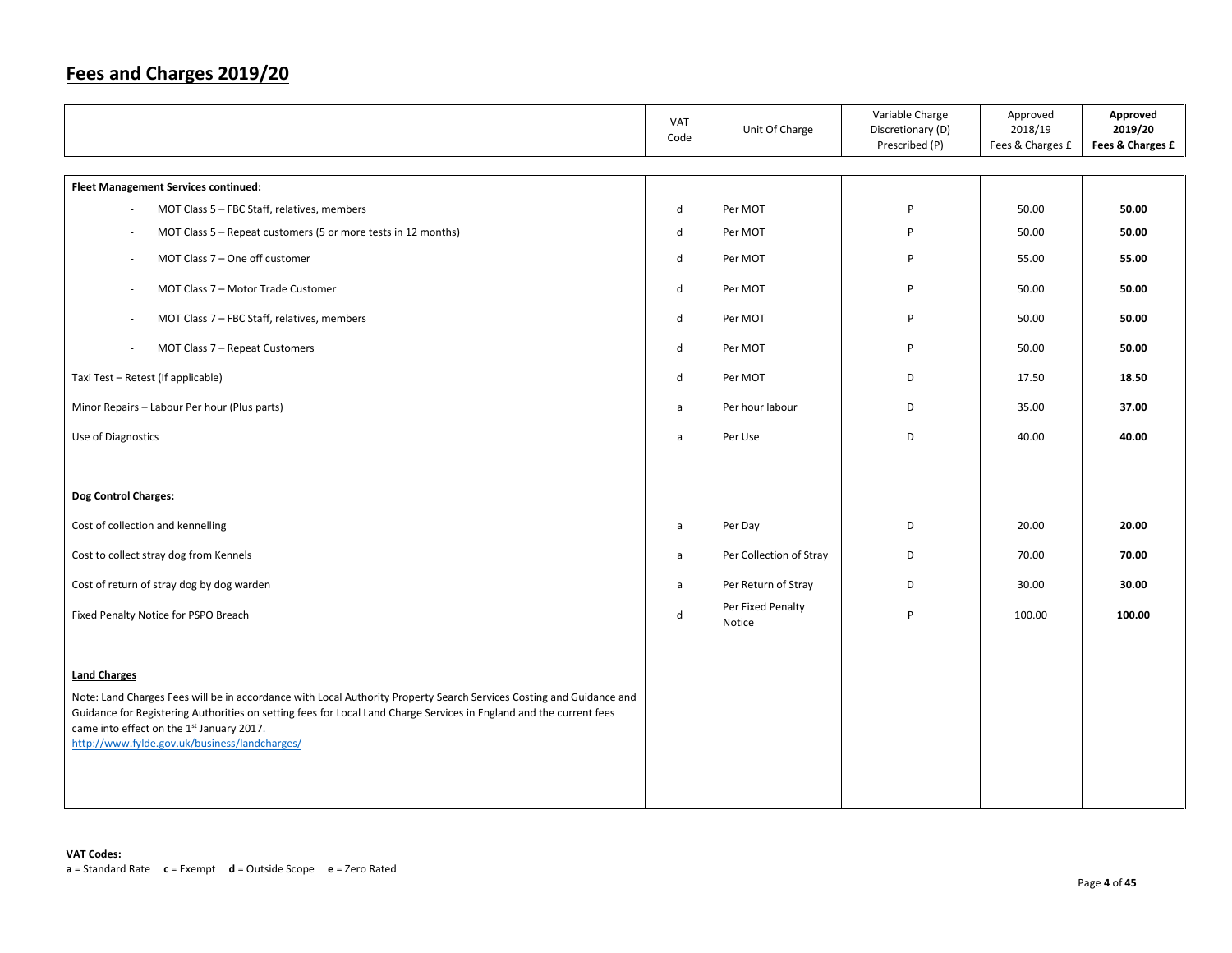|                                                                                                       | VAT<br>Code  | Unit Of Charge | Variable Charge<br>Discretionary (D)<br>Prescribed (P) | Approved<br>2018/19<br>Fees & Charges £ | Approved<br>2019/20<br>Fees & Charges £ |
|-------------------------------------------------------------------------------------------------------|--------------|----------------|--------------------------------------------------------|-----------------------------------------|-----------------------------------------|
| <b>Car Parks</b>                                                                                      |              |                |                                                        |                                         |                                         |
| <b>St Annes</b>                                                                                       |              |                |                                                        |                                         |                                         |
| <b>St. Annes Square:</b><br>9:00 a.m. to 6:00 p.m. (All Days)                                         |              |                |                                                        |                                         |                                         |
| Cars etc. $-$ up to 0.5 Hours<br>$\overline{\phantom{a}}$                                             | a            | Per Session    | D                                                      | 0.80                                    | 0.80                                    |
| Cars etc. $-0.5$ to 1 hour<br>$\sim$                                                                  | $\mathsf{a}$ | Per Session    | D                                                      | 1.40                                    | 1.40                                    |
| Cars etc. $-1$ to 2 hours<br>$\sim$                                                                   | $\mathsf{a}$ | Per session    | D                                                      | 2.50                                    | 2.50                                    |
| Car etc. $-2$ to 3 hours<br>$\overline{\phantom{a}}$                                                  | $\mathsf{a}$ | Per session    | D                                                      | 3.80                                    | 3.80                                    |
| At other times<br>$\overline{\phantom{a}}$                                                            | N/A          | Free           | D                                                      | Free                                    | Free                                    |
| St. Annes Swimming Pool:<br>9:00 a.m. to 6:00 p.m.                                                    |              |                |                                                        |                                         |                                         |
| Cars etc. - up to 1 hour<br>$\overline{\phantom{a}}$                                                  | a            | Per Session    | D                                                      | 1.20                                    | 1.20                                    |
| Cars etc. - 1 to 2 hours<br>$\sim$                                                                    | a            | Per Session    | D                                                      | 2.20                                    | 2.20                                    |
| Cars etc. - 2 to 3 hours<br>$\overline{\phantom{a}}$                                                  | a            | Per Session    | D                                                      | 2.90                                    | 2.90                                    |
| Cars etc. - 3 to 4 hours<br>$\overline{\phantom{a}}$                                                  | a            | Per Session    | D                                                      | 3.40                                    | 3.40                                    |
| Cars etc. - over 4 hours<br>$\overline{\phantom{a}}$                                                  | a            | Per Session    | D                                                      | 4.50                                    | 4.50                                    |
| At Other times for passenger vehicles:<br>$\sim$                                                      | N/A          | Free           | D                                                      | Free                                    | Free                                    |
| Overnight Motorhome Parking (per vehicle 6 p.m. to 10 a.m. following day)<br>$\overline{\phantom{a}}$ | $\mathsf{a}$ | Per Session    | D                                                      | 5.30                                    | 5.30                                    |
| Motorhome 1 day tariff (up to 10 a.m. following day)<br>$\sim$                                        | $\mathsf{a}$ | Per Session    | D                                                      | 8.40                                    | 8.40                                    |
| Motorhome 2 day tariff<br>$\sim$                                                                      | a            | Per Session    | D                                                      | 15.80                                   | 15.80                                   |
| Motorhome 3 day tariff<br>$\overline{\phantom{a}}$                                                    | a            | Per Session    | D                                                      | 22.00                                   | 22.00                                   |
| YMCA staff permit<br>$\overline{\phantom{a}}$                                                         | $\mathsf{a}$ | Annual         | D                                                      | 100.00                                  | 100.00                                  |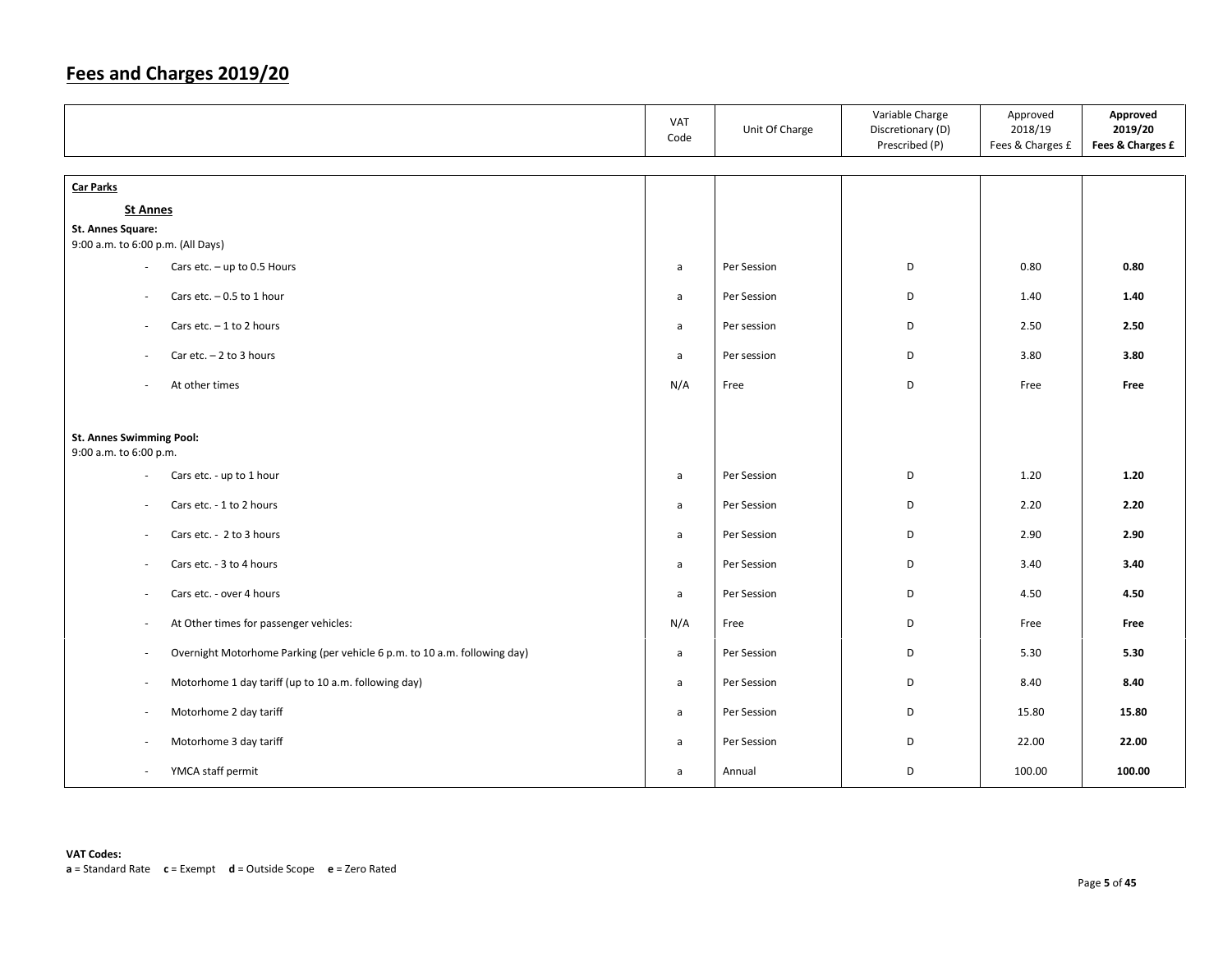|                                                                                                       | VAT<br>Code  | Unit Of Charge | Variable Charge<br>Discretionary (D)<br>Prescribed (P) | Approved<br>2018/19<br>Fees & Charges £ | Approved<br>2019/20<br>Fees & Charges £ |
|-------------------------------------------------------------------------------------------------------|--------------|----------------|--------------------------------------------------------|-----------------------------------------|-----------------------------------------|
|                                                                                                       |              |                |                                                        |                                         |                                         |
| <b>Wood Street:</b><br>9:00 a.m. to 6:00 p.m. (All Days)                                              |              |                |                                                        |                                         |                                         |
| Cars etc. -up to 0.5 hour<br>$\overline{\phantom{a}}$                                                 | a            | Per Session    | D                                                      | 0.80                                    | 0.80                                    |
|                                                                                                       |              |                |                                                        |                                         |                                         |
| Cars etc. - 0.5 to 1 hour<br>$\overline{\phantom{a}}$                                                 | a            | Per Session    | D                                                      | 1.40                                    | 1.40                                    |
| Cars etc. $-1$ to 2 hours<br>$\overline{\phantom{a}}$                                                 | a            | Per Session    | D                                                      | 2.50                                    | 2.50                                    |
| Cars etc. $-2$ to 3 hours<br>$\overline{\phantom{a}}$                                                 | a            | Per Session    | D                                                      | 3.80                                    | 3.80                                    |
| At Other times<br>$\overline{\phantom{a}}$                                                            | N/A          | Free           | D                                                      | Free                                    | Free                                    |
|                                                                                                       |              |                |                                                        |                                         |                                         |
| North Beach:<br>9:00 a.m. to 6 p.m. (All Days)                                                        |              |                |                                                        |                                         |                                         |
| Cars etc. - up to 1 hour<br>$\overline{\phantom{a}}$                                                  | a            | Per Session    | D                                                      | 0.90                                    | 0.90                                    |
| Cars etc. - 1 to 2 hours<br>$\overline{\phantom{a}}$                                                  | a            | Per Session    | D                                                      | 1.50                                    | 1.50                                    |
| Cars etc.- 2 to 3 hours<br>$\overline{\phantom{a}}$                                                   | a            | Per Session    | D                                                      | $\sim$                                  | $\blacksquare$                          |
| Cars etc.- 2 to 4 hours<br>$\overline{\phantom{a}}$                                                   | a            | Per Session    | D                                                      | 2.30                                    | 2.30                                    |
| Cars etc.- 3 to 4 hours<br>$\overline{\phantom{a}}$                                                   | a            | Per Session    | D                                                      | $\sim$                                  | $\sim$                                  |
| Cars etc.- Over 4 hours<br>$\overline{\phantom{a}}$                                                   | $\mathsf{a}$ | Per Session    | D                                                      | 4.00                                    | 4.00                                    |
| At other times for passenger vehicles<br>$\overline{\phantom{a}}$                                     | N/A          | Free           | D                                                      | Free                                    | Free                                    |
| Overnight Motorhome Parking (per vehicle 6 p.m. to 10 a.m. following day)<br>$\overline{\phantom{a}}$ | $\mathsf{a}$ | Per Session    | D                                                      | 4.00                                    | 4.00                                    |
| Motorhome 1 day tariff (up to 10 a.m. following day)<br>$\overline{\phantom{a}}$                      | $\mathsf{a}$ | Per Session    | D                                                      | 7.00                                    | 7.00                                    |
| Motorhome 2 day tariff<br>$\overline{\phantom{a}}$                                                    | a            | Per Session    | D                                                      | 14.00                                   | 14.00                                   |
| Motorhome 3 day tariff<br>$\sim$                                                                      | a            | Per Session    | D                                                      | 20.00                                   | 20.00                                   |
|                                                                                                       |              |                |                                                        |                                         |                                         |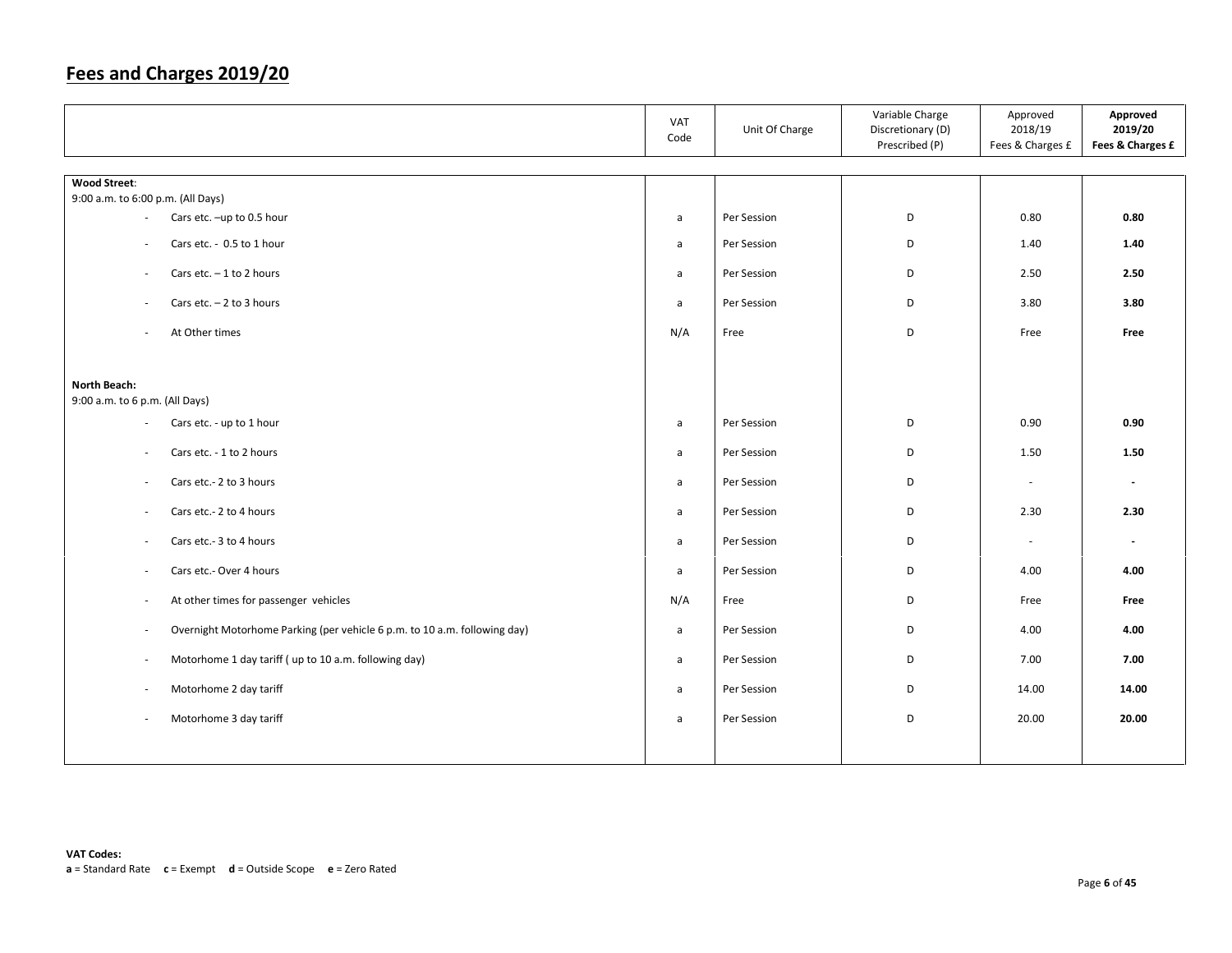|                                                      | VAT<br>Code  | Unit Of Charge | Variable Charge<br>Discretionary (D)<br>Prescribed (P) | Approved<br>2018/19<br>Fees & Charges £ | Approved<br>2019/20<br>Fees & Charges £ |
|------------------------------------------------------|--------------|----------------|--------------------------------------------------------|-----------------------------------------|-----------------------------------------|
|                                                      |              |                |                                                        |                                         |                                         |
| <b>North Promenade:</b><br>9:00 a.m. to 6:00 p.m.    |              |                |                                                        |                                         |                                         |
| Cars etc. - up to 1 hour<br>$\sim$                   | $\mathsf{a}$ | Per Session    | D                                                      | 1.20                                    | 1.20                                    |
| Cars etc. - 1 to 2 hours<br>$\sim$                   | a            | Per Session    | D                                                      | 2.20                                    | 2.20                                    |
| Cars etc.- 2 to 3 hours<br>$\overline{\phantom{a}}$  | a            | Per Session    | D                                                      | 2.90                                    | 2.90                                    |
| Cars etc.- 3 to 4 hours<br>$\overline{\phantom{a}}$  | a            | Per Session    | D                                                      | 3.40                                    | 3.40                                    |
| Cars etc.- Over 4 hours<br>$\overline{\phantom{a}}$  | a            | Per Session    | D                                                      | 4.50                                    | 4.50                                    |
| At other times<br>$\mathcal{L}_{\mathcal{A}}$        | N/A          | Free           | D                                                      | Free                                    | Free                                    |
| <b>Fairhaven Road:</b>                               |              |                |                                                        |                                         |                                         |
| 9:00 a.m. to 6:00 p.m. (All Days)                    |              |                |                                                        |                                         |                                         |
| Cars etc. - up to 1 hour<br>$\sim$                   | $\mathsf{a}$ | Per Session    | D                                                      | 1.20                                    | 1.20                                    |
| Cars etc. - 1 to 2 hours<br>$\sim$                   | a            | Per Session    | D                                                      | 2.20                                    | 2.20                                    |
| Cars etc.- 2 to 3 hours<br>$\sim$                    | $\mathsf{a}$ | Per Session    | D                                                      | 2.90                                    | 2.90                                    |
| Cars etc.- 3 to 4 hours<br>$\sim$                    | a            | Per Session    | D                                                      | 3.40                                    | 3.40                                    |
| Cars etc.- Over 4 hours<br>$\sim$                    | $\mathsf{a}$ | Per Session    | D                                                      | 4.50                                    | 4.50                                    |
| At other times<br>$\sim$                             | N/A          | Free           | D                                                      | Free                                    | Free                                    |
| Coaches<br>$\sim$                                    | N/A          | Free           | D                                                      | Free                                    | Free                                    |
| St. Albans Road                                      | N/A          | Free           | D                                                      | Free                                    | Free                                    |
| <b>Fairhaven</b>                                     |              |                |                                                        |                                         |                                         |
| St. Pauls Avenue:                                    |              |                |                                                        |                                         |                                         |
| 9:00 a.m. to 6:00 p.m. (All Days)                    |              |                |                                                        |                                         |                                         |
| Cars etc. - up to 1 hour<br>$\sim$                   | $\mathsf{a}$ | Per Session    | D                                                      | 1.20                                    | 1.20                                    |
| Cars etc. - 1 to 2 hours<br>$\overline{\phantom{a}}$ | $\mathsf{a}$ | Per Session    | D                                                      | 2.20                                    | 2.20                                    |
| Cars etc.- 2 to 3 hours<br>$\sim$                    | a            | Per Session    | D                                                      | 2.90                                    | 2.90                                    |
|                                                      |              |                |                                                        |                                         |                                         |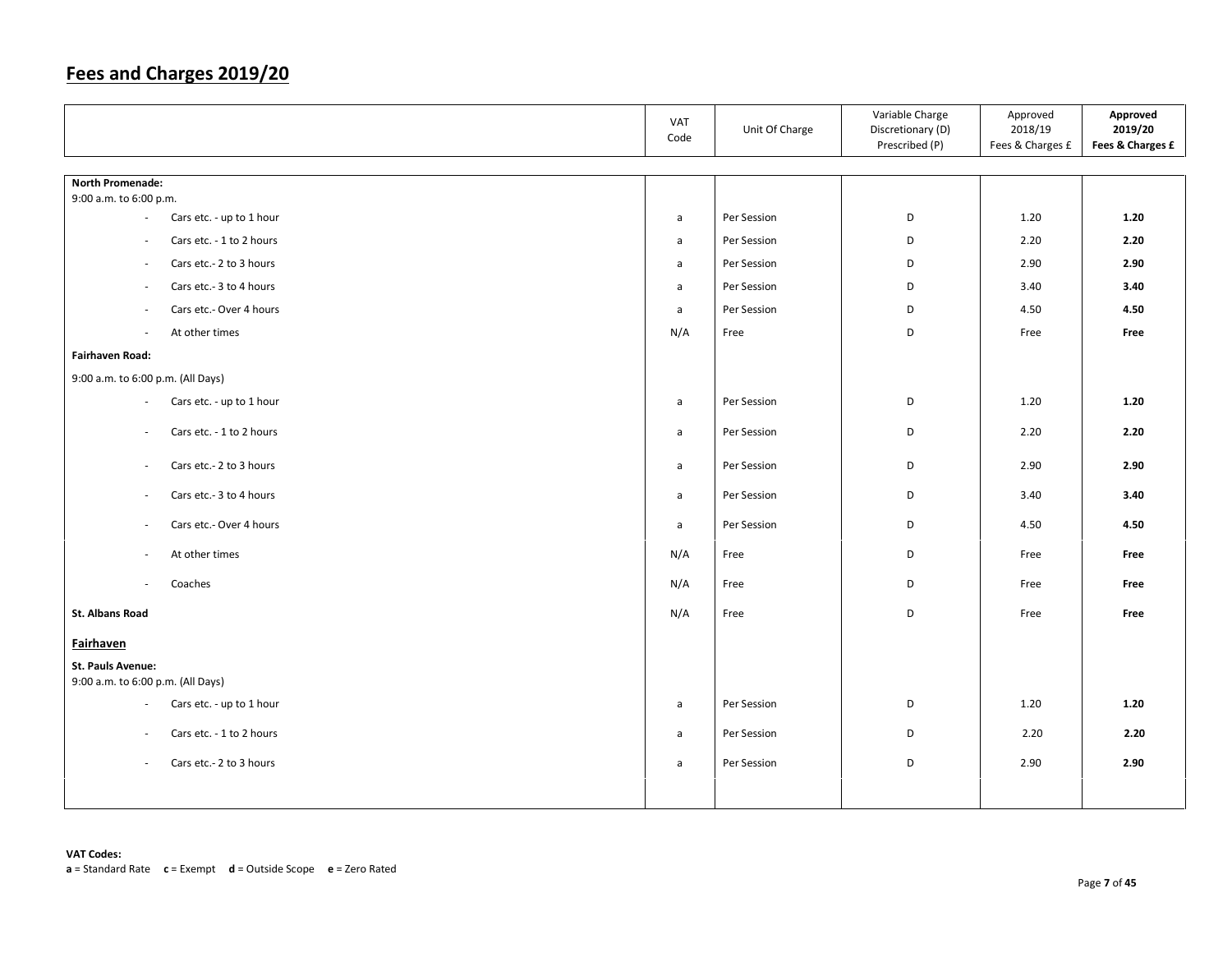|                                                      | VAT<br>Code  | Unit Of Charge | Variable Charge<br>Discretionary (D)<br>Prescribed (P) | Approved<br>2018/19<br>Fees & Charges £ | Approved<br>2019/20<br>Fees & Charges £ |
|------------------------------------------------------|--------------|----------------|--------------------------------------------------------|-----------------------------------------|-----------------------------------------|
| St. Pauls Avenue continued:                          |              |                |                                                        |                                         |                                         |
| Cars etc.- 3 to 4 hours<br>$\overline{\phantom{a}}$  | a            | Per Session    | D                                                      | 3.40                                    | 3.40                                    |
| Cars etc.- Over 4 hours<br>÷,                        | $\mathsf{a}$ | Per Session    | D                                                      | 4.50                                    | 4.50                                    |
| At other times<br>$\sim$                             | N/A          | Free           | D                                                      | Free                                    | Free                                    |
| <b>Fairhaven Lake</b>                                | N/A          | Free           | D                                                      | Free                                    | Free                                    |
| <b>Stanner Bank:</b>                                 |              |                |                                                        |                                         |                                         |
| 9:00 a.m. to 6:00 p.m. (All Days)                    |              |                |                                                        |                                         |                                         |
| Cars etc. - up to 1 hour<br>$\overline{\phantom{a}}$ | a            | Per Session    | D                                                      | 1.20                                    | 1.20                                    |
| Cars etc. - 1 to 2 hours<br>$\sim$                   | $\mathsf{a}$ | Per Session    | D                                                      | 2.20                                    | 2.20                                    |
| Cars etc.- 2 to 3 hours<br>$\sim$                    | $\mathsf{a}$ | Per Session    | D                                                      | 2.90                                    | 2.90                                    |
| Cars etc.- 3 to 4 hours<br>$\overline{\phantom{a}}$  | $\mathsf{a}$ | Per Session    | D                                                      | 3.40                                    | 3.40                                    |
| Cars etc.- Over 4 hour<br>$\sim$                     | $\mathsf{a}$ | Per Session    | D                                                      | 4.50                                    | 4.50                                    |
| At other times<br>$\overline{\phantom{a}}$           | N/A          | Free           | D                                                      | Free                                    | Free                                    |
| <b>Business Permit</b><br>$\sim$                     | $\mathsf{a}$ | Annual         | D                                                      | 100.00                                  | 100.00                                  |
| Lytham                                               |              |                |                                                        |                                         |                                         |
| <b>Pleasant Street:</b>                              |              |                |                                                        |                                         |                                         |
| 9:00 a.m. to 6:00 p.m. (All Days)                    |              |                |                                                        |                                         |                                         |
| Cars etc. - up to 0.5 hour<br>$\sim$                 | a            | Per Session    | D                                                      | 0.80                                    | 0.80                                    |
| Cars etc. - 0.5 to 1 hour<br>$\sim$                  | $\mathsf{a}$ | Per Session    | D                                                      | 1.40                                    | 1.40                                    |
| Cars etc. - 1 to 2 hours<br>$\overline{\phantom{a}}$ | a            | Per Session    | D                                                      | 2.50                                    | 2.50                                    |
| Cars etc.- 2 to 3 hours<br>$\sim$                    | $\mathsf{a}$ | Per Session    | D                                                      | 3.80                                    | 3.80                                    |
| Cars etc.- 3 to 5 hours<br>$\overline{\phantom{a}}$  | $\mathsf{a}$ | Per Session    | D                                                      | 6.30                                    | 6.30                                    |
| Cars etc.- 5 to 7 hours<br>$\sim$                    | $\mathsf{a}$ | Per Session    | D                                                      | 8.40                                    | 8.40                                    |
| Cars etc. $-7-9$ hours<br>$\omega$                   | $\mathsf{a}$ | Per Session    | D                                                      | 10.50                                   | 10.50                                   |
|                                                      |              |                |                                                        |                                         |                                         |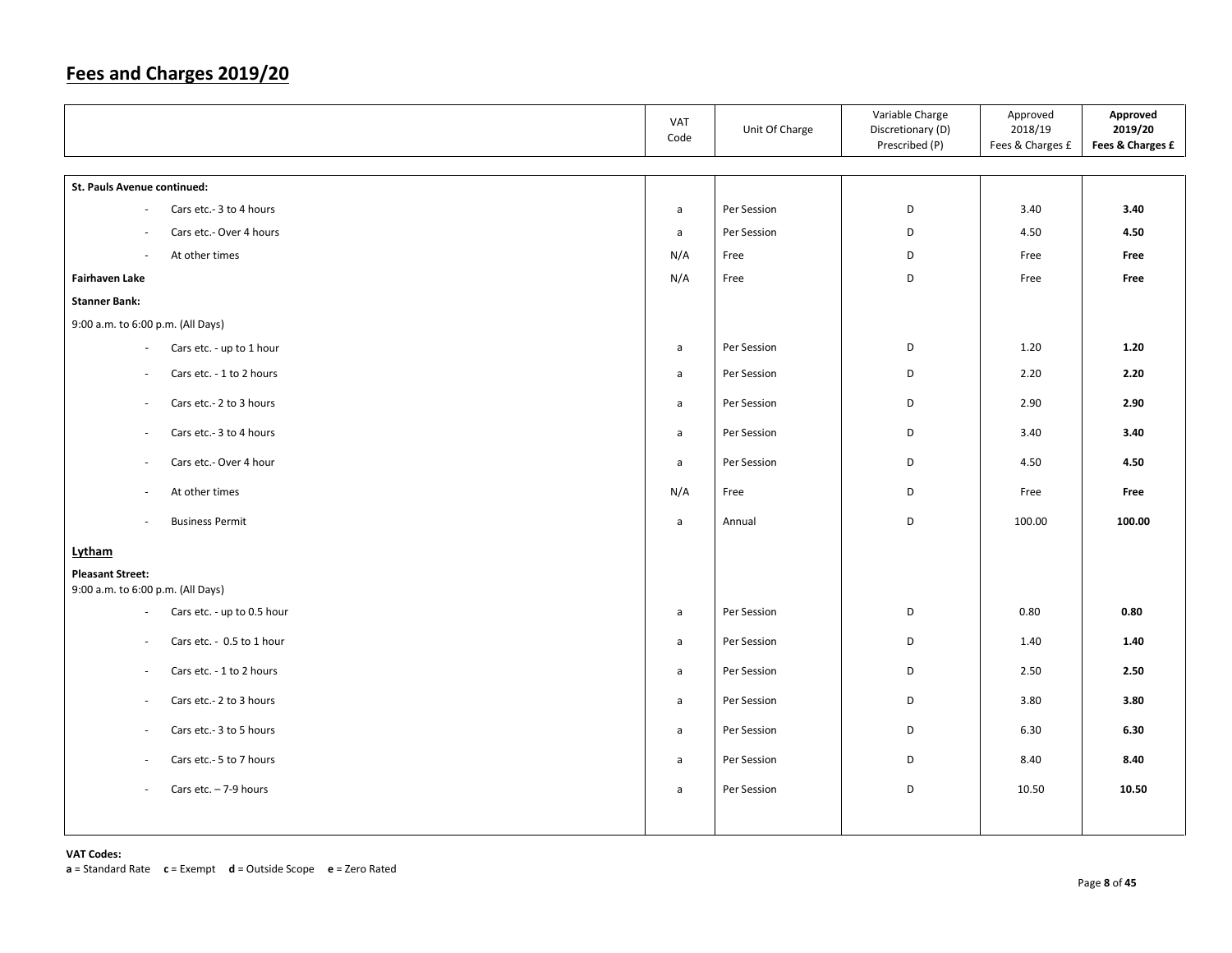|  | <b>VAT</b><br>Code | Unit Of Charge | Variable Charge<br>Discretionary (D)<br>Prescribed (P) | Approved<br>2018/19<br>Fees & Charges £ | Approved<br>2019/20<br>Fees & Charges £ |
|--|--------------------|----------------|--------------------------------------------------------|-----------------------------------------|-----------------------------------------|
|--|--------------------|----------------|--------------------------------------------------------|-----------------------------------------|-----------------------------------------|

| $\sim$                                                      | At other times                                  | N/A          | Free        | D | Free   | Free   |
|-------------------------------------------------------------|-------------------------------------------------|--------------|-------------|---|--------|--------|
| $\sim$                                                      | <b>Business Permit</b>                          | $\mathsf{a}$ | Annual      | D | 335.00 | 335.00 |
| $\sim$                                                      | <b>Resident Permit</b>                          | a            | Annual      | D | 285.00 | 285.00 |
| $\sim$                                                      | North Clifton Street Restricted permit (1995)   | a            | Annual      | D | 20.00  | 20.00  |
| <b>Lytham Station:</b><br>9:00 a.m. to 6:00 p.m. (All Days) |                                                 |              |             |   |        |        |
| $\overline{\phantom{a}}$                                    | Cars etc. - up to 1 hour                        | a            | Per Session | D | 0.90   | 0.90   |
| ÷                                                           | Cars etc. - 1 to 2 hours                        | a            | Per Session | D | 1.50   | 1.50   |
|                                                             |                                                 |              |             |   |        |        |
| $\overline{\phantom{a}}$                                    | Cars etc.- 2 to 4 hours                         | a            | Per Session | D | 2.30   | 2.30   |
| $\sim$                                                      | Cars etc.- Over 4 hours up to 6 p.m.            | a            | Per Session | D | 2.90   | 2.90   |
| $\overline{\phantom{a}}$                                    | At other times                                  | N/A          | Free        | D | Free   | Free   |
| $\sim$                                                      | Cars etc. $-1$ to 2 days                        | a            | Per Session | D | 5.30   | 5.30   |
| $\sim$                                                      | Cars etc. $-2$ to 3 days                        | a            | Per Session | D | 7.90   | 7.90   |
| $\overline{\phantom{a}}$                                    | Cars etc. $-3$ to 4 days                        | a            | Per Session | D | 10.50  | 10.50  |
| $\sim$                                                      | Cars etc. $-5$ to 7 days                        | a            | Per Session | D | 12.60  | 12.60  |
| $\sim$                                                      | Annual Permits (All)                            | a            | Annual      | D | 160.00 | 160.00 |
|                                                             |                                                 |              |             |   |        |        |
| 9:00 a.m. to 6:00 p.m. (All Days)                           | Lytham Green (Bath Street & Dicconson Terrace): |              |             |   |        |        |
| $\overline{\phantom{a}}$                                    | Cars etc. - up to 1 hour                        | a            | Per Session | D | 1.20   | 1.20   |
| $\sim$                                                      | Cars etc. - 1 to 2 hours                        | a            | Per Session | D | 2.20   | 2.20   |
| $\sim$                                                      | Cars etc.- 2 to 3 hours                         | a            | Per Session | D | 2.90   | 2.90   |
|                                                             |                                                 |              |             |   |        |        |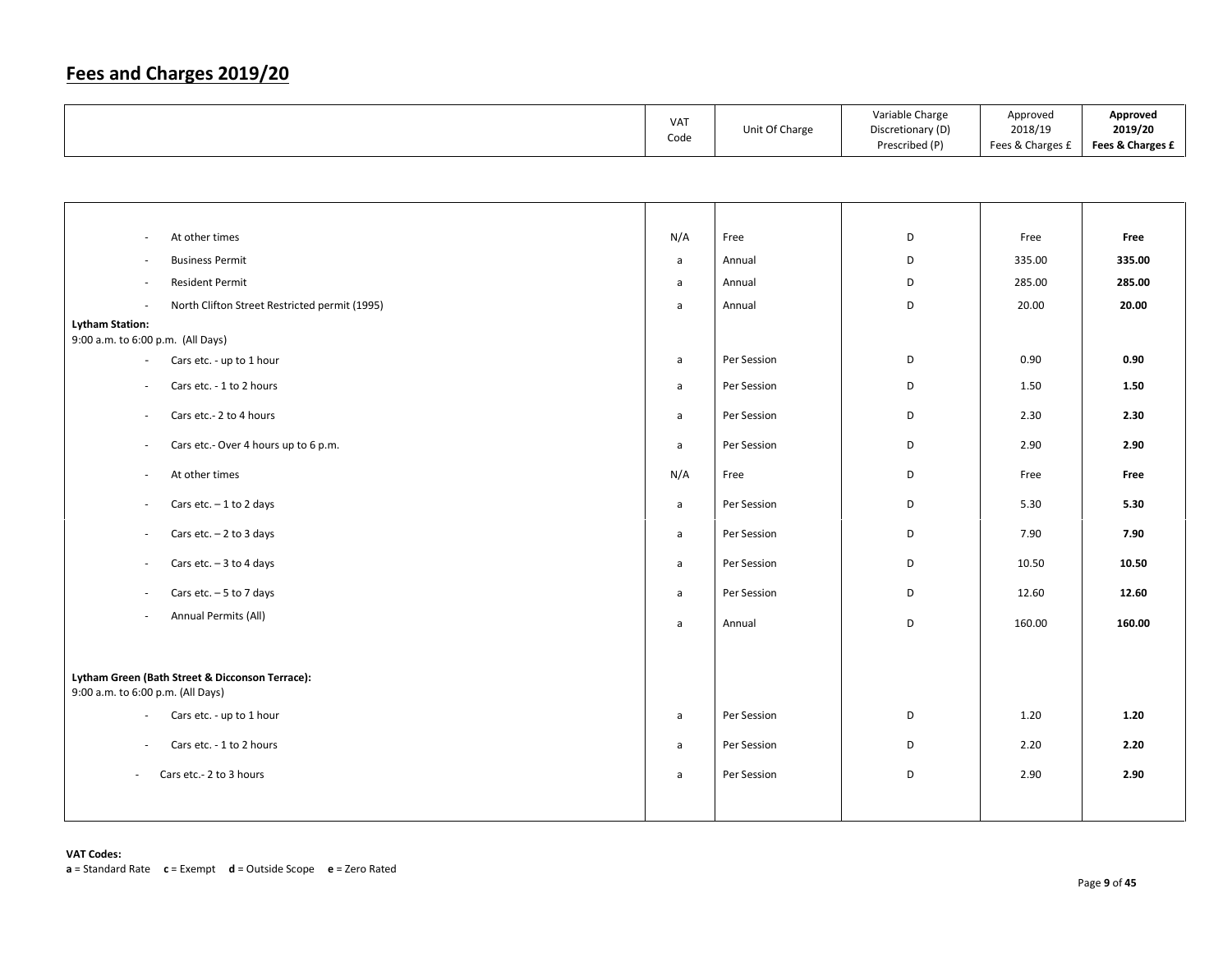|                                                          | VAT<br>Code  | Unit Of Charge | Variable Charge<br>Discretionary (D)<br>Prescribed (P) | Approved<br>2018/19<br>Fees & Charges £ | Approved<br>2019/20<br>Fees & Charges £ |
|----------------------------------------------------------|--------------|----------------|--------------------------------------------------------|-----------------------------------------|-----------------------------------------|
| Lytham Green (Bath Street & Dicconson Terrace) continued |              |                |                                                        |                                         |                                         |
| Cars etc.- 3 to 4 hours                                  | $\mathsf{a}$ | Per Session    | D                                                      | 3.40                                    | 3.40                                    |
| Cars etc.- Over 4 hours                                  | $\mathsf{a}$ | Per Session    | D                                                      | 4.50                                    | 4.50                                    |
| At other times                                           | N/A          | Free           | D                                                      | Free                                    | Free                                    |
|                                                          |              |                |                                                        |                                         |                                         |
| <b>Administrative Buildings</b>                          |              |                |                                                        |                                         |                                         |
| Town Hall, St.Annes:                                     |              |                |                                                        |                                         |                                         |
| 9:00 a.m. to 6:00 p.m. (Sat - Sun and Bank holidays)     |              |                |                                                        |                                         |                                         |
| Cars etc. $-$ up to 1 hour<br>$\overline{\phantom{a}}$   | a            | Per Session    | D                                                      | 1.20                                    | 1.20                                    |
| Cars etc. $-1$ to 2 hours<br>$\overline{\phantom{a}}$    | $\mathsf{a}$ | Per Session    | D                                                      | 2.20                                    | 2.20                                    |
| Cars etc. $-2$ to 3 hours<br>$\overline{\phantom{a}}$    | a            | Per Session    | D                                                      | 2.90                                    | 2.90                                    |
| Cars etc. - 3to 4 hours<br>$\overline{\phantom{a}}$      | a            | Per Session    | D                                                      | 3.40                                    | 3.40                                    |
| Cars etc. - Over 4 hours<br>$\sim$                       | a            | Per Session    | D                                                      | 4.50                                    | 4.50                                    |
| At other times<br>$\sim$                                 | N/A          | Free           | D                                                      | Free                                    | Free                                    |
| <b>Public Offices, St.Annes:</b>                         |              |                |                                                        |                                         |                                         |
| 9:00 a.m. to 6:00 p.m. (All days)                        |              |                |                                                        |                                         |                                         |
| Cars etc. - up to 1 hour<br>$\overline{\phantom{a}}$     | $\mathsf{a}$ | Per Session    | D                                                      | 1.20                                    | 1.20                                    |
| Cars etc. $-1$ to 2 hours<br>$\sim$                      | a            | Per Session    | D                                                      | 2.20                                    | 2.20                                    |
| Cars etc. $-2$ to 3 hours<br>$\overline{\phantom{a}}$    | a            | Per Session    | D                                                      | 2.90                                    | 2.90                                    |
| Cars etc. $-3$ to 4 hours<br>$\sim$                      | a            | Per Session    | D                                                      | 3.40                                    | 3.40                                    |
| Cars etc. - Over 4 hours<br>$\overline{\phantom{a}}$     | a            | Per Session    | D                                                      | 4.50                                    | 4.50                                    |
| At other times<br>$\sim$                                 | N/A          | Free           | D                                                      | Free                                    | Free                                    |
|                                                          |              |                |                                                        |                                         |                                         |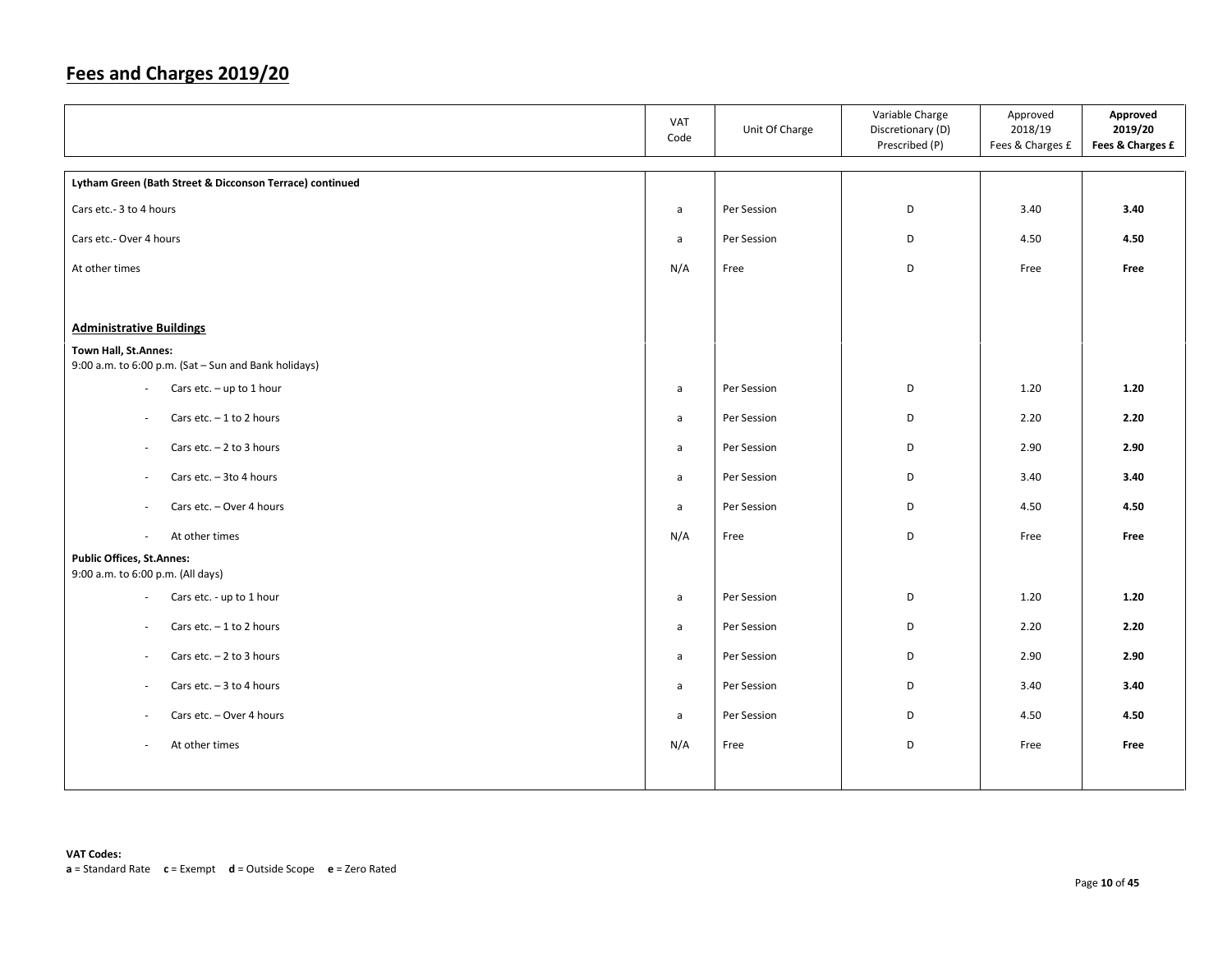|                                                                                                                                                                                                                                                                                                                                                                                                                                                                                    | VAT<br>Code  | Unit Of Charge    | Variable Charge<br>Discretionary (D)<br>Prescribed (P) | Approved<br>2018/19<br>Fees & Charges £ | Approved<br>2019/20<br>Fees & Charges £ |
|------------------------------------------------------------------------------------------------------------------------------------------------------------------------------------------------------------------------------------------------------------------------------------------------------------------------------------------------------------------------------------------------------------------------------------------------------------------------------------|--------------|-------------------|--------------------------------------------------------|-----------------------------------------|-----------------------------------------|
| General                                                                                                                                                                                                                                                                                                                                                                                                                                                                            |              |                   |                                                        |                                         |                                         |
| Fylde Resident's Permit Scheme - Restricted to certain car parks                                                                                                                                                                                                                                                                                                                                                                                                                   | $\mathsf{a}$ | Annual            | D                                                      | 25.00                                   | 25.00                                   |
| Horse Box Permit (North Beach and Fairhaven Road)                                                                                                                                                                                                                                                                                                                                                                                                                                  | $\mathsf{a}$ | Annual            | D                                                      | 15.00                                   | 15.00                                   |
| Any Permit Replacement                                                                                                                                                                                                                                                                                                                                                                                                                                                             | $\mathsf{a}$ | As Required       | D                                                      | 15.00                                   | 15.00                                   |
| Parking Dispensation                                                                                                                                                                                                                                                                                                                                                                                                                                                               | $\mathsf{a}$ | Per Agreed Period | D                                                      | As Negotiated<br>Max £16/day            | <b>As Negotiated</b><br>Max £16/day     |
| Penalty Charge Notices (PCNs)                                                                                                                                                                                                                                                                                                                                                                                                                                                      |              |                   |                                                        |                                         |                                         |
| PCNs are issued for a variety of contraventions. Contraventions are divided into less serious (Lower Rate)<br>and more serious (Higher Rate) with amounts set by Central Government. A full list of the various<br>contraventions and whether they are lower or higher rate can be viewed at www.patrol-<br>uk.info/contravention-codes-list. This list is subject to minor periodic variation. Only Off Street Parking<br>(Car Parks) contravention codes apply to Fylde Council. |              |                   |                                                        |                                         |                                         |
| Lower Rate PCN                                                                                                                                                                                                                                                                                                                                                                                                                                                                     | d            | Per Offence       | P                                                      | 50.00<br>(14 day discount<br>25.00)     | 50.00<br>(14 day discount<br>25.00)     |
| Higher Rate PCN<br>$\overline{\phantom{a}}$                                                                                                                                                                                                                                                                                                                                                                                                                                        | d            | Per Offence       | P                                                      | 70.00<br>(14 day discount<br>35.00)     | 70.00<br>(14 day discount<br>35.00)     |
| Additional Charge to PCN if Charge Certificate Issued                                                                                                                                                                                                                                                                                                                                                                                                                              | d            | Per Offence       | P                                                      | 50% of PCN                              | 50% of PCN                              |
| Additional Charge to PCN if registered with court as debt                                                                                                                                                                                                                                                                                                                                                                                                                          | d            | Per Offence       | P                                                      | 8.00                                    | 8.00                                    |
|                                                                                                                                                                                                                                                                                                                                                                                                                                                                                    |              |                   |                                                        |                                         |                                         |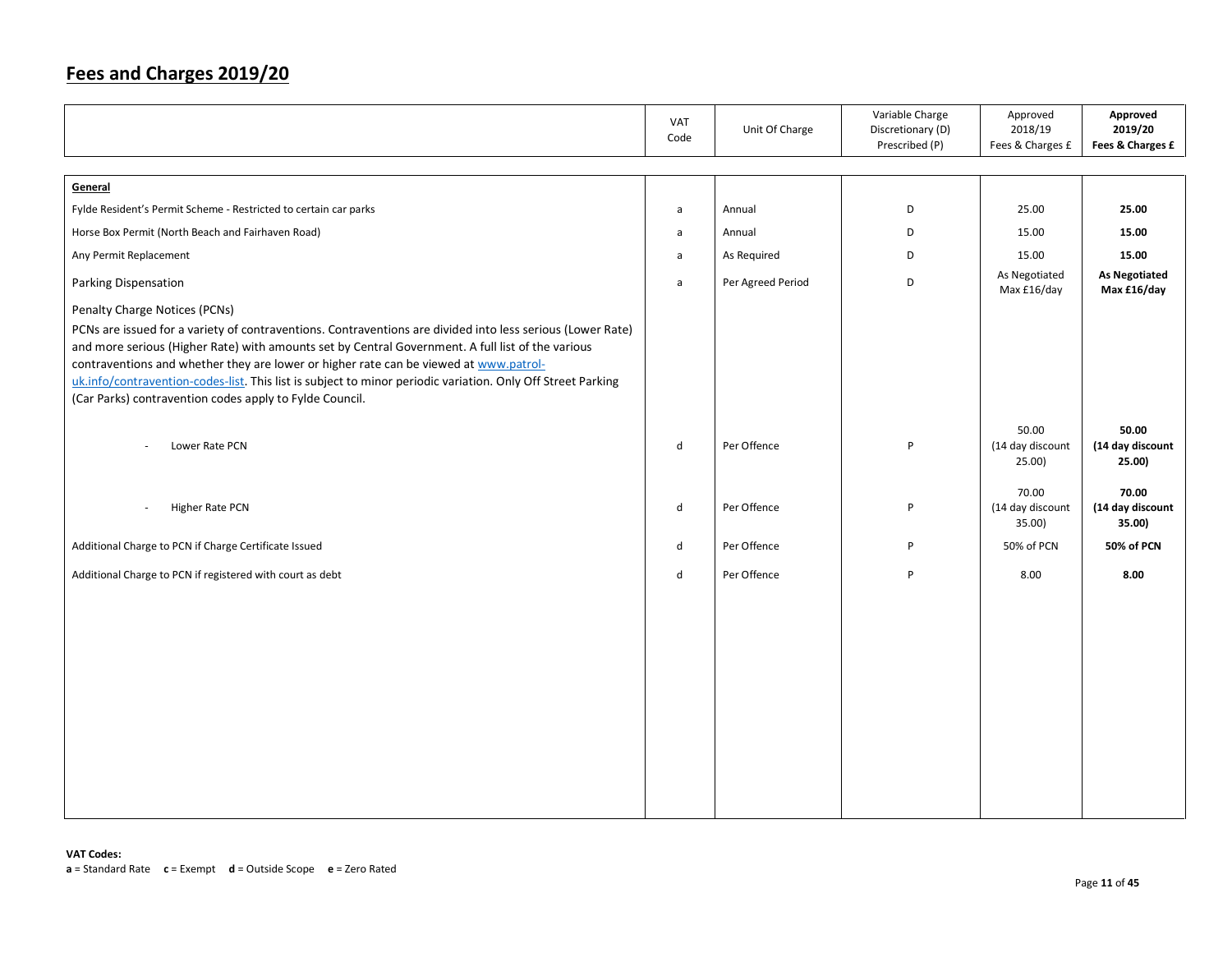|                                                                                                                                                                                               | VAT<br>Code  | Unit Of Charge  | Variable Charge<br>Discretionary (D) | Approved<br>2018/19 | Approved<br>2019/20 |
|-----------------------------------------------------------------------------------------------------------------------------------------------------------------------------------------------|--------------|-----------------|--------------------------------------|---------------------|---------------------|
|                                                                                                                                                                                               |              |                 | Prescribed (P)                       | Fees & Charges £    | Fees & Charges £    |
|                                                                                                                                                                                               |              |                 |                                      |                     |                     |
| <b>PLANNING COMMITTEE</b>                                                                                                                                                                     |              |                 |                                      |                     |                     |
| Planning                                                                                                                                                                                      |              |                 |                                      |                     |                     |
| <b>Pre-application Advice:</b>                                                                                                                                                                |              |                 |                                      |                     |                     |
| Large Scale Major Development                                                                                                                                                                 | $\mathsf{a}$ | Per Enquiry     | D                                    | 1,000.00            | 1,000.00            |
| Significant Major Development                                                                                                                                                                 | a            | Per Enquiry     | D                                    | 750.00              | 750.00              |
| Small Scale Major Development                                                                                                                                                                 | a            | Per Enquiry     | D                                    | 500.00              | 500.00              |
| Minor Development (A)                                                                                                                                                                         | $\mathsf{a}$ | Per Enquiry     | D                                    | 350.00              | 350.00              |
| Minor Development (B)                                                                                                                                                                         | a            | Per Enquiry     | D                                    | 250.00              | 250.00              |
| <b>Householder Meeting</b>                                                                                                                                                                    | $\mathsf{a}$ | Per Enquiry     | D                                    | 100.00              | 100.00              |
| Householder Written Only                                                                                                                                                                      | a            | Per Enquiry     | D                                    | 50.00               | 50.00               |
| (N.B the above charges relate to a revised scheme of charging introduced for 2016/17. Accordingly there are no<br>comparative charges for 2015/16).                                           |              |                 |                                      |                     |                     |
| <b>Printing Charges:</b>                                                                                                                                                                      |              |                 |                                      |                     |                     |
| A4 Documents including Decision Notes, Completion Certificates and Plans:                                                                                                                     |              |                 |                                      |                     |                     |
| Up to 14 Copies                                                                                                                                                                               | N/A          | Up to 14 Copies | D                                    | No Charge           | No Charge           |
| 15 Copies                                                                                                                                                                                     | a            | 15 Copies       | D                                    | 2.00                | 2.00                |
| Further copies                                                                                                                                                                                | a            | Per Copy        | D                                    | 15p                 | 15p                 |
| <b>A3 Documents including Plans:</b>                                                                                                                                                          |              |                 |                                      |                     |                     |
| Up to 7 Copies                                                                                                                                                                                | N/A          | Up to 7 Copies  | D                                    | No Charge           | No Charge           |
| 8 Copies                                                                                                                                                                                      | $\mathsf{a}$ | 8 Copies        | D                                    | 2.00                | 2.00                |
| <b>Further Copies</b>                                                                                                                                                                         | a            | Per Copy        | D                                    | 25p                 | 25p                 |
| A combination of the above shall be treated on the basis of 10p per copy for A4 and 20p per copy for A3.<br>When the trigger of £1.50 is reached in any combination charging should commence. |              |                 |                                      |                     |                     |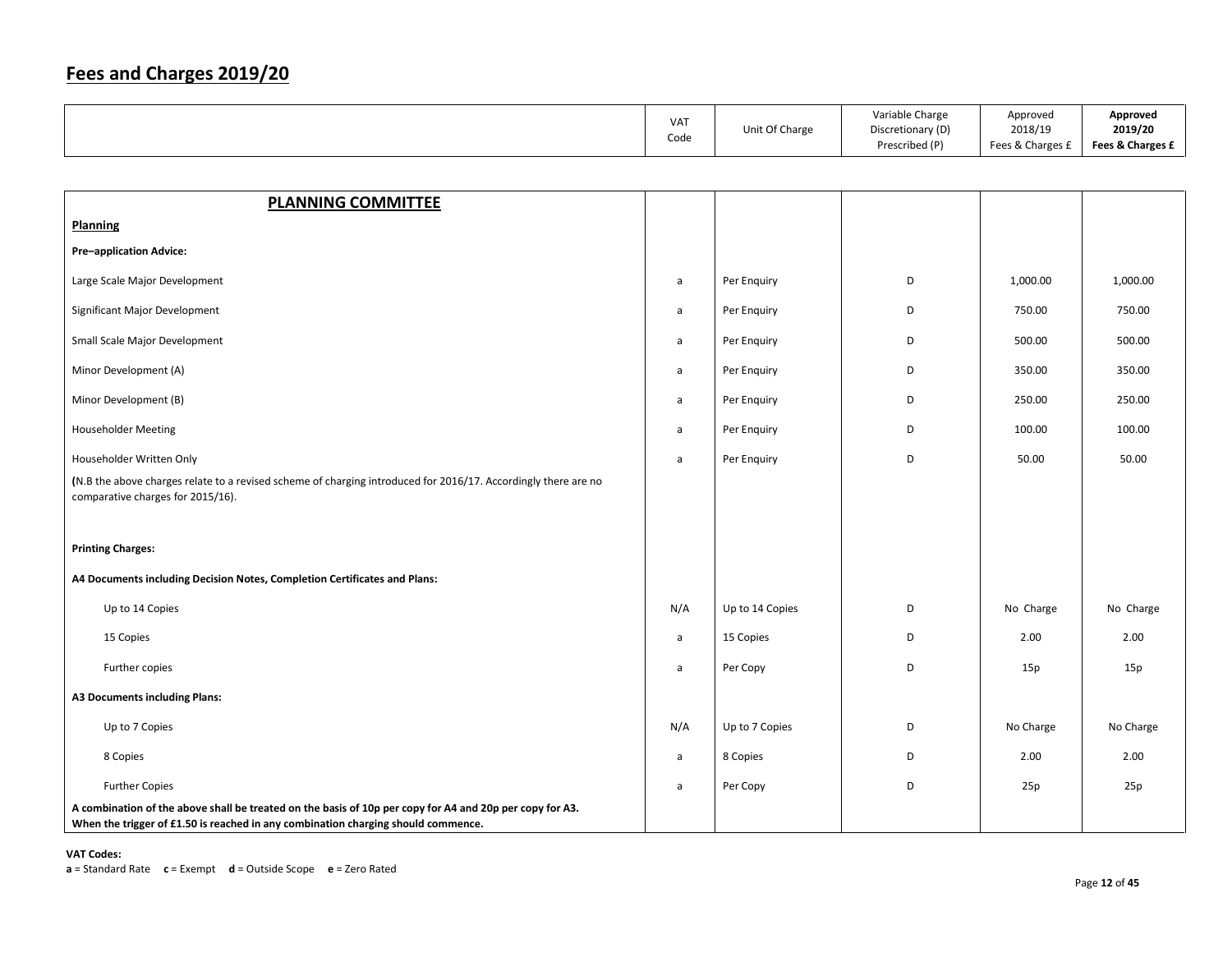|                                                           | VAT<br>Code                       | Unit Of Charge       | Variable Charge<br>Discretionary (D)<br>Prescribed (P) | Approved<br>2018/19<br>Fees & Charges £ | Approved<br>2019/20<br>Fees & Charges £ |
|-----------------------------------------------------------|-----------------------------------|----------------------|--------------------------------------------------------|-----------------------------------------|-----------------------------------------|
|                                                           |                                   |                      |                                                        |                                         |                                         |
| A2 Plans:                                                 |                                   |                      |                                                        |                                         |                                         |
| 1st Copy                                                  | a                                 | 1 <sup>st</sup> Copy | D                                                      | 4.30                                    | 4.30                                    |
| <b>Additional Copies</b>                                  | $\mathsf{a}$                      | Per Additional Copy  | D                                                      | 3.00                                    | 3.00                                    |
| A1 Plans:                                                 |                                   |                      |                                                        |                                         |                                         |
| 1st Copy                                                  | $\mathsf{a}$                      | 1st Copy             | D                                                      | 8.50                                    | 8.50                                    |
| <b>Additional Copies</b>                                  | $\mathsf{a}$                      | Per Additional Copy  | $\mathsf D$                                            | 5.75                                    | 5.75                                    |
| <b>Publications:</b>                                      |                                   |                      |                                                        |                                         |                                         |
| Adopted Fylde Borough Local Plan to 2032                  | $\mathsf{e}\,$                    | Per document         | $\mathsf D$                                            | $\sim$                                  | 75.00                                   |
| Fylde Borough Local Plan to 2032 Revised Preferred Option | $\mathsf{e}% _{t}\left( t\right)$ | Per document         | D                                                      | 50.00                                   | 50.00                                   |
| Fylde Borough Local Plan As Altered 2005                  | $\mathsf{e}\,$                    | Per document         | $\mathsf D$                                            | 46.00                                   | 46.00                                   |
| Postage                                                   | $\mathsf{C}$                      | Per document         |                                                        | 0.50                                    | 3.00                                    |
| <b>Housing Land Availability</b>                          | $\mathsf{e}\,$                    | Per document         | $\mathsf D$                                            | 15.50                                   | 15.50                                   |
| Postage                                                   | $\mathsf{C}$                      | Per document         |                                                        | 1.00                                    | 1.00                                    |
| 2002 Housing Needs Survey                                 | $\mathsf{e}\,$                    | Per document         | D                                                      | 51.00                                   | 51.00                                   |
| Postage                                                   | $\mathsf{C}$                      | Per document         |                                                        | 3.00                                    | 3.00                                    |
| House Extending Your Home                                 | $\mathsf{e}\,$                    | Per document         | D                                                      | 30.00                                   | 30.00                                   |
| Postage                                                   | $\mathsf{C}$                      | Per document         |                                                        | 0.50                                    | 0.60                                    |
| Strategic Housing Land Availability Assessment            | e                                 | Per document         | D                                                      | 3.30                                    | 3.30                                    |
| Postage                                                   | $\mathsf{C}$                      | Per document         |                                                        | 0.50                                    | 0.50                                    |
|                                                           |                                   |                      |                                                        |                                         |                                         |
|                                                           |                                   |                      |                                                        |                                         |                                         |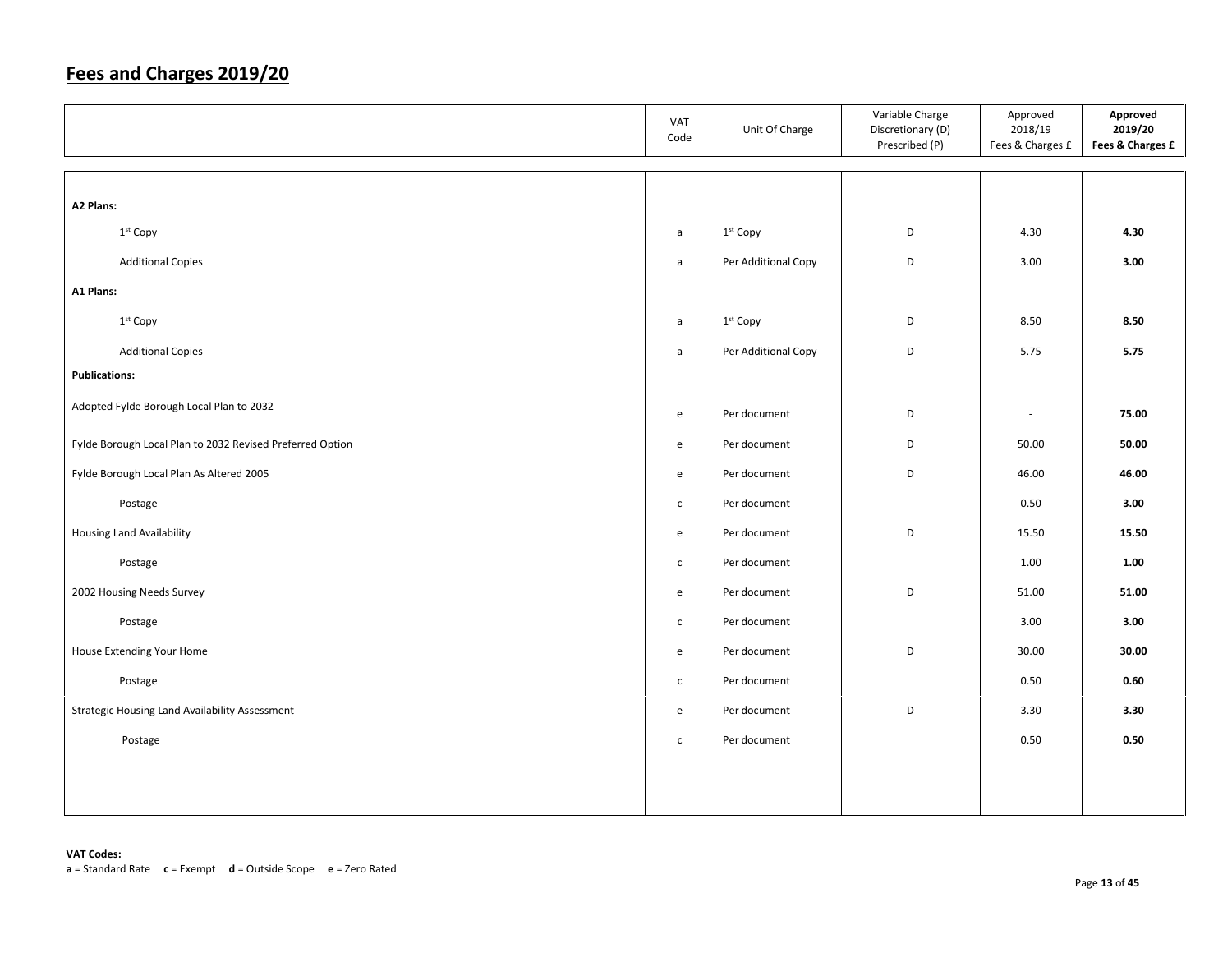|                                                                                                              | VAT<br>Code  | Unit Of Charge | Variable Charge<br>Discretionary (D)<br>Prescribed (P) | Approved<br>2018/19<br>Fees & Charges £ | Approved<br>2019/20<br>Fees & Charges £ |
|--------------------------------------------------------------------------------------------------------------|--------------|----------------|--------------------------------------------------------|-----------------------------------------|-----------------------------------------|
|                                                                                                              |              |                |                                                        |                                         |                                         |
| Land at Wesham Hospital                                                                                      | e            | Per document   | D                                                      | 2.20                                    | 2.20                                    |
| Postage                                                                                                      | $\mathsf{C}$ | Per document   |                                                        | 0.50                                    | 0.50                                    |
| Land at Queensway                                                                                            | e            | Per document   | D                                                      | 2.20                                    | 2.20                                    |
| Postage                                                                                                      | $\mathsf{C}$ | Per document   |                                                        | 0.50                                    | 0.50                                    |
| Queen Mary School                                                                                            | e            | Per document   | D                                                      | 5.50                                    | 5.50                                    |
| Postage                                                                                                      | e            | Per document   |                                                        | 0.50                                    | 0.50                                    |
| Windows Doors and Architectural Joinery                                                                      | e            | Per document   | D                                                      | 5.50                                    | 5.50                                    |
|                                                                                                              |              | Per document   |                                                        | 0.50                                    | 0.50                                    |
| Postage                                                                                                      | $\mathsf{C}$ |                |                                                        |                                         |                                         |
| Wimbourne Stables                                                                                            | e            | Per document   | D                                                      | 2.20                                    | 2.20                                    |
| Postage                                                                                                      | $\mathsf{C}$ | Per document   |                                                        | 0.50                                    | 0.50                                    |
| Policy for Shop Front Design Guide                                                                           | e            | Per document   | D                                                      | 3.30                                    | 3.30                                    |
| Postage                                                                                                      | $\mathsf{C}$ | Per document   |                                                        | 0.50                                    | 0.50                                    |
| 606 Clifton Drive North (Revised Development Brief)                                                          | e            | Per document   | D                                                      | 2.20                                    | 2.20                                    |
| Postage                                                                                                      | $\mathsf{C}$ | Per document   |                                                        | 0.50                                    | 0.50                                    |
| Land at Weeton Road, Wesham                                                                                  | e            | Per document   | D                                                      | 2.20                                    | 2.20                                    |
| Postage                                                                                                      | $\mathsf{C}$ | Per document   |                                                        | 0.50                                    | 0.50                                    |
| The Conversion of Fylde's Traditional Farm Buildings                                                         | e            | Per document   | D                                                      | 3.30                                    | 3.30                                    |
|                                                                                                              |              |                |                                                        |                                         |                                         |
| Postage                                                                                                      | $\mathsf{C}$ | Per document   |                                                        | 0.50                                    | 0.50                                    |
| Any document not included in the above list will be charged at the relevant charge per page as set out above |              |                |                                                        |                                         |                                         |
|                                                                                                              |              |                |                                                        |                                         |                                         |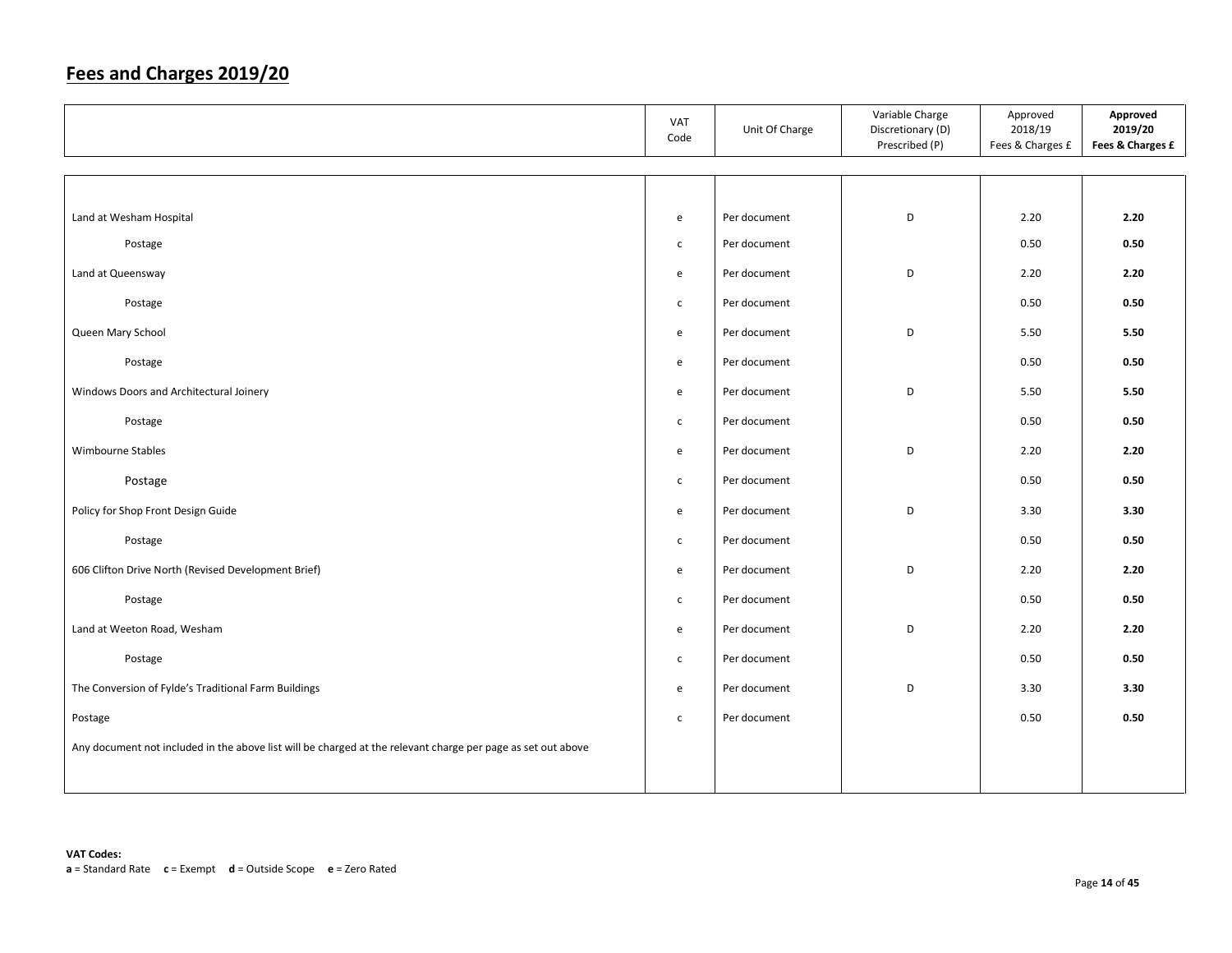| <b>VAT</b> |                | Variable Charge   | Approved         | Approved         |
|------------|----------------|-------------------|------------------|------------------|
|            | Unit Of Charge | Discretionary (D) | 2018/19          | 2019/20          |
| Code       |                | Prescribed (P)    | Fees & Charges £ | Fees & Charges £ |

| <b>Planning Fees</b>                                                                                               |   |                 |   |                |                |
|--------------------------------------------------------------------------------------------------------------------|---|-----------------|---|----------------|----------------|
| Planning fees are charged at the national rates which are established and set by the Government.                   |   |                 |   |                |                |
| http://www.fylde.gov.uk/resident/planning/application-forms-planning/                                              |   |                 |   |                |                |
| <b>Building Control</b>                                                                                            |   |                 |   |                |                |
| <b>Full Plans</b><br>Standard charge for erection or conversion of dwelling houses up to 300m2 and up to 3 storeys |   |                 |   |                |                |
| 1 dwelling                                                                                                         | a | Per application | D | 690.00         | 690.00         |
| 2 dwellings                                                                                                        | a | Per application | D | 930.00         | 930.00         |
| 3 dwellings                                                                                                        | a | Per application | D | 1,170.00       | 1,170.00       |
| 4 dwellings                                                                                                        | a | Per application | D | 1,410.00       | 1,410.00       |
| 5 dwellings                                                                                                        | a | Per application | D | 1,650.00       | 1,650.00       |
| Erection or conversion of 6 or more dwellings or flats                                                             | a | Per application | D | Negotiated fee | Negotiated fee |
| Erection of dwellings or flats where the total floor area exceeds 300m2                                            | a | Per application | D | Negotiated fee | Negotiated fee |
| Standard charges for extensions to existing dwellings                                                              |   |                 |   |                |                |
| Extension with floor area not exceeding 10m2                                                                       | a | Per application | D | 375.00         | 375.00         |
| Extension with floor area exceeding 10m2, but not exceeding 40m2                                                   | a | Per application | D | 475.00         | 475.00         |
| Extension with floor area exceeding 40m2, but not exceeding 80m2                                                   | a | Per application | D | 650.00         | 650.00         |
| Extension with floor area exceeding 80m2, but not exceeding 100m2                                                  | a | Per application | D | 800.00         | 800.00         |
|                                                                                                                    |   |                 |   |                |                |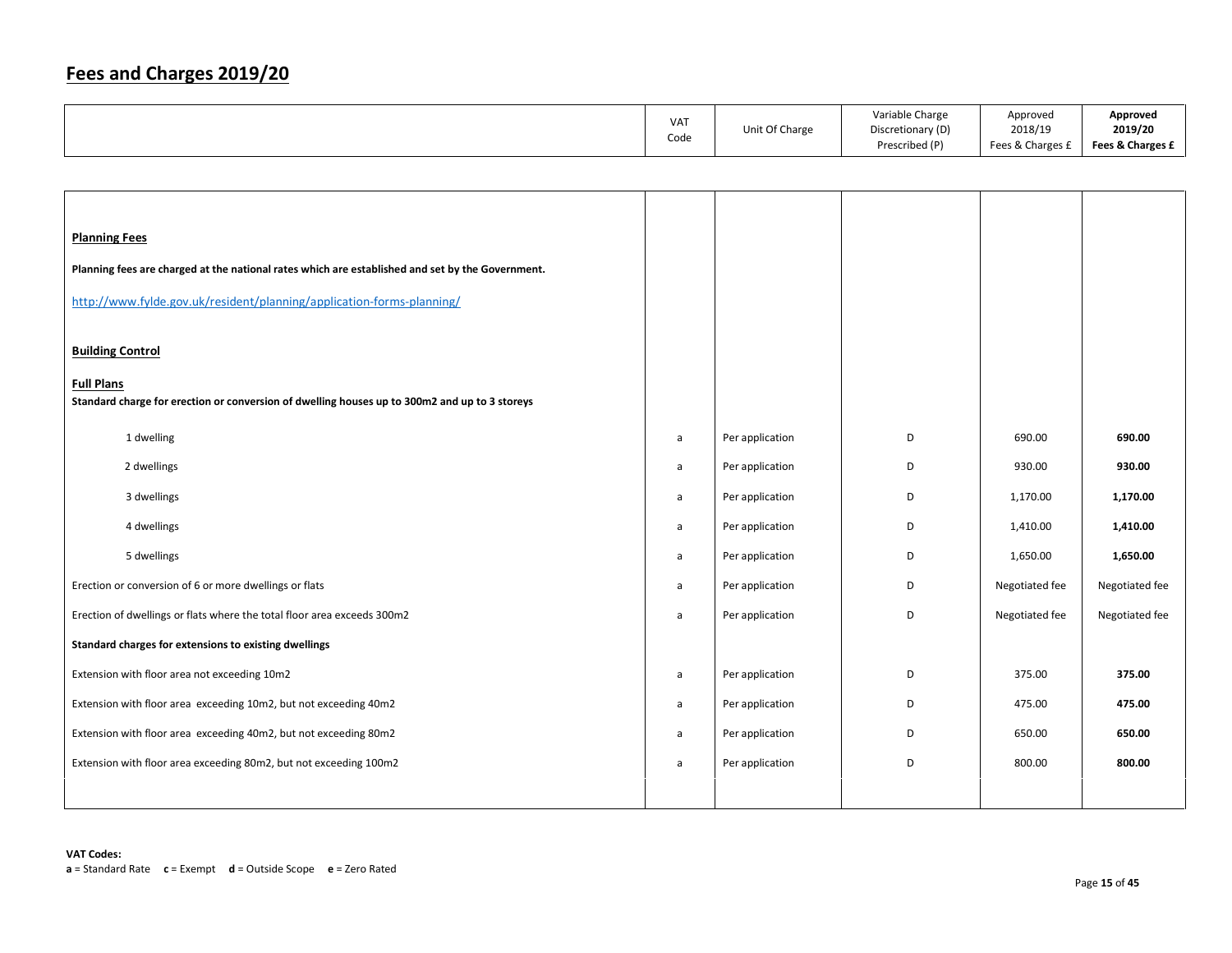|                                                                                                                                      | VAT<br>Code | Unit Of Charge  | Variable Charge<br>Discretionary (D)<br>Prescribed (P) | Approved<br>2018/19<br>Fees & Charges £ | Approved<br>2019/20<br>Fees & Charges £ |
|--------------------------------------------------------------------------------------------------------------------------------------|-------------|-----------------|--------------------------------------------------------|-----------------------------------------|-----------------------------------------|
|                                                                                                                                      |             |                 |                                                        |                                         |                                         |
| Standard charges for extensions to existing dwellings continued:                                                                     |             |                 |                                                        |                                         |                                         |
| Loft conversion up to 40m2 that does not includes a dormer window                                                                    | a           | Per application | D                                                      | 375.00                                  | 375.00                                  |
| Loft conversion up to 40m2 that includes a dormer window                                                                             | a           | Per application | D                                                      | 475.00                                  | 475.00                                  |
| Erection or extension of a detached or attached domestic garage not exceeding 40m2                                                   | a           | Per application | D                                                      | 275.00                                  | 275.00                                  |
| Erection or extension of a detached or attached domestic garage or carport with floor area exceeding 40m2, but not<br>exceeding 80m2 | a           | Per application | D                                                      | 375.00                                  | 375.00                                  |
| Conversion of domestic garage to habitable room                                                                                      | a           | Per application | D                                                      | 325.00                                  | 325.00                                  |
| Notifiable electrical work carried out by a non-competent person (i.e. not Part P registered)                                        | a           | Per application | D                                                      | 250.00                                  | 250.00                                  |
| Reversion work from an approved inspector                                                                                            | a           | Per application | D                                                      | <b>Negotiated Fee</b>                   | <b>Negotiated Fee</b>                   |
| Building work in relation to more than one building                                                                                  | a           | Per application | D                                                      | <b>Negotiated Fee</b>                   | <b>Negotiated Fee</b>                   |
| Extension to a dwelling where floor area exceeds 80m2                                                                                | a           | Per application | D                                                      | <b>Negotiated Fee</b>                   | <b>Negotiated Fee</b>                   |
| Loft conversion (with or without a dormer) to a dwelling where floor area exceeds 40m2                                               | a           | Per application | D                                                      | <b>Negotiated Fee</b>                   | <b>Negotiated Fee</b>                   |
| Garage or carport where floor area exceeds 60m2                                                                                      | a           | Per application | D                                                      | <b>Negotiated Fee</b>                   | <b>Negotiated Fee</b>                   |
| Regularisation of any work which would normally be subject to a set charge/negotiated fee                                            | a           | Per application | D                                                      | Minimum 120%                            | Minimum 150%                            |
|                                                                                                                                      |             |                 |                                                        |                                         |                                         |
|                                                                                                                                      |             |                 |                                                        |                                         |                                         |
| Standard charges to other works to dwellings:                                                                                        |             |                 |                                                        |                                         |                                         |
| Renovation of a thermal element of a single dwelling or flat                                                                         | a           | Per application | D                                                      | 150.00                                  | 150.00                                  |
| Renovation of a thermal element to more than one dwelling or flat                                                                    | a           | Per application | D                                                      | <b>Negotiated Fee</b>                   | <b>Negotiated Fee</b>                   |
| Replacement windows (multi flat or single dwelling, up to 20 windows)                                                                | a           | Per application | D                                                      | 150.00                                  | 150.00                                  |
| Replacement of more than 20 windows                                                                                                  | a           | Per application | D                                                      | <b>Negotiated Fee</b>                   | <b>Negotiated Fee</b>                   |
| Internal alterations (Incl. structural) and installation of fittings other than electrical work                                      | a           | Per application | D                                                      | <b>Negotiated Fee</b>                   | <b>Negotiated Fee</b>                   |
|                                                                                                                                      |             |                 |                                                        |                                         |                                         |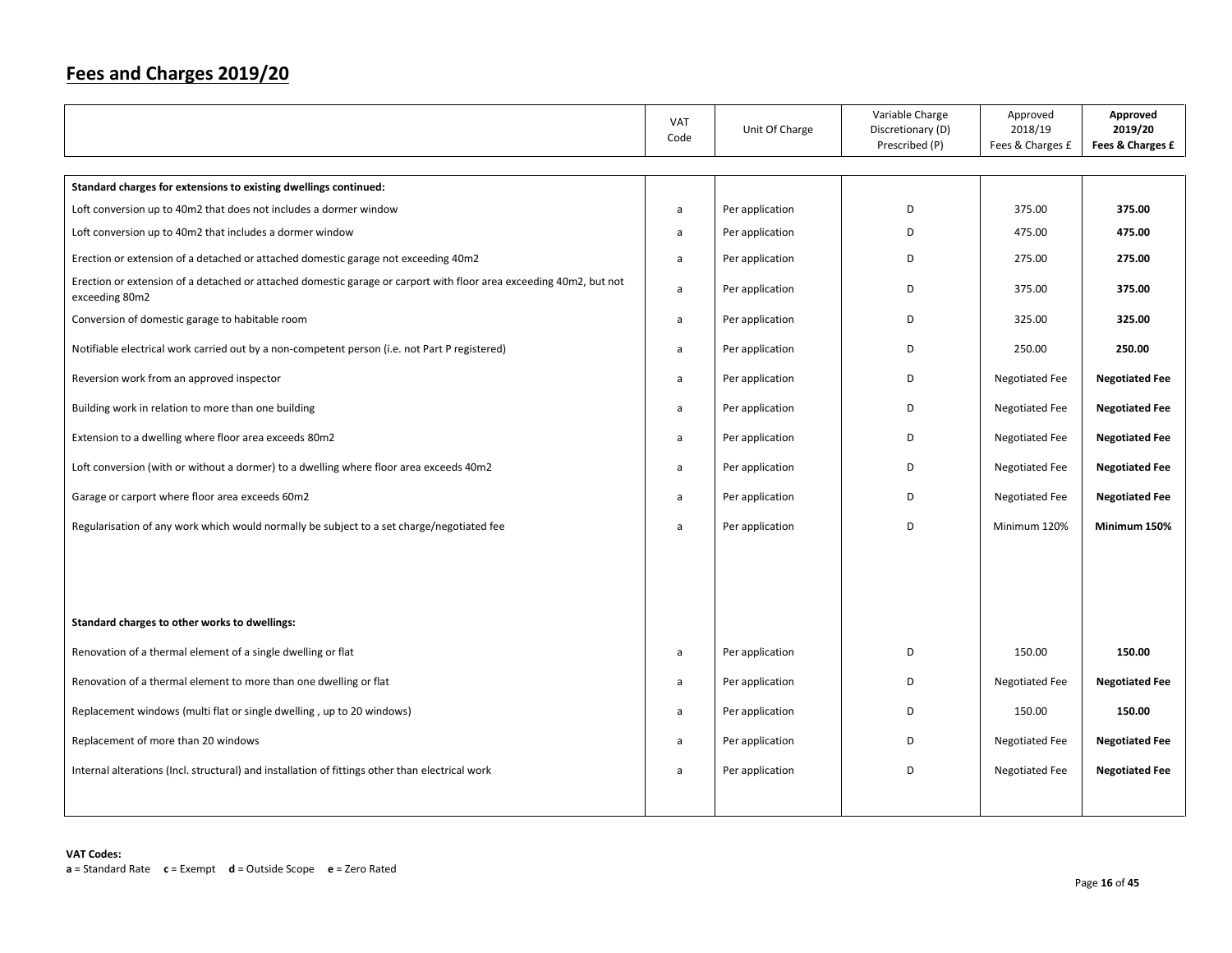|                                                        | VAT<br>Code  | Unit Of Charge  | Variable Charge<br>Discretionary (D)<br>Prescribed (P) | Approved<br>2018/19<br>Fees & Charges £ | Approved<br>2019/20<br>Fees & Charges £ |
|--------------------------------------------------------|--------------|-----------------|--------------------------------------------------------|-----------------------------------------|-----------------------------------------|
|                                                        |              |                 |                                                        |                                         |                                         |
| Standard charges to other works to dwellings continued |              |                 |                                                        |                                         |                                         |
| Fixed price based on cost of work:                     |              |                 |                                                        |                                         |                                         |
| Up to £1,000                                           | a            | Per application | D                                                      | 150.00                                  | 150.00                                  |
| £1,000 to £5,000                                       | a            | Per application | D                                                      | 250.00                                  | 250.00                                  |
| £5,000 to £10,000                                      | a            | Per application | D                                                      | 300.00                                  | 300.00                                  |
| £10,000 to £20,000                                     | a            | Per application | D                                                      | 400.00                                  | 400.00                                  |
| £20,000 to £30,000                                     | a            | Per application | D                                                      | 500.00                                  | 500.00                                  |
| £30,000 to £40,000                                     | a            | Per application | D                                                      | 600.00                                  | 600.00                                  |
| £41,000 to £100,000                                    | $\mathsf{a}$ | Per application | D                                                      | 72.00 per £10k                          | 72.00 per £10k                          |
| £101,000 to £1,000,000                                 | a            | Per application | D                                                      | 48.00 per £10k                          | 48.00 per £10k                          |
| <b>Electrical Work</b>                                 |              |                 |                                                        |                                         |                                         |
| Electrical work other than a rewire                    | $\mathsf{a}$ | Per application | D                                                      | Negotiated Fee                          | <b>Negotiated Fee</b>                   |
| Rewire of a dwelling including new consumer unit       | $\mathsf{a}$ | Per application | D                                                      | Negotiated Fee                          | <b>Negotiated Fee</b>                   |
| Standard charges for work to non-domestic buildings:   |              |                 |                                                        |                                         |                                         |
| <b>Extensions and new buildings (commercial)</b>       |              |                 |                                                        |                                         |                                         |
| Not Exceeding 10m2 (industrial and storage)            | $\mathsf{a}$ | Per application | D                                                      | 300.00                                  | 300.00                                  |
| Not exceeding 10m2 (other use classes)                 | a            | Per application | D                                                      | 350.00                                  | 350.00                                  |
| Between 10m2 and 40m2 (industrial and storage)         | a            | Per application | D                                                      | 400.00                                  | 400.00                                  |
| Between 10m2 and 40m2 (other use classes)              | a            | Per application | D                                                      | 500.00                                  | 500.00                                  |
| Exceeding 40m2                                         | a            | Per application | D                                                      | <b>Negotiated Fee</b>                   | <b>Negotiated Fee</b>                   |
|                                                        |              |                 |                                                        |                                         |                                         |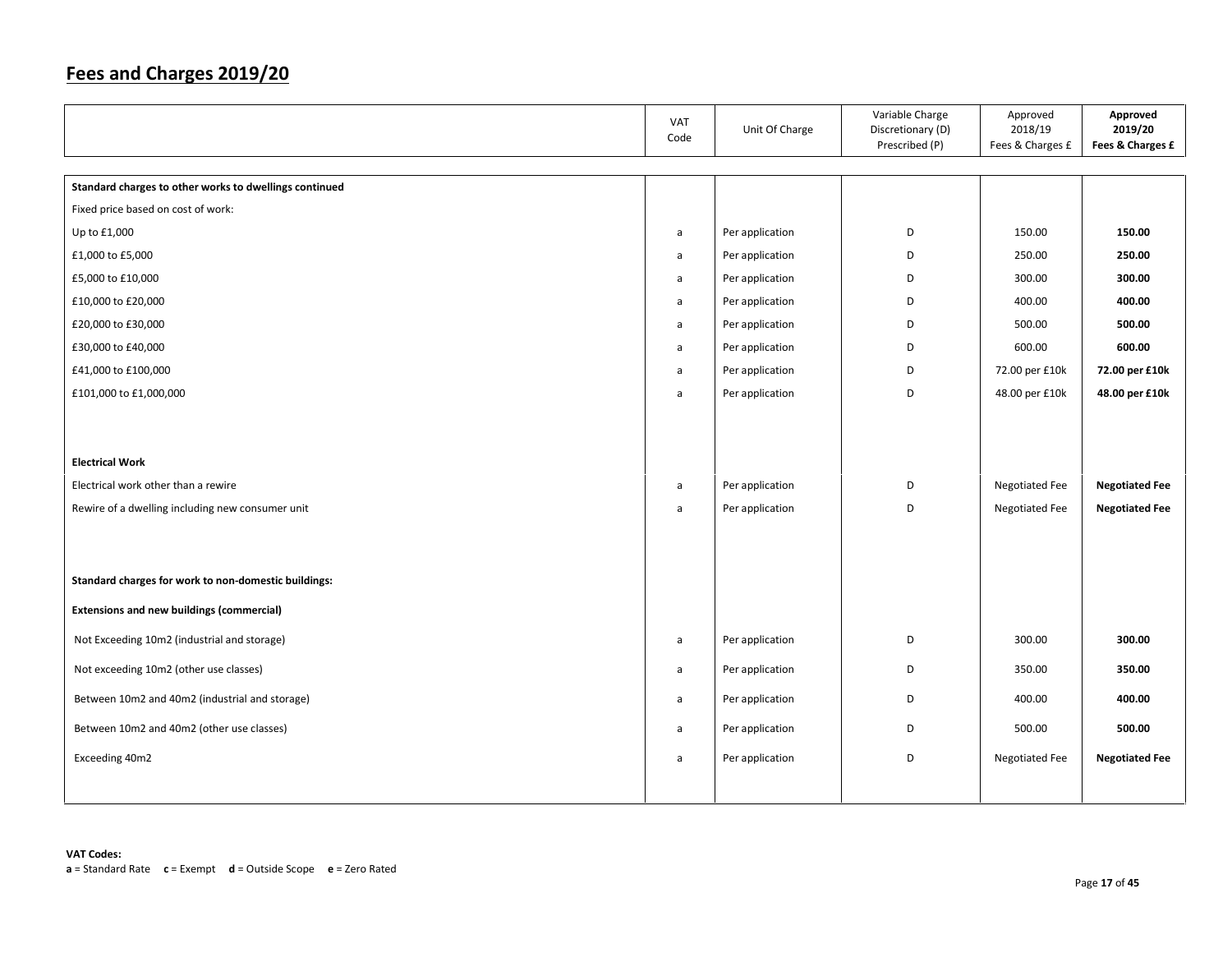|                                                                                                                                                                                                                                                                                                                                                                                                                                                                                                                                                                                      | VAT<br>Code | Unit Of Charge  | Variable Charge<br>Discretionary (D)<br>Prescribed (P) | Approved<br>2018/19<br>Fees & Charges £ | Approved<br>2019/20<br>Fees & Charges £ |
|--------------------------------------------------------------------------------------------------------------------------------------------------------------------------------------------------------------------------------------------------------------------------------------------------------------------------------------------------------------------------------------------------------------------------------------------------------------------------------------------------------------------------------------------------------------------------------------|-------------|-----------------|--------------------------------------------------------|-----------------------------------------|-----------------------------------------|
| Standard charges for work to non-domestic buildings continued                                                                                                                                                                                                                                                                                                                                                                                                                                                                                                                        |             |                 |                                                        |                                         |                                         |
| All other work and alterations to non-domestic buildings                                                                                                                                                                                                                                                                                                                                                                                                                                                                                                                             |             |                 |                                                        |                                         |                                         |
| Window replacement (up to 20 windows)                                                                                                                                                                                                                                                                                                                                                                                                                                                                                                                                                | a           | Per application | D                                                      | 150.00                                  | 150.00                                  |
| Window replacement (over 20 windows)                                                                                                                                                                                                                                                                                                                                                                                                                                                                                                                                                 | a           | Per application | D                                                      | Negotiated fee                          | <b>Negotiated fee</b>                   |
| Renovation of a thermal element (cost up to £20,000)                                                                                                                                                                                                                                                                                                                                                                                                                                                                                                                                 | a           | Per application | D                                                      | 150.00                                  | 150.00                                  |
| Renovation of a thermal element (cost over £20,000)                                                                                                                                                                                                                                                                                                                                                                                                                                                                                                                                  | a           | Per application | D                                                      | Negotiated fee                          | <b>Negotiated fee</b>                   |
| Alterations and works not described elsewhere, including structural, shop and office fit-out and installation of<br>controlled fittings. Based on cost of works:                                                                                                                                                                                                                                                                                                                                                                                                                     |             |                 |                                                        |                                         |                                         |
| Up to £5,000                                                                                                                                                                                                                                                                                                                                                                                                                                                                                                                                                                         | a           | Per application | D                                                      | 250.00                                  | 250.00                                  |
| £5,000 to £10,000                                                                                                                                                                                                                                                                                                                                                                                                                                                                                                                                                                    | a           | Per application | D                                                      | 300.00                                  | 300.00                                  |
| £10,000 to £20,000                                                                                                                                                                                                                                                                                                                                                                                                                                                                                                                                                                   | a           | Per application | D                                                      | 360.00                                  | 360.00                                  |
| £20,000 to £30,000                                                                                                                                                                                                                                                                                                                                                                                                                                                                                                                                                                   | a           | Per application | D                                                      | 450.00                                  | 450.00                                  |
| £30,000 to £40,000                                                                                                                                                                                                                                                                                                                                                                                                                                                                                                                                                                   | a           | Per application | D                                                      | 600.00                                  | 600.00                                  |
| £41,000 to £100,000                                                                                                                                                                                                                                                                                                                                                                                                                                                                                                                                                                  | a           | Per application | D                                                      | 72.00 per £10k                          | 72.00 per £10k                          |
| £101,000 to £1,000,000                                                                                                                                                                                                                                                                                                                                                                                                                                                                                                                                                               | a           | Per application | D                                                      | 48.00 per £10k                          | 48.00 per £10k                          |
|                                                                                                                                                                                                                                                                                                                                                                                                                                                                                                                                                                                      |             |                 |                                                        |                                         |                                         |
| <b>Miscellaneous Charges</b>                                                                                                                                                                                                                                                                                                                                                                                                                                                                                                                                                         |             |                 |                                                        |                                         |                                         |
| Re-open an archive file                                                                                                                                                                                                                                                                                                                                                                                                                                                                                                                                                              | a           | Per file        | D                                                      | 60.00                                   | 90.00                                   |
| Research and retrieval of manual records (other than for search records)                                                                                                                                                                                                                                                                                                                                                                                                                                                                                                             | a           | Per file        | D                                                      | 36.00                                   | 60.00                                   |
| Copy Decision Notices and Completion certificates                                                                                                                                                                                                                                                                                                                                                                                                                                                                                                                                    | a           | Per Notice      | D                                                      | 20.00                                   | 20.00                                   |
| <b>NOTES:</b>                                                                                                                                                                                                                                                                                                                                                                                                                                                                                                                                                                        |             |                 |                                                        |                                         |                                         |
| 1)<br>Where a negotiated fee is indicated factors such as design brief, competency, build duration, service level<br>agreement, number of units/dwellings and type of construction are factored in to provide the individual<br>charge.<br>Where works are of estimated cost value and are being carried out simultaneously as a standard charge<br>2)<br>item for extensions to an existing dwelling the fee shall be reduced by 50%.<br>Where a person is registered disabled and the proposals are for the benefit of that person the<br>3)<br>application is exempt from charge. |             |                 |                                                        |                                         |                                         |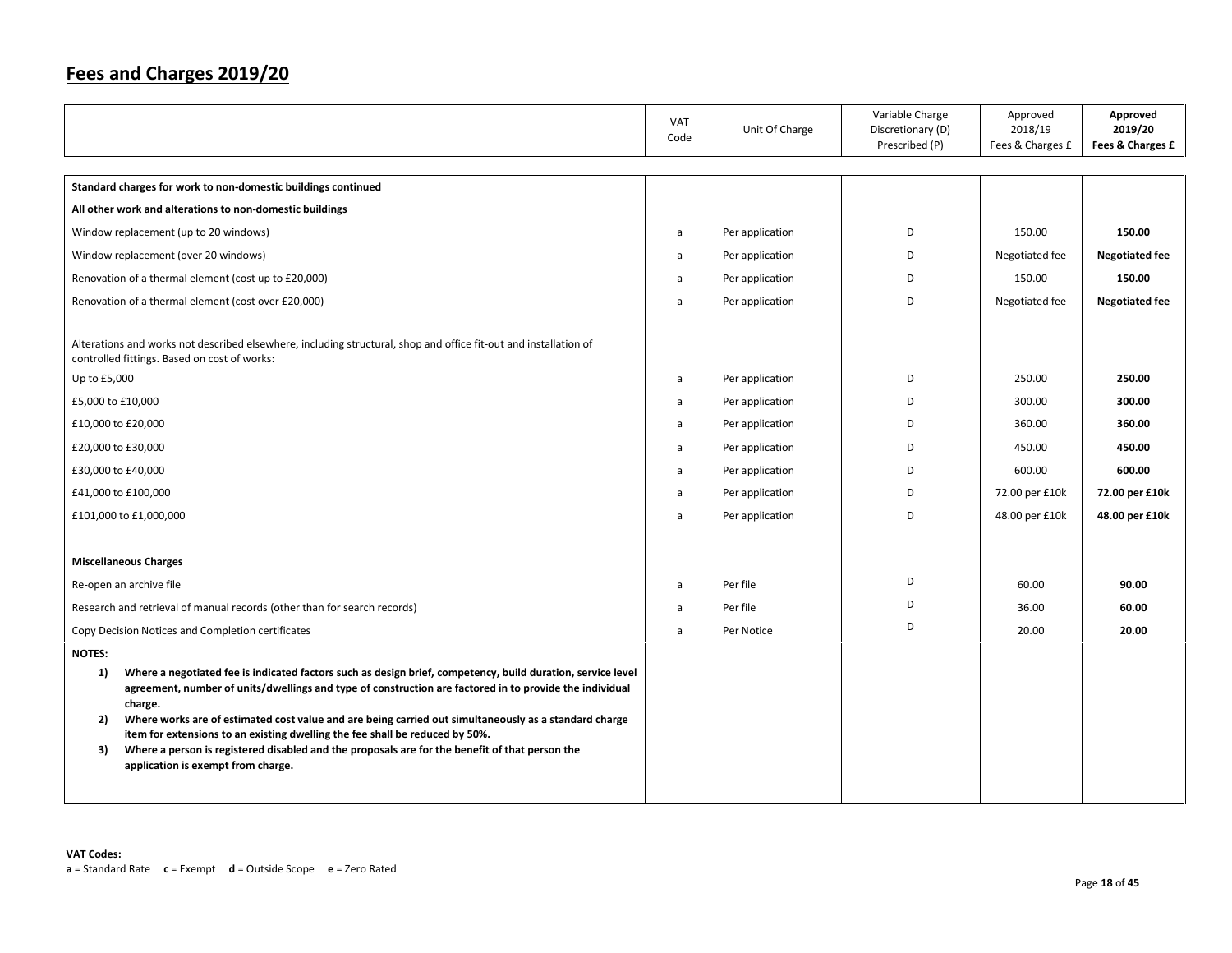|                                                                                                                                      | VAT<br>Code | Unit Of Charge  | Variable Charge<br>Discretionary (D)<br>Prescribed (P) | Approved<br>2018/19<br>Fees & Charges £ | Approved<br>2019/20<br>Fees & Charges £ |
|--------------------------------------------------------------------------------------------------------------------------------------|-------------|-----------------|--------------------------------------------------------|-----------------------------------------|-----------------------------------------|
| <b>Building Notice</b>                                                                                                               |             |                 |                                                        |                                         |                                         |
| Building Notice charge is equal to the Full Plans fee plus 10%                                                                       |             |                 |                                                        |                                         |                                         |
|                                                                                                                                      |             |                 |                                                        |                                         |                                         |
| 1 dwelling                                                                                                                           | a           | Per application | D                                                      | 690.00                                  | 759.00                                  |
| 2 dwellings                                                                                                                          | a           | Per application | D                                                      | 930.00                                  | 1,023.00                                |
| 3 dwellings                                                                                                                          | a           | Per application | D                                                      | 1,170.00                                | 1,287.00                                |
| 4 dwellings                                                                                                                          | a           | Per application | D                                                      | 1,410.00                                | 1,551.00                                |
| 5 dwellings                                                                                                                          | a           | Per application | D                                                      | 1,650.00                                | 1,826.00                                |
| Erection or conversion of 6 or more dwellings or flats                                                                               | a           | Per application | D                                                      | Negotiated fee                          | <b>Negotiated fee</b>                   |
| Erection of dwellings or flats where the total floor area exceeds 300m2                                                              | a           | Per application | D                                                      | Negotiated fee                          | <b>Negotiated fee</b>                   |
| Building Notice charges for extensions to existing dwellings                                                                         |             |                 |                                                        |                                         |                                         |
| Extension with floor area not exceeding 10m2                                                                                         | a           | Per application | D                                                      | 375.00                                  | 412.50                                  |
| Extension with floor area exceeding 10m2, but not exceeding 40m2                                                                     | a           | Per application | D                                                      | 475.00                                  | 522.50                                  |
| Extension with floor area exceeding 40m2, but not exceeding 80m2                                                                     | a           | Per application | D                                                      | 650.00                                  | 715.00                                  |
| Extension with floor area exceeding 80m2, but not exceeding 100m2                                                                    | a           | Per application | D                                                      | 800.00                                  | 880.00                                  |
| Loft conversion up to 40m2 that does not includes a dormer window                                                                    | a           | Per application | D                                                      | 375.00                                  | 412.50                                  |
| Loft conversion up to 40m2 that includes a dormer window                                                                             | a           | Per application | D                                                      | 475.00                                  | 522.50                                  |
| Erection or extension of a detached or attached domestic garage not exceeding 40m2                                                   | a           | Per application | D                                                      | 275.00                                  | 302.50                                  |
| Erection or extension of a detached or attached domestic garage or carport with floor area exceeding 40m2, but not<br>exceeding 80m2 | a           | Per application | D                                                      | 375.00                                  | 412.50                                  |
| Conversion of domestic garage to habitable room                                                                                      | a           | Per application | D                                                      | 325.00                                  | 357.50                                  |
| Notifiable electrical work carried out by a non-competent person (i.e. not Part P registered)                                        | a           | Per application | D                                                      | 250.00                                  | 250.00                                  |
|                                                                                                                                      |             |                 |                                                        |                                         |                                         |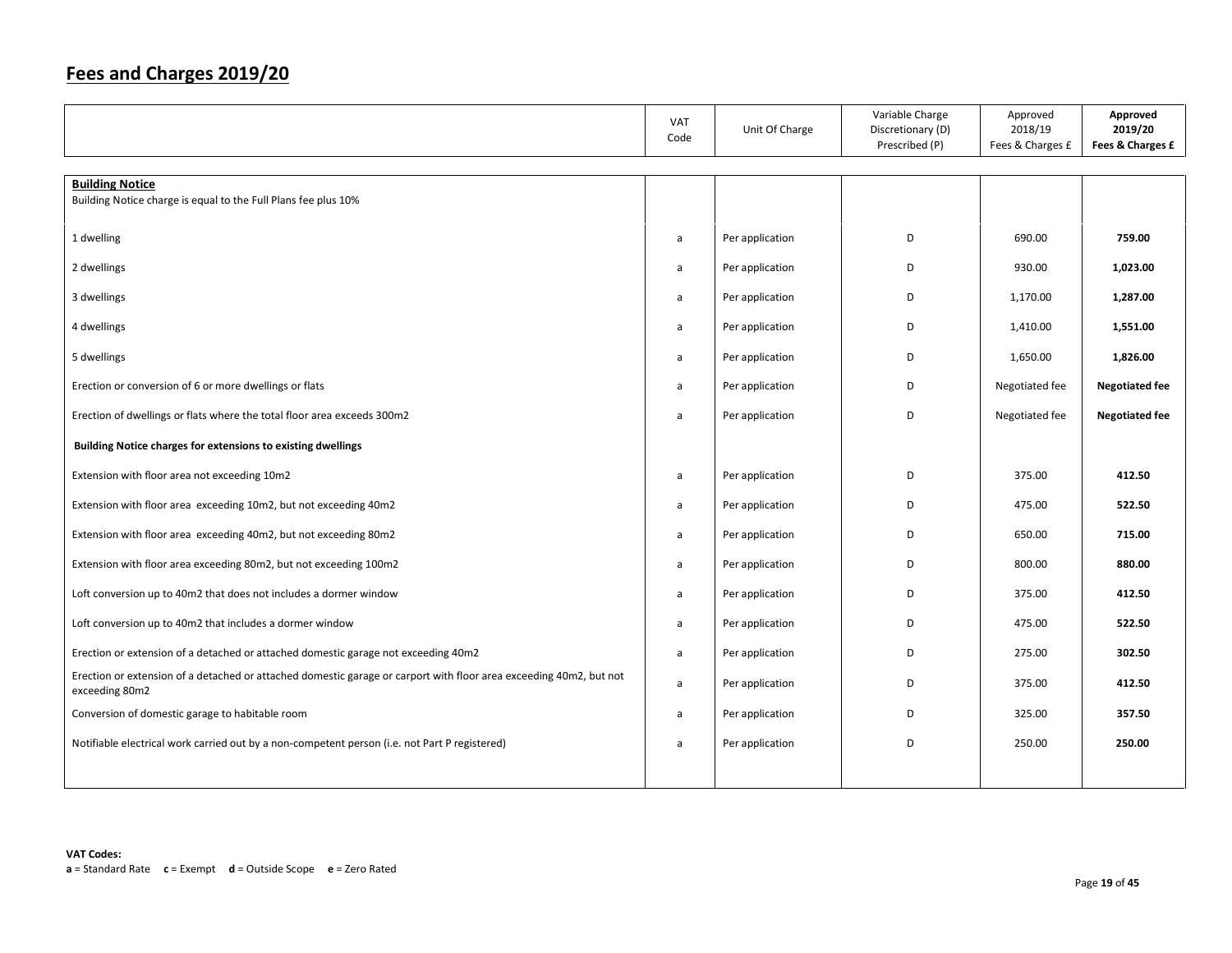|  | <b>VAT</b><br>Code | Unit Of Charge | Variable Charge<br>Discretionary (D)<br>Prescribed (P) | Approved<br>2018/19<br>Fees & Charges £ | Approved<br>2019/20<br>Fees & Charges £ |
|--|--------------------|----------------|--------------------------------------------------------|-----------------------------------------|-----------------------------------------|
|--|--------------------|----------------|--------------------------------------------------------|-----------------------------------------|-----------------------------------------|

| Building Notice charges for extensions to existing dwellings continued:                         |   |                 |   |                |                       |
|-------------------------------------------------------------------------------------------------|---|-----------------|---|----------------|-----------------------|
| Reversion work from an approved inspector                                                       | a | Per application | D | Negotiated fee | <b>Negotiated Fee</b> |
| Building work in relation to more than one building                                             | a | Per application | D | Negotiated fee | <b>Negotiated Fee</b> |
| Extension to a dwelling where floor area exceeds 80m2                                           | a | Per application | D | Negotiated fee | <b>Negotiated Fee</b> |
| Loft conversion (with or without a dormer) to a dwelling where floor area exceeds 40m2          | a | Per application | D | Negotiated fee | <b>Negotiated Fee</b> |
| Garage or carport where floor area exceeds 60m2                                                 | a | Per application | D | Negotiated fee | <b>Negotiated Fee</b> |
|                                                                                                 |   |                 |   |                |                       |
| Building Notice charges to other works to dwellings:                                            |   |                 |   |                |                       |
| Renovation of a thermal element of a single dwelling or flat                                    | a | Per application | D | 150.00         | 165.00                |
| Renovation of a thermal element to more than one dwelling or flat                               | a | Per application | D | Negotiated fee | <b>Negotiated Fee</b> |
| Replacement windows (multi flat or single dwelling, up to 20 windows)                           | a | Per application | D | 150.00         | 165.00                |
| Replacement of more than 20 windows                                                             | a | Per application | D | Negotiated fee | <b>Negotiated Fee</b> |
| Internal alterations (Incl. structural) and installation of fittings other than electrical work | a | Per application | D | Negotiated fee | <b>Negotiated Fee</b> |
| Fixed price based on cost of work:                                                              |   |                 |   |                |                       |
| Up to £1,000                                                                                    | a | Per application | D | 150.00         | 165.00                |
| £1,000 to £5,000                                                                                | a | Per application | D | 250.00         | 275.00                |
| £5,000 to £10,000                                                                               | a | Per application | D | 300.00         | 330.00                |
| £10,000 to £20,000                                                                              | a | Per application | D | 400.00         | 440.00                |
| £20,000 to £30,000                                                                              | a | Per application | D | 500.00         | 550.00                |
| £30,000 to £40,000                                                                              | a | Per application | D | 600.00         | 660.00                |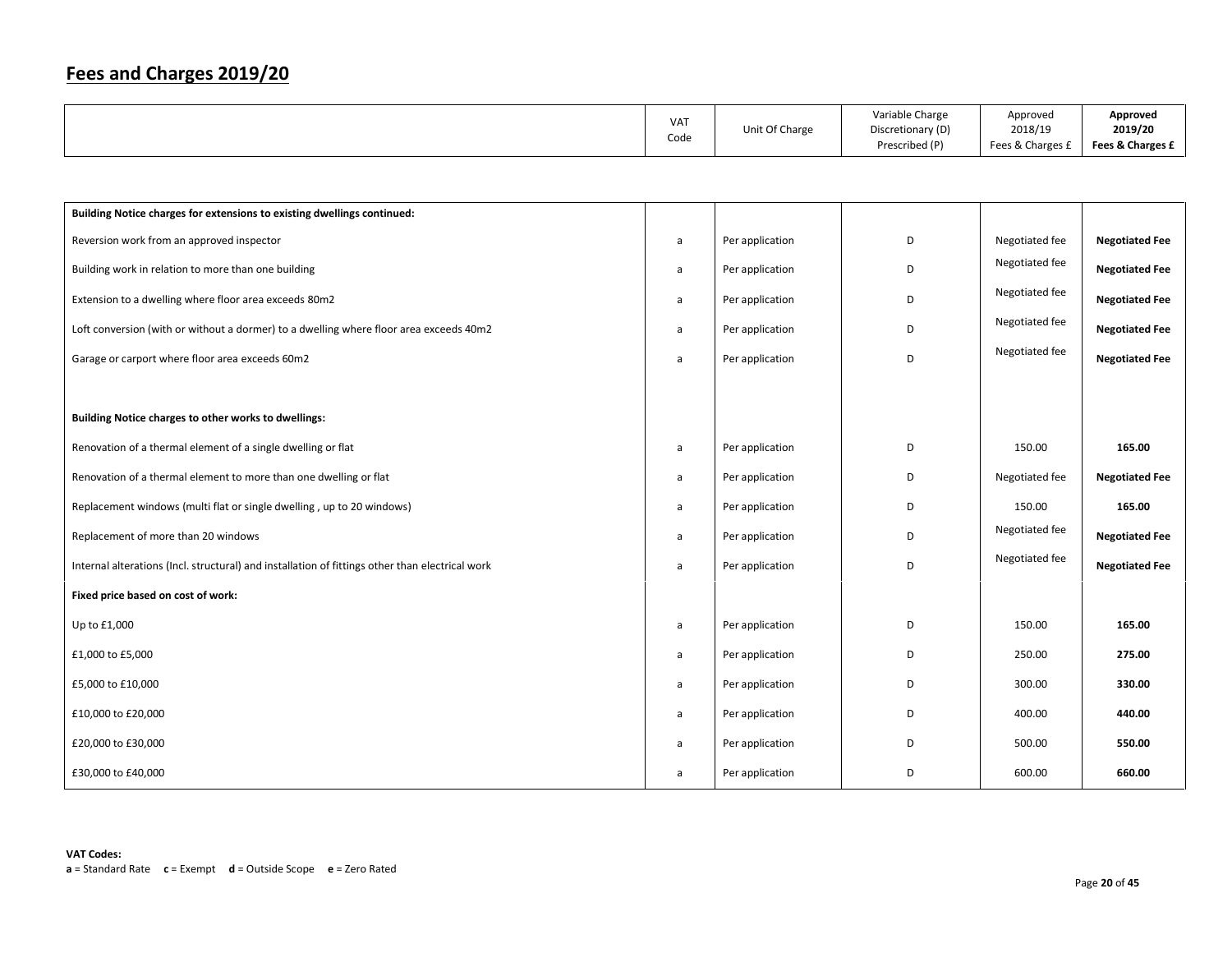|                                                               | VAT<br>Code  | Unit Of Charge  | Variable Charge<br>Discretionary (D)<br>Prescribed (P) | Approved<br>2018/19<br>Fees & Charges £ | Approved<br>2019/20<br>Fees & Charges £ |
|---------------------------------------------------------------|--------------|-----------------|--------------------------------------------------------|-----------------------------------------|-----------------------------------------|
|                                                               |              |                 |                                                        |                                         |                                         |
| Building Notice charges to other works to dwelling continued: |              |                 |                                                        |                                         |                                         |
| £41,000 to £100,000                                           | $\mathsf{a}$ | Per application | D                                                      | £72 per £10k                            | £80.00 per £10k                         |
| £101,000 to £1,000,000                                        | $\mathsf{a}$ | Per application | D                                                      | £48 per £10k                            | £50.00 per £10k                         |
| <b>Electrical Work</b>                                        |              |                 |                                                        |                                         |                                         |
| Electrical work other than a rewire                           | a            | Per application | D                                                      | Negotiated fee                          | <b>Negotiated fee</b>                   |
| Rewire of a dwelling including new consumer unit              | $\mathsf{a}$ | Per application | D                                                      | Negotiated fee                          | <b>Negotiated fee</b>                   |
|                                                               |              |                 |                                                        |                                         |                                         |
|                                                               |              |                 |                                                        |                                         |                                         |
|                                                               |              |                 |                                                        |                                         |                                         |
|                                                               |              |                 |                                                        |                                         |                                         |
|                                                               |              |                 |                                                        |                                         |                                         |
|                                                               |              |                 |                                                        |                                         |                                         |
|                                                               |              |                 |                                                        |                                         |                                         |
|                                                               |              |                 |                                                        |                                         |                                         |
|                                                               |              |                 |                                                        |                                         |                                         |
|                                                               |              |                 |                                                        |                                         |                                         |
|                                                               |              |                 |                                                        |                                         |                                         |
|                                                               |              |                 |                                                        |                                         |                                         |
|                                                               |              |                 |                                                        |                                         |                                         |
|                                                               |              |                 |                                                        |                                         |                                         |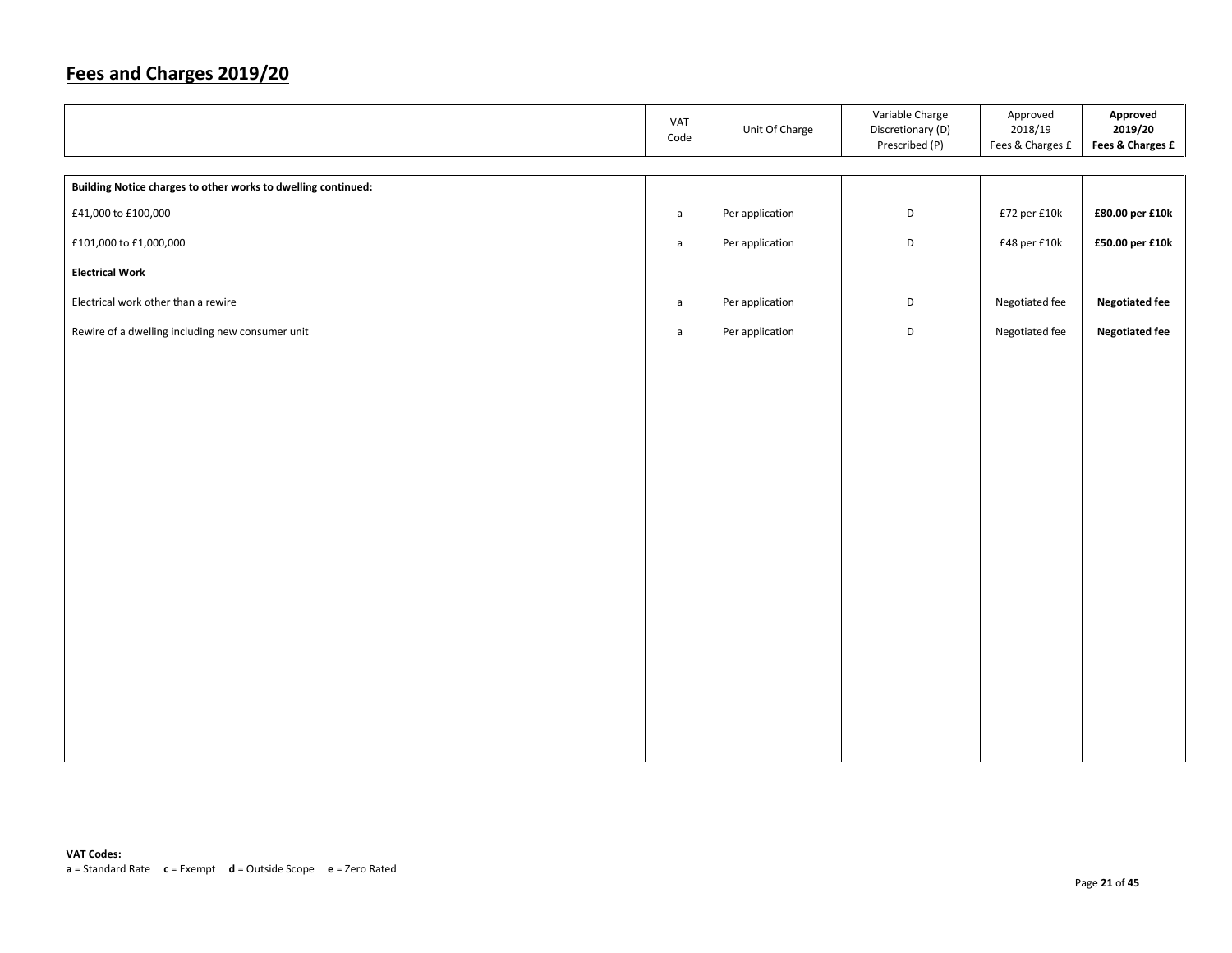|  | <b>VAT</b><br>Code | Unit Of Charge | Variable Charge<br>Discretionary (D)<br>Prescribed (P) | Approved<br>2018/19<br>Fees & Charges £ | Approved<br>2019/20<br>Fees & Charges £ |
|--|--------------------|----------------|--------------------------------------------------------|-----------------------------------------|-----------------------------------------|
|--|--------------------|----------------|--------------------------------------------------------|-----------------------------------------|-----------------------------------------|

| <b>TOURISM AND LEISURE COMMITTEE</b>                            |              |                |   |       |                          |
|-----------------------------------------------------------------|--------------|----------------|---|-------|--------------------------|
| Fairhaven Lake                                                  |              |                |   |       |                          |
| <b>Motor Boat Hire:</b><br>Per Boat<br>$\overline{\phantom{a}}$ | $\mathsf{C}$ | Per 20 min     | D | 8.00  | 8.00                     |
| <b>Rowing Boat Hire:</b>                                        | $\mathsf{C}$ | Per 30 min     | D | 5.50  | 6.00                     |
| Per Boat<br>$\sim$<br><b>Pedalo Hire:</b>                       |              |                |   |       |                          |
| Per Boat<br>$\sim$                                              | $\mathsf{C}$ | Per 30 min     | D | 5.50  | $\overline{\phantom{a}}$ |
| <b>Canoe Hire:</b><br>Per Boat<br>$\sim$                        | $\mathsf{C}$ | Per 30 min     | D | 5.50  | 5.00                     |
| <b>Motor Launch:</b>                                            |              |                |   |       |                          |
| Adult 16+<br>$\overline{\phantom{a}}$                           | $\mathsf{C}$ | Per Trip       | D | 2.00  | 2.00                     |
| Senior Citizen / Junior<br>$\sim$                               | $\mathsf{C}$ | Per Trip       | D | 1.00  | 1.00                     |
| Child 5-15<br>$\overline{\phantom{a}}$                          | $\mathsf{C}$ | Per Trip       | D | 1.00  | 1.00                     |
| Under 5 years<br>$\sim$                                         | $\mathsf{C}$ | Per Trip       | D | Free  | Free                     |
| <b>Private Use:</b><br>Windsurfing/Dinghy/Canoe:                |              |                |   |       |                          |
| 2 hr. period<br>$\overline{\phantom{a}}$                        | $\mathsf{C}$ | Per 2 hr.      | D | 6.00  | 6.00                     |
| Day<br>÷                                                        | $\mathsf{C}$ | Per Day        | D | 12.00 | 12.00                    |
| Season<br>$\overline{\phantom{a}}$                              | $\mathsf{C}$ | Per Season     | D | 75.00 | 75.00                    |
| <b>Crazy Golf:</b>                                              |              |                |   |       |                          |
| Adult<br>$\sim$                                                 | $\mathsf{C}$ | Per Round      | D | 3.00  | 4.00                     |
| Junior / Senior Citizen                                         | $\mathsf{C}$ | Per Round      | D | 2.00  | 3.00                     |
| Family Ticket (2 adults, 2 children)<br>$\sim$                  | $\mathsf{C}$ | Per Round      | D | 8.00  | 10.00                    |
| Motor Boat & Crazy Golf Family Ticket (2 adults, 2 children)    | $\mathsf{C}$ | Per Trip/Round | D | 12.00 | 14.00                    |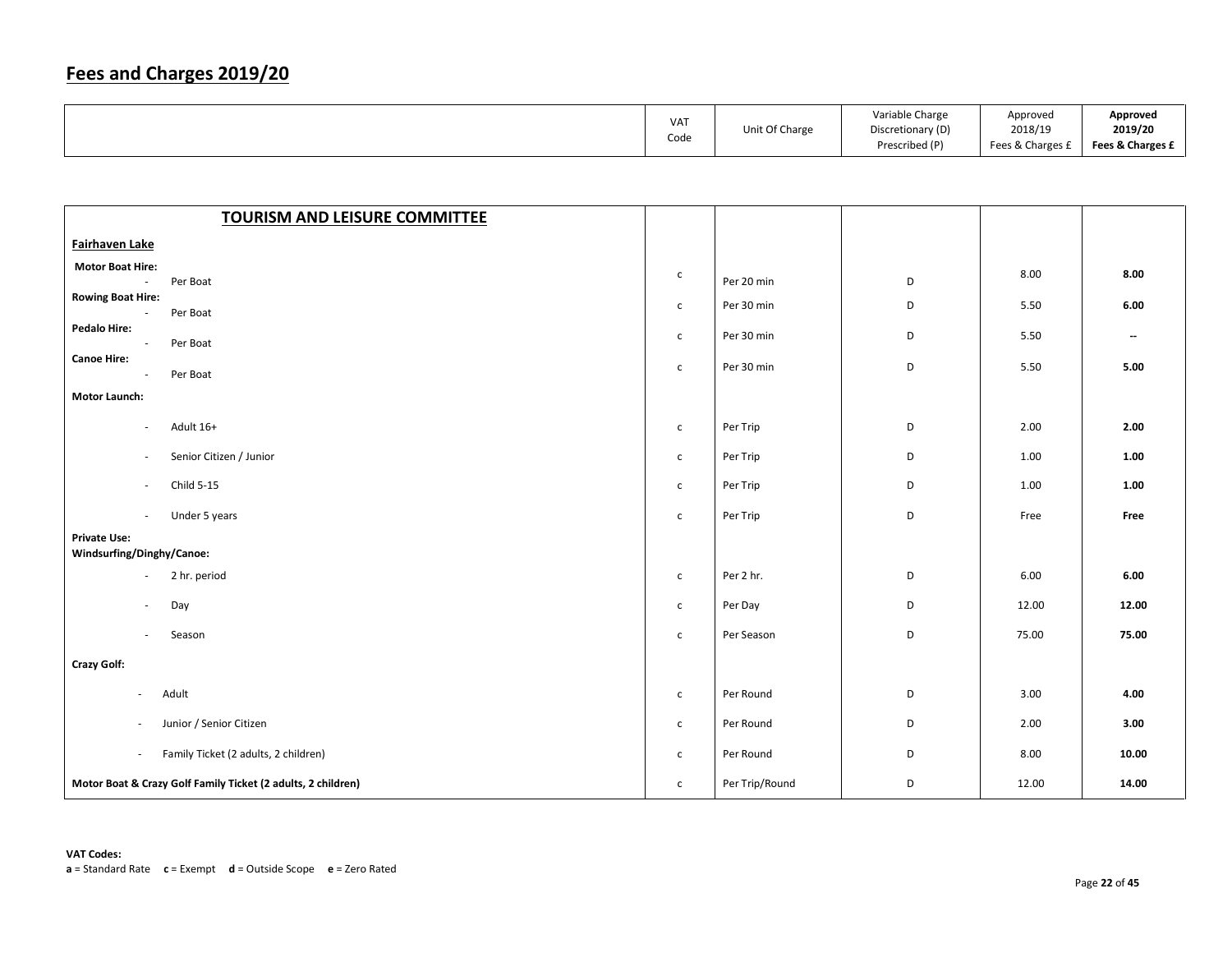|                                                                         | VAT<br>Code  | Unit Of Charge | Variable Charge<br>Discretionary (D)<br>Prescribed (P) | Approved<br>2018/19<br>Fees & Charges £ | Approved<br>2019/20<br>Fees & Charges £ |
|-------------------------------------------------------------------------|--------------|----------------|--------------------------------------------------------|-----------------------------------------|-----------------------------------------|
| <b>Game Sites</b>                                                       |              |                |                                                        |                                         |                                         |
| <b>Bowling (Crown &amp; Flat):</b>                                      |              |                |                                                        |                                         |                                         |
| <b>Adult Bowls</b><br>×.                                                | $\mathsf{C}$ | Two Hours      | D                                                      | 5.50                                    | 6.00                                    |
|                                                                         |              |                |                                                        |                                         |                                         |
| Senior Citizen                                                          | $\mathsf{C}$ | Two Hours      | D                                                      | 4.50                                    | 5.00                                    |
| Junior Bowls<br>$\overline{\phantom{a}}$                                | $\mathsf{C}$ | Two Hours      | D                                                      | 2.00                                    | 2.00                                    |
| Hire of Bowls - deposit<br>$\overline{\phantom{a}}$                     | $\mathsf{C}$ |                | D                                                      | 5.00                                    | 5.00                                    |
| <b>Adult Contract</b><br>$\sim$                                         | $\mathsf{C}$ | Annual         | D                                                      | 85.00                                   | 85.00                                   |
| Senior Citizen Contract<br>$\overline{\phantom{a}}$                     | $\mathsf{C}$ | Annual         | D                                                      | 65.00                                   | 65.00                                   |
| Junior Contract<br>$\overline{\phantom{a}}$                             | $\mathsf{C}$ | Annual         | D                                                      | 30.00                                   | 30.00                                   |
| Winter Contract only<br>$\overline{\phantom{a}}$                        | $\mathsf{C}$ | Winter         | D                                                      | 20.00                                   | 20.00                                   |
| Green Reservation per hour                                              | $\mathsf{c}$ | Per Hour       | D                                                      | 35.00                                   | 35.00                                   |
| Tennis:                                                                 |              |                |                                                        |                                         |                                         |
| Adult / Family court hire per hour<br>$\overline{\phantom{a}}$          | $\mathsf{C}$ | Per Hour       | D                                                      | 7.50                                    | 7.50                                    |
| Junior / Senior Citizen court hire per hour<br>$\overline{\phantom{a}}$ | $\mathsf{C}$ | Per Hour       | D                                                      | 4.50                                    | 4.50                                    |
| Hire of Rackets - deposit<br>$\overline{\phantom{a}}$                   | $\mathsf{C}$ | Deposit        | D                                                      | 5.00                                    | 5.00                                    |
| Club Reservation April - September                                      |              |                |                                                        |                                         |                                         |
| (1 Court for one 3 hr. session per week)                                |              |                |                                                        |                                         |                                         |
| - Adult                                                                 | $\mathsf{C}$ | Per Season     | D                                                      | 115.00                                  |                                         |
| - Junior<br>$\overline{\phantom{a}}$                                    | $\mathsf{C}$ | Per Season     | D                                                      | 70.00                                   |                                         |
| Club Reservation October - March                                        | $\mathsf{C}$ | Per Season     | D                                                      | 75.00                                   |                                         |
| (1 Court for one 3 hr. session both Sat & Sun)                          |              |                |                                                        |                                         |                                         |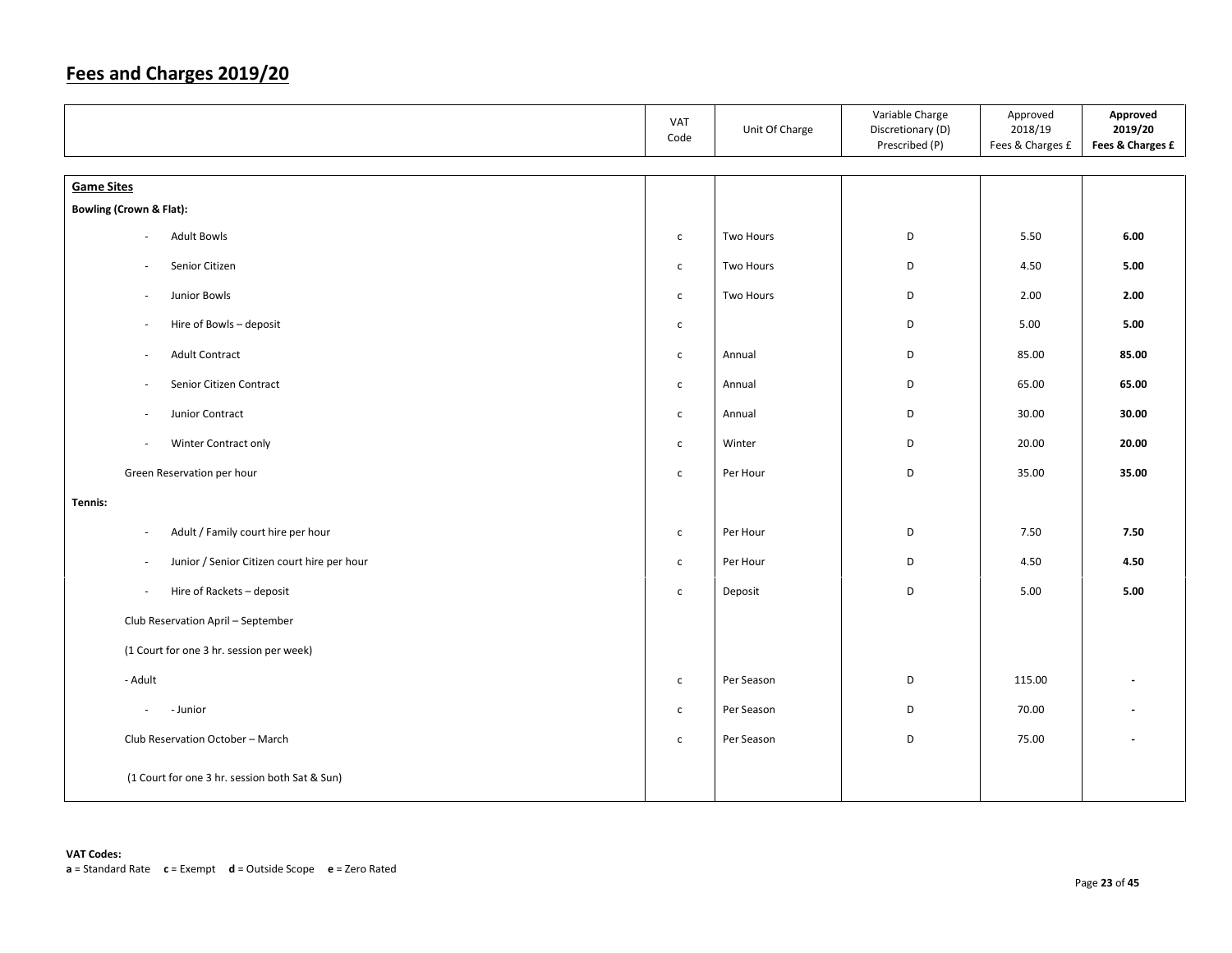|                                                          | VAT<br>Code  | Unit Of Charge | Variable Charge<br>Discretionary (D)<br>Prescribed (P) | Approved<br>2018/19<br>Fees & Charges £ | Approved<br>2019/20<br>Fees & Charges £ |
|----------------------------------------------------------|--------------|----------------|--------------------------------------------------------|-----------------------------------------|-----------------------------------------|
| <b>Sports Facilities</b><br>(Park View Rd, Blackpool Rd) |              |                |                                                        |                                         |                                         |
| Football:<br>- Occasional Match (approx 2 hours)         | $\mathsf{C}$ | Per 2 hours    | D                                                      | 55.00                                   | 60.00                                   |
| <b>Season Bookings:</b>                                  |              |                |                                                        |                                         |                                         |
| One match every other week per team:                     |              |                |                                                        |                                         |                                         |
| Adult<br>$\sim$                                          | $\mathsf{C}$ | Per Season     | D                                                      | 230.00                                  | 230.00                                  |
| Junior 11V11                                             | $\mathsf{C}$ | Per Season     | D                                                      | 125.00                                  | 135.00                                  |
| Junior 9V9                                               | $\mathsf{C}$ | Per Season     | D                                                      | 100.00                                  | 110.00                                  |
| Junior 7V7                                               | $\mathsf{C}$ | Per Season     | D                                                      | 80.00                                   | 90.00                                   |
| Junior 5V5<br>$\overline{\phantom{a}}$                   | $\mathsf{C}$ | Per Season     | D                                                      | 50.00                                   | 60.00                                   |
| Tournaments                                              |              |                |                                                        |                                         |                                         |
| Adult<br>$\sim$                                          | $\mathsf{C}$ | Per Pitch      | D                                                      | 30.00                                   | 30.00                                   |
| Junior<br>$\overline{\phantom{a}}$                       | $\mathsf{C}$ | Per Pitch      | D                                                      | 25.00                                   | 25.00                                   |
| <b>Hewitt Lecture Room:</b>                              |              |                |                                                        |                                         |                                         |
| Per hour or part there of:                               |              |                |                                                        |                                         |                                         |
| Monday to Friday                                         | $\mathsf{C}$ | Per Hour*      | D                                                      | 16.00                                   | 16.00                                   |
| Saturdays & Bank Holidays                                | $\mathsf{C}$ | Per Hour*      | D                                                      | 22.00                                   | 22.00                                   |
| <b>Commercial Hire</b>                                   | $\mathsf{C}$ | Per Hour*      | D                                                      | 45.00                                   | 45.00                                   |
| Share Room (Room 2)                                      | $\mathsf{C}$ | Per Hour*      | D                                                      | 13.00                                   | 13.00                                   |
| *Rate per hour in half hour periods                      |              |                |                                                        |                                         |                                         |
| <b>Allotment Plots:</b>                                  |              |                |                                                        |                                         |                                         |
| Full plot yearly rent                                    | d            | Per Plot       | D                                                      | 52.00                                   | 55.00                                   |
| Half plot yearly rent                                    | d            | Per Plot       | D                                                      | 26.00                                   | 27.50                                   |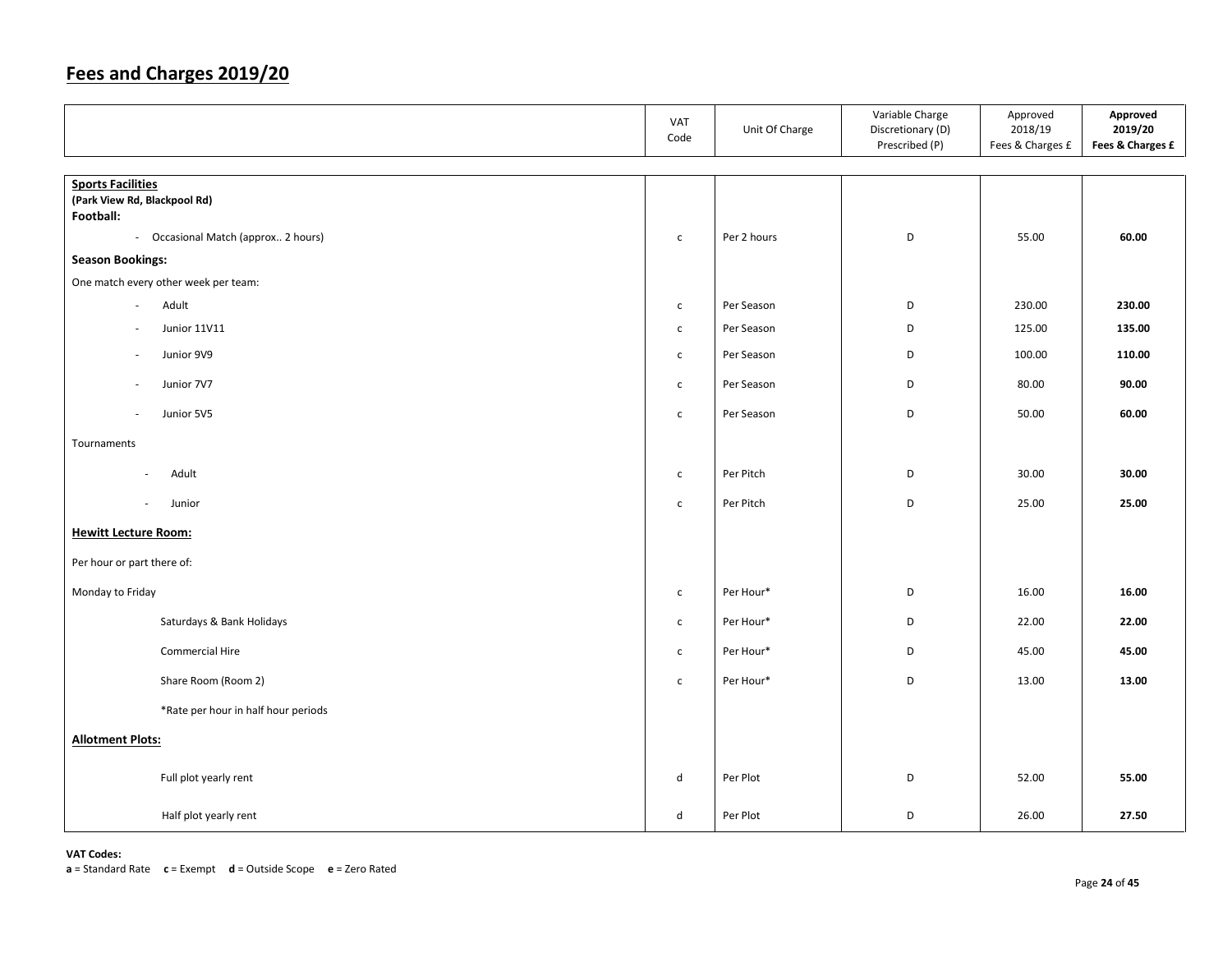|                 | Unit Of Charge | Variable Charge   | Approved         | Approved         |
|-----------------|----------------|-------------------|------------------|------------------|
| VA <sub>1</sub> |                | Discretionary (D) | 2018/19          | 2019/20          |
| Code            |                | Prescribed (P)    | Fees & Charges £ | Fees & Charges £ |

| <b>ENVIRONMENT, HEALTH AND HOUSING COMMITTEE</b>                                                                    |             |               |    |               |              |
|---------------------------------------------------------------------------------------------------------------------|-------------|---------------|----|---------------|--------------|
| <b>Cemetery &amp; Crematorium</b>                                                                                   |             |               |    |               |              |
|                                                                                                                     |             |               |    |               |              |
|                                                                                                                     |             |               |    |               |              |
| The fees for a 'resident' apply where the deceased, immediately before their death was an inhabitant of the Borough |             |               |    |               |              |
| of Fylde or a parishioner of any Parish comprised therein.                                                          |             |               |    |               |              |
|                                                                                                                     |             |               |    |               |              |
|                                                                                                                     |             |               |    |               |              |
| Interments:                                                                                                         |             |               |    |               |              |
|                                                                                                                     |             |               |    |               |              |
| For the Interment of:                                                                                               |             |               |    |               |              |
| The body of a stillborn child, or a child whose age at the time of death did not exceed 17 years. In                | d           | Per Interment | D  | 0.00          | 0.00         |
| a child's grave allocated by the Authority                                                                          |             |               |    |               |              |
| The body of a non-resident whose age exceeded 17 years at the time of death<br>$\overline{\phantom{a}}$             | d           | Per Interment | D  | 840.00        | 882.00       |
| The body of a resident whose age exceeded 17 years at the time of death                                             | d           | Per Interment | D  | 560.00        | 588.00       |
|                                                                                                                     |             |               |    |               |              |
| For interment in a vault of a non-resident (exclusive of the charges for brickwork)<br>$\overline{a}$               | d           | Per Interment | D. | 840.00        | 882.00       |
| For the interment in a vault of a resident (exclusive of the charges for brickwork)<br>$\overline{\phantom{a}}$     | d           | Per Interment | D  | 560.00        | 588.00       |
| Construction of a vault<br>$\sim$                                                                                   | d           | Per Vault     | D  | $Cost + 10\%$ | $Cost + 10%$ |
| For the interment of cremated remains in a grave for a non-resident                                                 | d           | Per Interment | D  | 213.00        | 223.00       |
| For the interment of cremated remains in a grave for a resident                                                     | d           | Per Interment | D  | 142.00        | 149.00       |
|                                                                                                                     |             |               |    |               |              |
| For the purchase of exclusive right of burial in:                                                                   |             |               |    |               |              |
| An earth grave, for 100 years for a non-resident<br>$\overline{\phantom{a}}$                                        | d           | Per Grave     | D  | 1110.00       | 1,165.00     |
| An earth grave, for 100 years for a resident<br>$\sim$                                                              | d           | Per Grave     | D. | 740.00        | 777.00       |
| An earth grave non-standard size for cremated remains, for 100 years for a non-resident                             | d           | Per Grave     | D  | 786.00        | 825.00       |
| An earth grave non-standard size for cremated remains, for 100 years for a resident                                 | $\mathbf d$ | Per Grave     | D  | 420.00        | 441.00       |
|                                                                                                                     |             |               |    |               |              |
| Removal & Re-fix of Memorials:                                                                                      |             |               |    |               |              |
|                                                                                                                     |             |               |    |               |              |
| For removal and re-fix of memorials                                                                                 | d           | Per Memorial  | D  | $Cost + 10\%$ | $Cost + 10%$ |
|                                                                                                                     |             |               |    |               |              |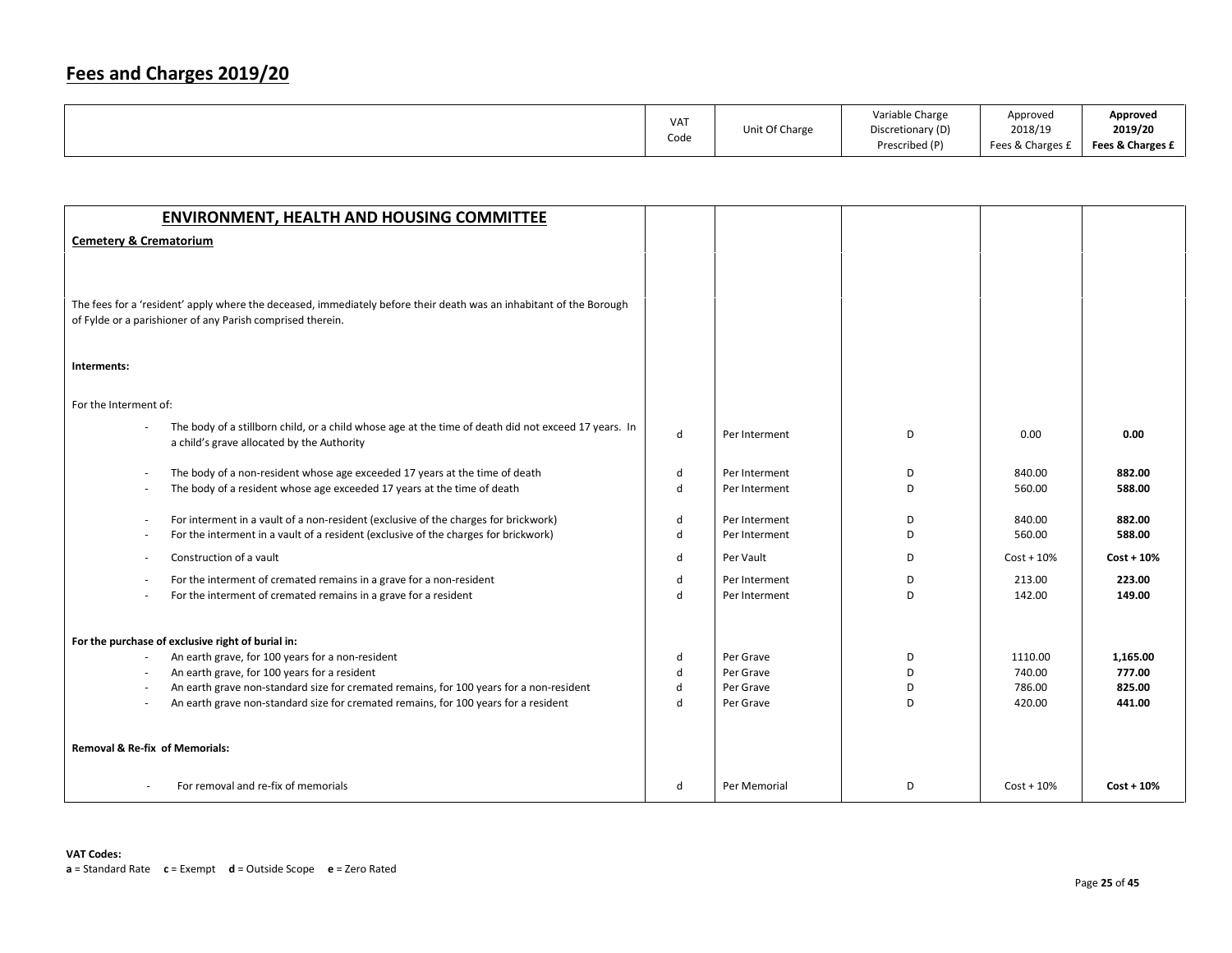|                                                                                                                                  | VAT<br>Code  | Unit Of Charge  | Variable Charge<br>Discretionary (D)<br>Prescribed (P) | Approved<br>2018/19<br>Fees & Charges £ | Approved<br>2019/20<br>Fees & Charges £ |
|----------------------------------------------------------------------------------------------------------------------------------|--------------|-----------------|--------------------------------------------------------|-----------------------------------------|-----------------------------------------|
| <b>Cemetery &amp; Crematorium Continued:</b>                                                                                     |              |                 |                                                        |                                         |                                         |
| <b>Memorials</b>                                                                                                                 |              |                 |                                                        |                                         |                                         |
| For the right to erect:                                                                                                          |              |                 |                                                        |                                         |                                         |
| A headstone not exceeding 3ft                                                                                                    | $\mathsf{C}$ | Per Memorial    | D                                                      | 81.50                                   | 85.50                                   |
| A headstone on Foundation<br>÷.                                                                                                  | $\mathsf{C}$ | Per Memorial    | D                                                      | 145.00                                  | 152.00                                  |
| Kerbings on permitted graves                                                                                                     | $\mathsf{C}$ | Per Memorial    | D                                                      | 70.00                                   | 74.00                                   |
| For each extra inscription (Inc. VAT)                                                                                            | a            | Per Inscription | D                                                      | 35.00                                   | 37.00                                   |
| <b>Cremations:</b>                                                                                                               |              |                 |                                                        |                                         |                                         |
| For the cremation:                                                                                                               |              |                 |                                                        |                                         |                                         |
| Of the body of a stillborn child or of a child whose age at the time of death exceeded one month<br>but did not exceed 17 years. | $\mathsf{C}$ | Per Cremation   | D                                                      | 0.0                                     | 0.00                                    |
| Of the body of a person whose age at the time of death exceeded 17 years<br>$\overline{\phantom{a}}$                             | $\mathsf{C}$ | Per Cremation   | D                                                      | 689.00                                  | 724.00                                  |
| Early morning & adult simplicity cremations by appointment with the Crematorium Registrar<br>$\overline{\phantom{a}}$            | $\mathsf{C}$ | Per Cremation   | D                                                      | 460.00                                  | 483.00                                  |
| Direct cremations at a time agreed with the crematorium<br>$\sim$                                                                | $\mathsf{C}$ | Per Cremation   | D                                                      | 395.00                                  | 399.00                                  |
| Saturday morning service traditional cremations<br>$\overline{\phantom{a}}$                                                      | $\mathsf{C}$ | Per Cremation   | D                                                      | 1033.00                                 | 1086.00                                 |
| <b>Memorial Wall Plaques:</b>                                                                                                    |              |                 |                                                        |                                         |                                         |
| Single wall plaque including inscription to 70 characters.<br>×,                                                                 | a            | Per Plaque      | D                                                      | 231.00                                  | 238.00                                  |
| Double wall plaque including 2 inscriptions to 140 characters.<br>$\overline{a}$                                                 | a            | Per Plaque      | D                                                      | 462.00                                  | 476.00                                  |
| Double wall plaque including reserved section to 70 characters.<br>×,                                                            | a            | Per Plaque      | D                                                      | 340.00                                  | 350.00                                  |
| Second inscription on existing plaque                                                                                            | a            | Per Plaque      | D                                                      | 122.00                                  | 126.00                                  |
| <b>Memorial Wall Lease Fee</b>                                                                                                   |              |                 |                                                        |                                         |                                         |
| Lease fee per section                                                                                                            | a            | Per Section     | D                                                      |                                         | 35.00                                   |
|                                                                                                                                  |              |                 |                                                        |                                         |                                         |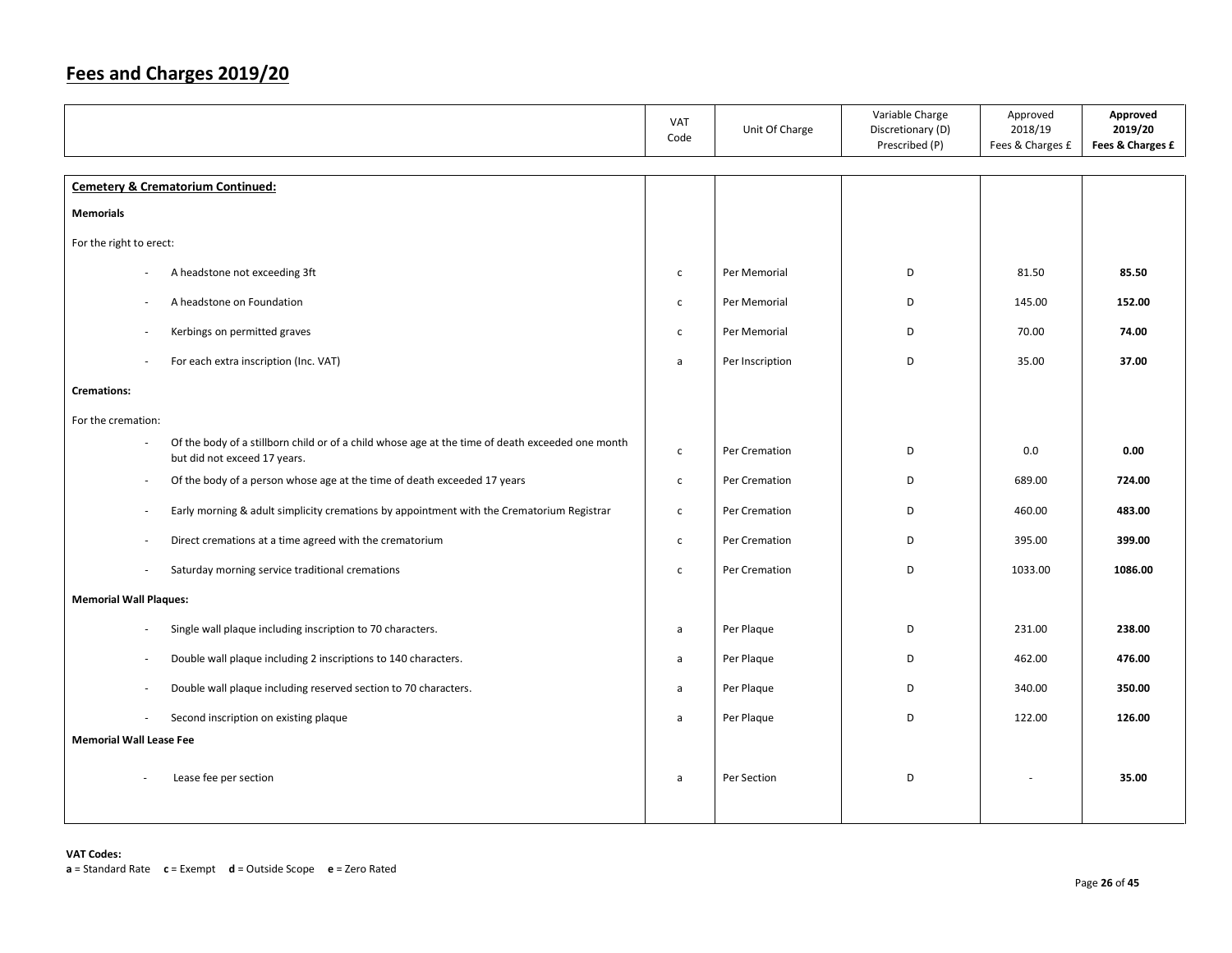|                                                                                                                     | VAT<br>Code  | Unit Of Charge  | Variable Charge<br>Discretionary (D)<br>Prescribed (P) | Approved<br>2018/19<br>Fees & Charges £ | Approved<br>2019/20<br>Fees & Charges £ |
|---------------------------------------------------------------------------------------------------------------------|--------------|-----------------|--------------------------------------------------------|-----------------------------------------|-----------------------------------------|
|                                                                                                                     |              |                 |                                                        |                                         |                                         |
| <b>Cremations Continued:</b>                                                                                        |              |                 |                                                        |                                         |                                         |
| <b>Memorial Niche:</b>                                                                                              |              |                 |                                                        |                                         |                                         |
| For a purchase of a new niche to include interment of first casket.<br>÷,                                           | $\mathsf{C}$ | Per Niche       | D                                                      | 398.00                                  | 410.00                                  |
| For the purchase of a refurbished niche to include first casket.<br>$\overline{\phantom{a}}$                        | $\mathsf{C}$ | Per Niche       | D                                                      | 229.00                                  | 236.00                                  |
| For the interment of a second casket in an existing niche.<br>$\overline{\phantom{a}}$                              | $\mathsf{C}$ | Per Internment  | D                                                      | 51.00                                   | 53.00                                   |
| Single inscription on niche cover<br>$\sim$                                                                         | a            | Per Inscription | D                                                      | 99.00                                   | 102.00                                  |
| <b>Extra Letters on Existing Memorial Stone:</b>                                                                    |              |                 |                                                        | 122.00                                  | 126.00                                  |
| Extra Lettering on existing kerbstones<br>$\overline{\phantom{a}}$                                                  | a            | Per Inscription | D                                                      |                                         |                                         |
| For cleaning and re-blacking original inscription (per section)<br>$\overline{\phantom{a}}$                         | $\mathsf{a}$ | Per Section     | D                                                      | 50.00                                   | 51.00                                   |
| For other types of memorial works<br>$\overline{\phantom{a}}$                                                       | a            | Per Occasion    | D                                                      | $Cost + 50%$                            | $Cost + 50%$                            |
| <b>Book of Remembrance:</b>                                                                                         |              |                 |                                                        |                                         |                                         |
| For a two line entry<br>$\overline{\phantom{a}}$                                                                    | a            | Per entry       | D                                                      | 46.00                                   | 48.00                                   |
| For an entry up to five lines<br>$\overline{\phantom{a}}$                                                           | a            | Per entry       | D                                                      | 92.00                                   | 96.00                                   |
| For an entry up to eight lines<br>$\overline{\phantom{a}}$                                                          | $\mathsf{a}$ | Per entry       | D                                                      | 140.00                                  | 144.00                                  |
| For an entry up to five lines to include a floral emblem, badge, crest or other design<br>$\overline{\phantom{a}}$  | $\mathsf{a}$ | Per entry       | D                                                      | 165.00                                  | 170.00                                  |
| For an entry up to eight lines to include a floral emblem, badge, crest or other design<br>J.                       | a            | Per entry       | D                                                      | 210.00                                  | 216.00                                  |
| <b>Copies of Book Entries on Folded Memorial Card:</b>                                                              |              |                 |                                                        |                                         |                                         |
| For a two line entry                                                                                                | a            | Per Card        | D                                                      | 30.00                                   | 31.00                                   |
| For an entry up to five lines<br>$\overline{\phantom{a}}$                                                           | a            | Per Card        | D                                                      | 44.50                                   | 46.00                                   |
| For an entry up to eight lines<br>×.                                                                                | $\mathsf{a}$ | Per Card        | D                                                      | 50.50                                   | 52.00                                   |
| For an entry up to five lines to include a floral emblem, badge, crest, or other design<br>$\overline{\phantom{a}}$ | $\mathsf{a}$ | Per Card        | D                                                      | 118.00                                  | 121.00                                  |
| For an entry up to eight lines to include a floral emblem, badge, crest, or other design<br>$\overline{a}$          | a            | Per Card        | D                                                      | 148.00                                  | 152.00                                  |
|                                                                                                                     |              |                 |                                                        |                                         |                                         |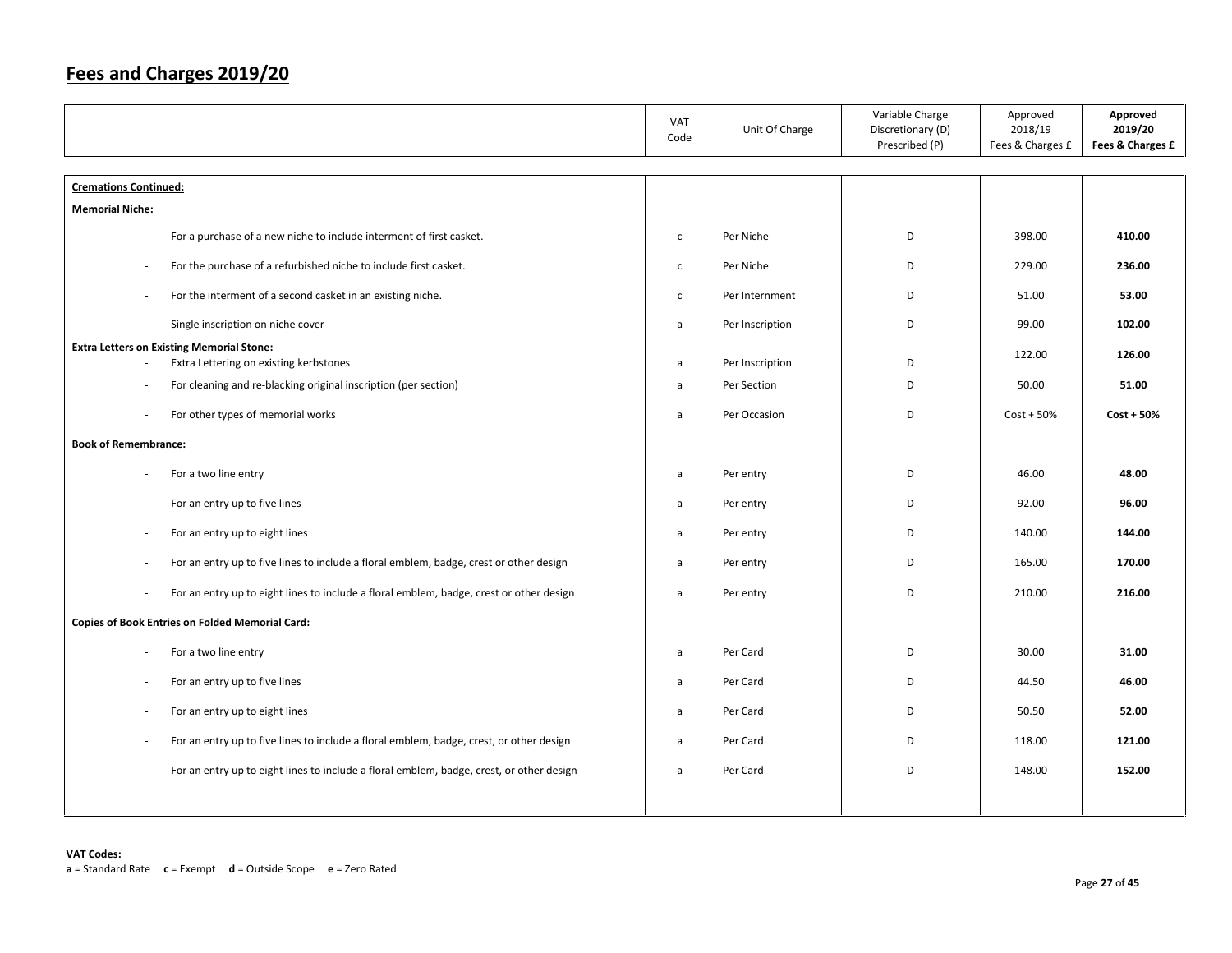|                                                                          | VAT<br>Code  | Unit Of Charge  | Variable Charge<br>Discretionary (D)<br>Prescribed (P) | Approved<br>2018/19<br>Fees & Charges £ | Approved<br>2019/20<br>Fees & Charges £ |
|--------------------------------------------------------------------------|--------------|-----------------|--------------------------------------------------------|-----------------------------------------|-----------------------------------------|
|                                                                          |              |                 |                                                        |                                         |                                         |
| <b>Private Sector Housing</b>                                            |              |                 |                                                        |                                         |                                         |
| Enforcement Notice (Housing Act 204)<br>$\bar{a}$                        | d            | Per Notice      | D                                                      | 419.00                                  | 427.00                                  |
| HMO Licence (Housing Act 204)<br>$\overline{\phantom{a}}$                | d            | Per Application | D                                                      | 919.00                                  | 937.00                                  |
| HMO Licence Renewal (Housing Act 2004)<br>$\sim$                         | d            | Per Application | D                                                      | 303.00                                  | 309.00                                  |
| Immigration housing inspection<br>$\overline{\phantom{a}}$               | d            | Per Inspection  | D                                                      | 130.00                                  | 133.00                                  |
|                                                                          |              |                 |                                                        |                                         |                                         |
|                                                                          |              |                 |                                                        |                                         |                                         |
| <b>Tenancy Support</b>                                                   |              |                 |                                                        |                                         |                                         |
| Items taken from home and taken into storage<br>$\overline{\phantom{a}}$ | a            | Per Removal     | D                                                      | 50.00                                   | 50.00                                   |
| Weekly storage costs<br>$\overline{\phantom{a}}$                         | $\mathsf{a}$ | Per Removal     | D                                                      | 10.00                                   | 10.00                                   |
| Items removed from storage and taken to home<br>$\overline{\phantom{a}}$ | $\mathsf{a}$ | Per Removal     | D                                                      | 50.00                                   | 50.00                                   |
|                                                                          |              |                 |                                                        |                                         |                                         |
|                                                                          |              |                 |                                                        |                                         |                                         |
|                                                                          |              |                 |                                                        |                                         |                                         |
|                                                                          |              |                 |                                                        |                                         |                                         |
|                                                                          |              |                 |                                                        |                                         |                                         |
|                                                                          |              |                 |                                                        |                                         |                                         |
|                                                                          |              |                 |                                                        |                                         |                                         |
|                                                                          |              |                 |                                                        |                                         |                                         |
|                                                                          |              |                 |                                                        |                                         |                                         |
|                                                                          |              |                 |                                                        |                                         |                                         |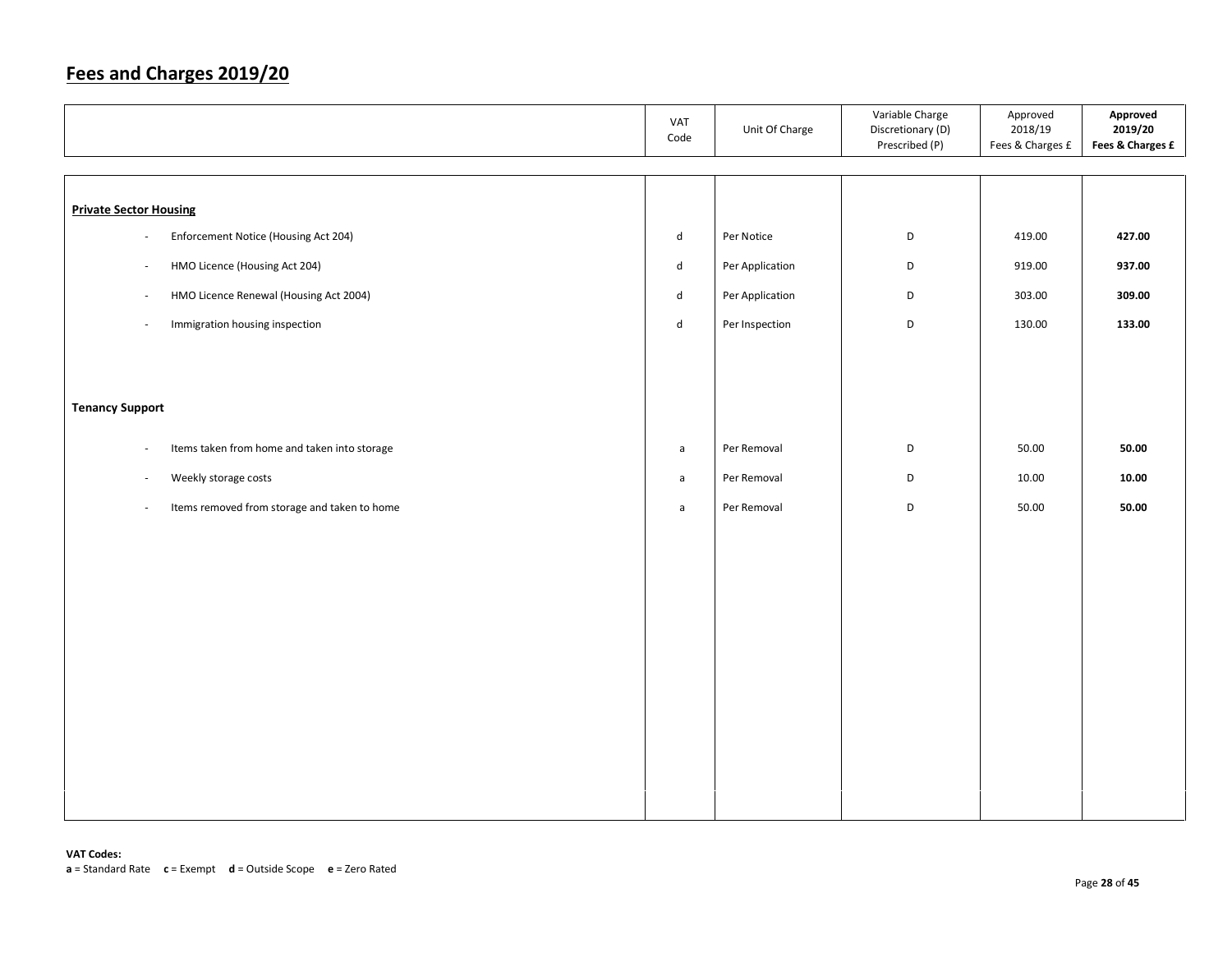|                                                                                                                                                                                                                                                                                                                                                                                                                                                                                                                                                                                                                                                                                                 | <b>VAT</b><br>Code                                | Unit Of Charge                                                | Variable Charge<br>Discretionary (D)<br>Prescribed (P) | Approved<br>2018/19<br>Fees & Charges £ | Approved<br>2019/20<br>Fees & Charges £            |
|-------------------------------------------------------------------------------------------------------------------------------------------------------------------------------------------------------------------------------------------------------------------------------------------------------------------------------------------------------------------------------------------------------------------------------------------------------------------------------------------------------------------------------------------------------------------------------------------------------------------------------------------------------------------------------------------------|---------------------------------------------------|---------------------------------------------------------------|--------------------------------------------------------|-----------------------------------------|----------------------------------------------------|
| <b>Environmental Health, Rodent &amp; Pest Control Charges*</b><br><b>Domestic Premises:</b><br>Rodents and insects which present a risk to public health: (Mice, Rats, Cockroaches and bed<br>÷,<br>bugs).<br>(The fee includes up to 2 revisits if needed.)<br>Pests (Excluding Wasps) which do not present a risk to public health.<br>$\omega$<br>(The fee is per treatment although includes a revisit within 1 month if needed.)<br>Pests (Including Wasps) which do not present a risk to public health<br>$\mathcal{L}_{\mathcal{A}}$<br>(The Fee is per treatment although includes a revisit within 1 month if needed.)<br>Call out fee - if Officer visits but no treatment required | $\mathsf{a}$<br>a<br>$\mathsf{a}$<br>$\mathsf{a}$ | Up to 3 visits<br>Per Treatment<br>Per Treatment<br>Per Visit | D<br>D<br>D<br>D                                       | 45.00<br>75.00<br>68.00<br>20.00        | * no longer<br>delivering this<br>service in-house |
| <b>Non Domestic Premises:</b><br><b>All Pests</b>                                                                                                                                                                                                                                                                                                                                                                                                                                                                                                                                                                                                                                               |                                                   |                                                               |                                                        |                                         |                                                    |
| Call out and treatment minimum charge<br>$\overline{\phantom{a}}$                                                                                                                                                                                                                                                                                                                                                                                                                                                                                                                                                                                                                               | $\mathsf{a}$                                      | Per Visit                                                     | D                                                      | 95.00                                   |                                                    |
| Subsequent visits<br>٠                                                                                                                                                                                                                                                                                                                                                                                                                                                                                                                                                                                                                                                                          | a                                                 | Per Visit                                                     | D                                                      | 45.00                                   |                                                    |
| Advisory visit to customers premises<br>÷,<br>Contract Work<br>÷,                                                                                                                                                                                                                                                                                                                                                                                                                                                                                                                                                                                                                               | a                                                 | Per Visit<br>Individual Price Per<br>Contract                 | D                                                      | 20.00                                   |                                                    |
| Moles - Up to 3 visits (Domestic and non-domestic)<br>÷,                                                                                                                                                                                                                                                                                                                                                                                                                                                                                                                                                                                                                                        | a                                                 | Per Treatment                                                 | D                                                      | 65.00                                   |                                                    |
| Subsequent visits<br>÷,                                                                                                                                                                                                                                                                                                                                                                                                                                                                                                                                                                                                                                                                         | a                                                 | Per Additional Visit                                          | D                                                      | 30.00                                   |                                                    |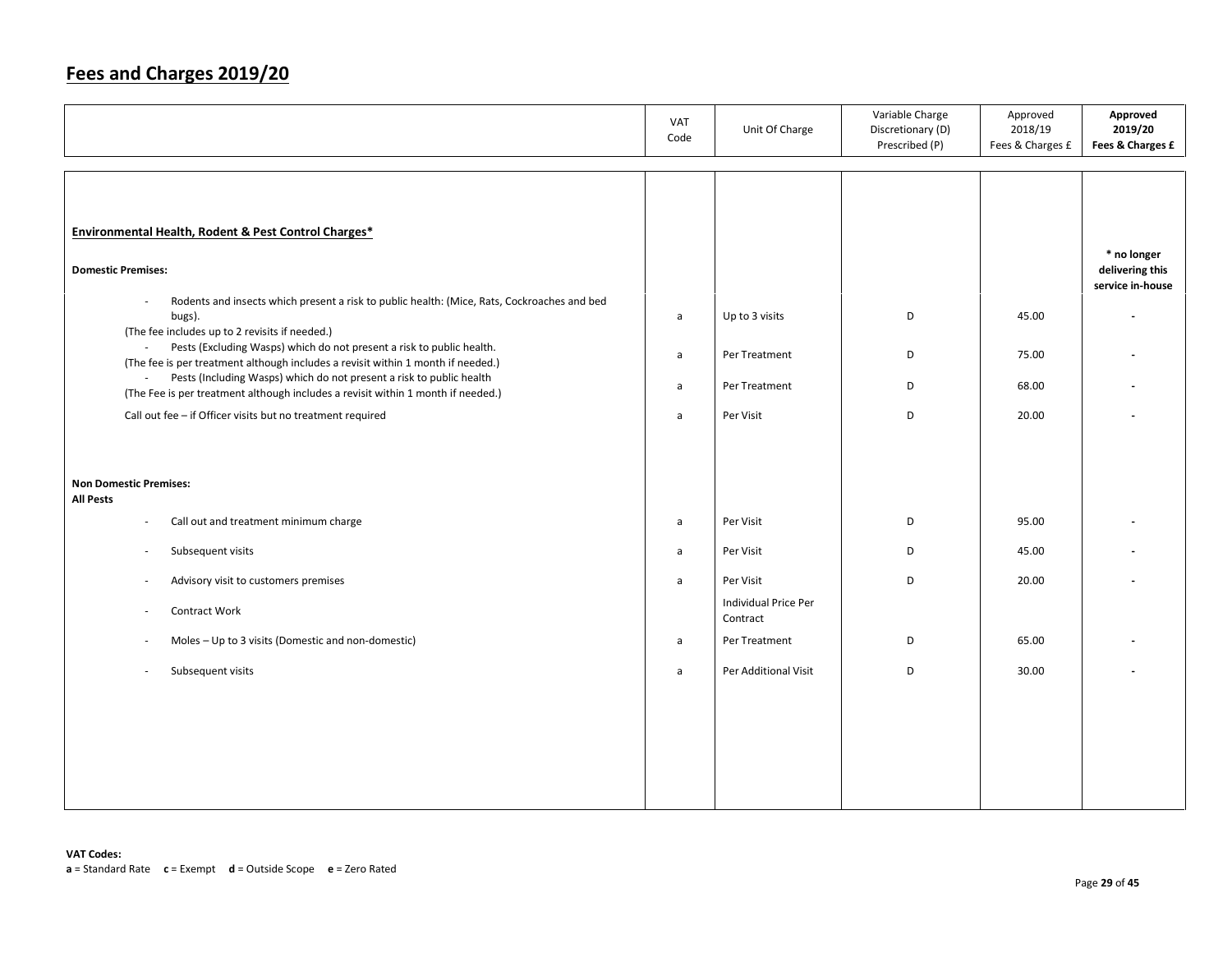|                                                                                                  | VAT<br>Code  | Unit Of Charge                   | Variable Charge<br>Discretionary (D)<br>Prescribed (P) | Approved<br>2018/19<br>Fees & Charges £ | Approved<br>2019/20<br>Fees & Charges £ |
|--------------------------------------------------------------------------------------------------|--------------|----------------------------------|--------------------------------------------------------|-----------------------------------------|-----------------------------------------|
| <b>Drainage Services</b>                                                                         |              |                                  |                                                        |                                         |                                         |
| Clearance of blocked drain                                                                       | a            | Per Clearance                    | D                                                      | 115.00                                  | 120.00                                  |
| CCTV drain investigation                                                                         | $\mathsf{a}$ | Per investigations               | D                                                      | 115.00                                  | 120.00                                  |
| Combined clearance and CCTV investigation                                                        | a            | Per Clearance /<br>Investigation | D                                                      | 230.00                                  | 235.00                                  |
| <b>Removal of Illegal Traveller Encampments:</b>                                                 |              |                                  |                                                        |                                         |                                         |
| Work associated with illegal encampments up to removal order stage<br>$\sim$                     | a            | Per Encampment                   | D                                                      | 350.00                                  | 350.00                                  |
| Should the encampment remain, then work associated with execution of removal order - per<br>hour | $\mathsf{a}$ | Per hour                         | D                                                      | 120.00                                  | 120.00                                  |
| Legal costs and removal to be charged in addition to the above<br>÷.                             | a            | Per Encampment                   | D                                                      | At Cost                                 | At Cost                                 |
| <b>Fixed penalty Notice - Littering From vehicles:</b>                                           |              |                                  |                                                        |                                         |                                         |
| Fixed penalty charge to registered keeper of vehicles                                            | d            | Per Penalty                      | D                                                      | N/A                                     | 100.00                                  |
| Fixed penalty charge to registered keeper of vehicles - reduced if paid within 14 days           | d            | Paid within 14 days              | D                                                      | N/A                                     | 50.00                                   |
| Air Pollution Control (Environment Protection Act 1990)                                          |              |                                  |                                                        |                                         |                                         |
| Fees are charged at the national rates which are established and set by the Government.          |              |                                  |                                                        |                                         |                                         |
| https://www.gov.uk/government/publications/environmental-permitting-charging-scheme              |              |                                  |                                                        |                                         |                                         |
| <b>List of Authorised Processes:</b>                                                             |              |                                  |                                                        |                                         |                                         |
| Commercial Interest                                                                              | $\mathsf{a}$ | Per Property / Site Per<br>Hour  | D                                                      | 75.00                                   | 75.00                                   |
| Fylde Residents / Students (Academic Research)                                                   | $\sf d$      | Per Property / Site Per<br>Hour  | D                                                      | Free                                    | Free                                    |
| <b>Public Register Entries:</b>                                                                  |              |                                  |                                                        |                                         |                                         |
| Commercial Interest - per hour                                                                   | a            | Per Property / Site Per<br>Hour  | D                                                      | 110.00                                  | 110.00                                  |
| Fylde Residents / students (Academic Research)                                                   | d            | Per Property / Site Per<br>Hour  | D                                                      | Free                                    | Free                                    |
|                                                                                                  |              |                                  |                                                        |                                         |                                         |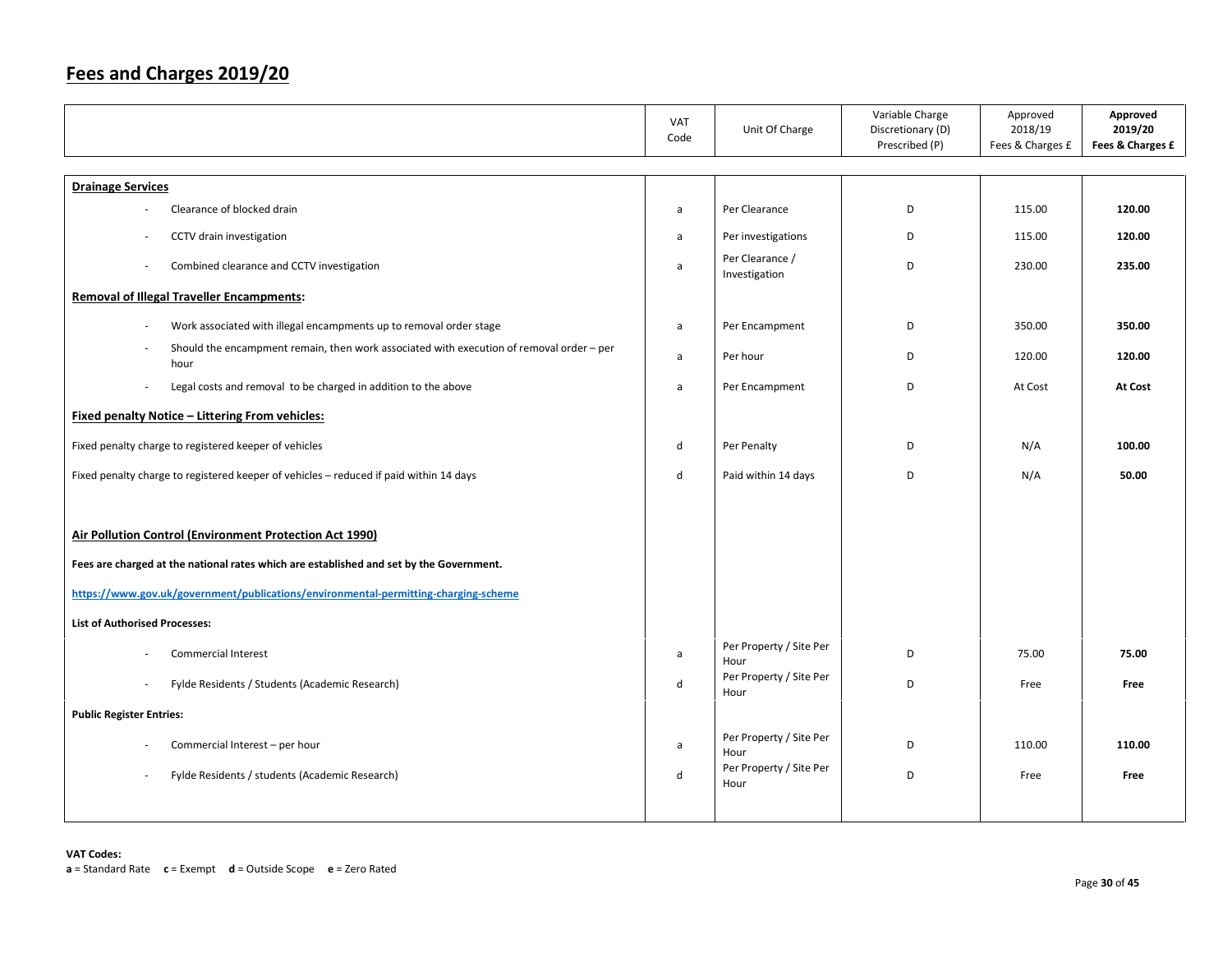|                                                                                                                                                                                                                                 | <b>VAT</b><br>Code | Unit Of Charge                          | Variable Charge<br>Discretionary (D)<br>Prescribed (P) | Approved<br>2018/19<br>Fees & Charges £     | Approved<br>2019/20<br>Fees & Charges £     |
|---------------------------------------------------------------------------------------------------------------------------------------------------------------------------------------------------------------------------------|--------------------|-----------------------------------------|--------------------------------------------------------|---------------------------------------------|---------------------------------------------|
| <b>Contaminated Land Enquiries:</b>                                                                                                                                                                                             |                    |                                         |                                                        |                                             |                                             |
| Contaminated Land Enquires: Desk top study - records /search and basic written response where                                                                                                                                   | $\mathsf{a}$       | Per Property / Site Per                 | D                                                      | 110.00                                      | 110.00                                      |
| no more than one site identified - per hour<br>Contaminated Land Enquiries: Where in addition to above, basic written response detailed landfill<br>gas or chemical data is requested or the enquiry covers more than one site. | $\mathsf{d}$       | Hour<br>Per Property / Site Per<br>Hour | D                                                      | <b>Individual Costs</b><br>to be negotiated | <b>Individual costs</b><br>to be negotiated |
| <b>Other Environmental Information:</b>                                                                                                                                                                                         |                    |                                         |                                                        |                                             |                                             |
| Commercial Interest - Per Hour                                                                                                                                                                                                  | a                  | Per Hour                                | D                                                      | 110.00                                      | 110.00                                      |
| Fylde Residents / Students (Academic Research)                                                                                                                                                                                  | d                  | Per Session                             | D                                                      | Free                                        | Free                                        |
| <b>Street Trading Consents:</b>                                                                                                                                                                                                 |                    |                                         |                                                        |                                             |                                             |
| Class 1: Commercial - Annual                                                                                                                                                                                                    | d                  | Per Application                         | D                                                      | 450.00                                      | 460.00                                      |
| Class 1: Commercial - Renewal                                                                                                                                                                                                   | d                  | Per Application                         | D                                                      | 420.00                                      | 430.00                                      |
| Class 2 : Charitable Organisations (no more than one day duration)                                                                                                                                                              | d                  | Per Application                         | D                                                      | 0.00                                        | 0.00                                        |
| <b>Volunteer Surrender of food:</b>                                                                                                                                                                                             |                    |                                         |                                                        |                                             |                                             |
| Documentation / Certification (Per Hour - minimum 1 hour)                                                                                                                                                                       | d                  | Per Application                         | D                                                      |                                             |                                             |
| <b>Food Hygiene Rating Scheme:</b><br>FBO Request for Food Hygiene Rating Revisit                                                                                                                                               | $\mathsf{d}$       | Per Revisit                             | D                                                      | 125.00                                      | 128.00                                      |
| <b>General Fees &amp; Charges:</b>                                                                                                                                                                                              |                    |                                         |                                                        |                                             |                                             |
| Work carried out in default of a notice<br>(Initial Costs)                                                                                                                                                                      | a                  | Per Investigation                       | D                                                      | 120.00                                      | 120.00                                      |
| Plus cost per premises / Site Visit<br>$\sim$                                                                                                                                                                                   | a                  | Per Site / Premises                     | D                                                      | 65.00                                       | 65.00                                       |
| <b>Private Water Supplies Regulations 2009</b>                                                                                                                                                                                  |                    |                                         |                                                        |                                             |                                             |
| <b>Risk Assessment</b>                                                                                                                                                                                                          | a                  | Per Assessment                          | P                                                      | 500.00 (MAX)                                | 500.00 (MAX)                                |
| Sampling                                                                                                                                                                                                                        | $\mathsf{a}$       | Each Visit                              | P                                                      | 100.00 (MAX)                                | 100.00 (MAX)                                |
| Investigation                                                                                                                                                                                                                   | a                  | Each Investigation                      | P                                                      | 100.00 (MAX)                                | 100.00 (MAX)                                |
| Granting an authorisation                                                                                                                                                                                                       | a                  | <b>Each Authorisation</b>               | P                                                      | 100.00 (MAX)                                | 100.00 (MAX)                                |
|                                                                                                                                                                                                                                 |                    |                                         |                                                        |                                             |                                             |
|                                                                                                                                                                                                                                 |                    |                                         |                                                        |                                             |                                             |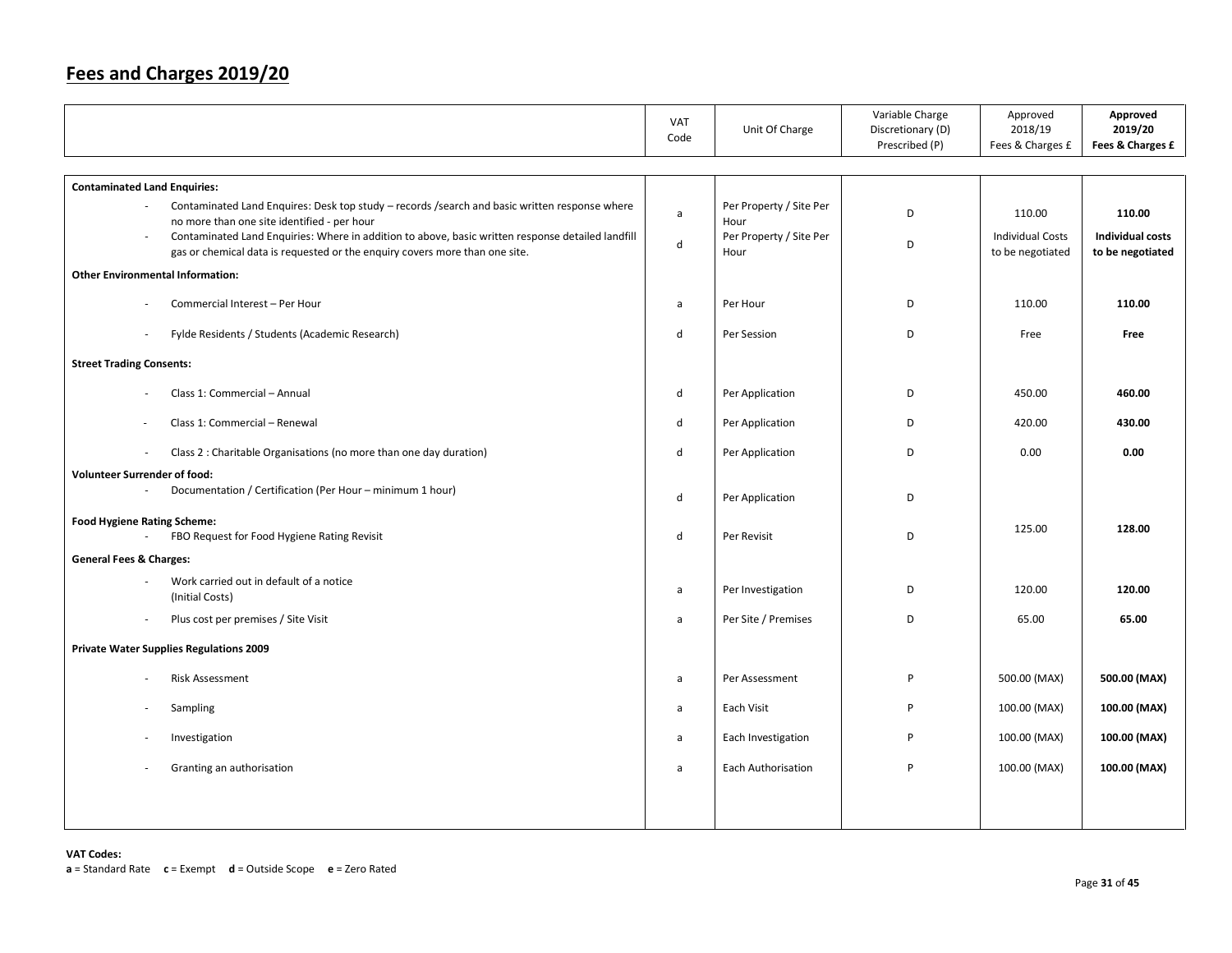|                                                                               | VAT<br>Code                 | Unit Of Charge  | Variable Charge<br>Discretionary (D)<br>Prescribed (P) | Approved<br>2018/19<br>Fees & Charges £ | Approved<br>2019/20<br>Fees & Charges £ |
|-------------------------------------------------------------------------------|-----------------------------|-----------------|--------------------------------------------------------|-----------------------------------------|-----------------------------------------|
| <b>General Fees &amp; Charges continued:</b>                                  |                             |                 |                                                        |                                         |                                         |
| Analysing a sample (reg 10)                                                   | $\mathsf{a}$                | Each Sample     | P                                                      | 25.00 (Max)                             | 25.00 (Max)                             |
| Analysing a sample taken during check monitoring<br>$\overline{\phantom{a}}$  | a                           | Each Sample     | P                                                      | 100.00 (Max)                            | 100.00 (Max)                            |
| Analysing a sample taken during audit monitoring                              | $\mathsf{a}$                | Each Sample     | P                                                      | 500.00 (Max)                            | 500.00 (Max)                            |
| <b>Licences</b>                                                               |                             |                 |                                                        |                                         |                                         |
| Site Licensing Fees - The Mobiles Homes Act 2013:<br>$\overline{\phantom{a}}$ |                             |                 |                                                        |                                         |                                         |
| New Site Application<br>$\sim$                                                | d                           | Per Application | D                                                      | 320.00                                  | 320.00                                  |
| <b>Transfer Existing Site Licence</b><br>$\overline{\phantom{a}}$             | $\operatorname{\mathsf{d}}$ | Per Application | D                                                      | 190.00                                  | 190.00                                  |
| Alteration of Conditions                                                      | d                           | Per Application | D                                                      | 375.00                                  | 375.00                                  |
| <b>Depositing Site Rules</b>                                                  | d                           | Per Application | D                                                      | 80.00                                   | 80.00                                   |
| Annual Licence Fee - Per Site                                                 | $\operatorname{\mathsf{d}}$ | Per Site        | D                                                      | 250.00                                  | 250.00                                  |
| Annual Licence Fee - Pitch Fee<br>$\overline{\phantom{a}}$                    | d                           | Per Pitch       | D                                                      | 5.00                                    | 5.00                                    |
| <b>Street Café:</b>                                                           |                             |                 |                                                        |                                         |                                         |
| Grant                                                                         | d                           | Per Application | D                                                      | 305.00                                  | 312.00                                  |
| Renewal                                                                       | d                           | Per Application | D                                                      | 225.00                                  | 230.00                                  |
| Sex Shop:                                                                     |                             |                 |                                                        |                                         |                                         |
| Grant                                                                         | ${\sf d}$                   | Per Application | D                                                      | 1670.00                                 | 1710.00                                 |
| <b>Public/Private Hire:</b>                                                   |                             |                 |                                                        |                                         |                                         |
| Vehicle                                                                       | d                           | Per Application | D                                                      | 185.00                                  | 190.00                                  |
| Hackney Carriage Vehicle Licences                                             | d                           | Per Application | D                                                      | 185.00                                  | 190.00                                  |
| Hackney Carriage Drivers Licences                                             | d                           | Per Application | D                                                      | 92.00                                   | 94.00                                   |
|                                                                               |                             |                 |                                                        |                                         |                                         |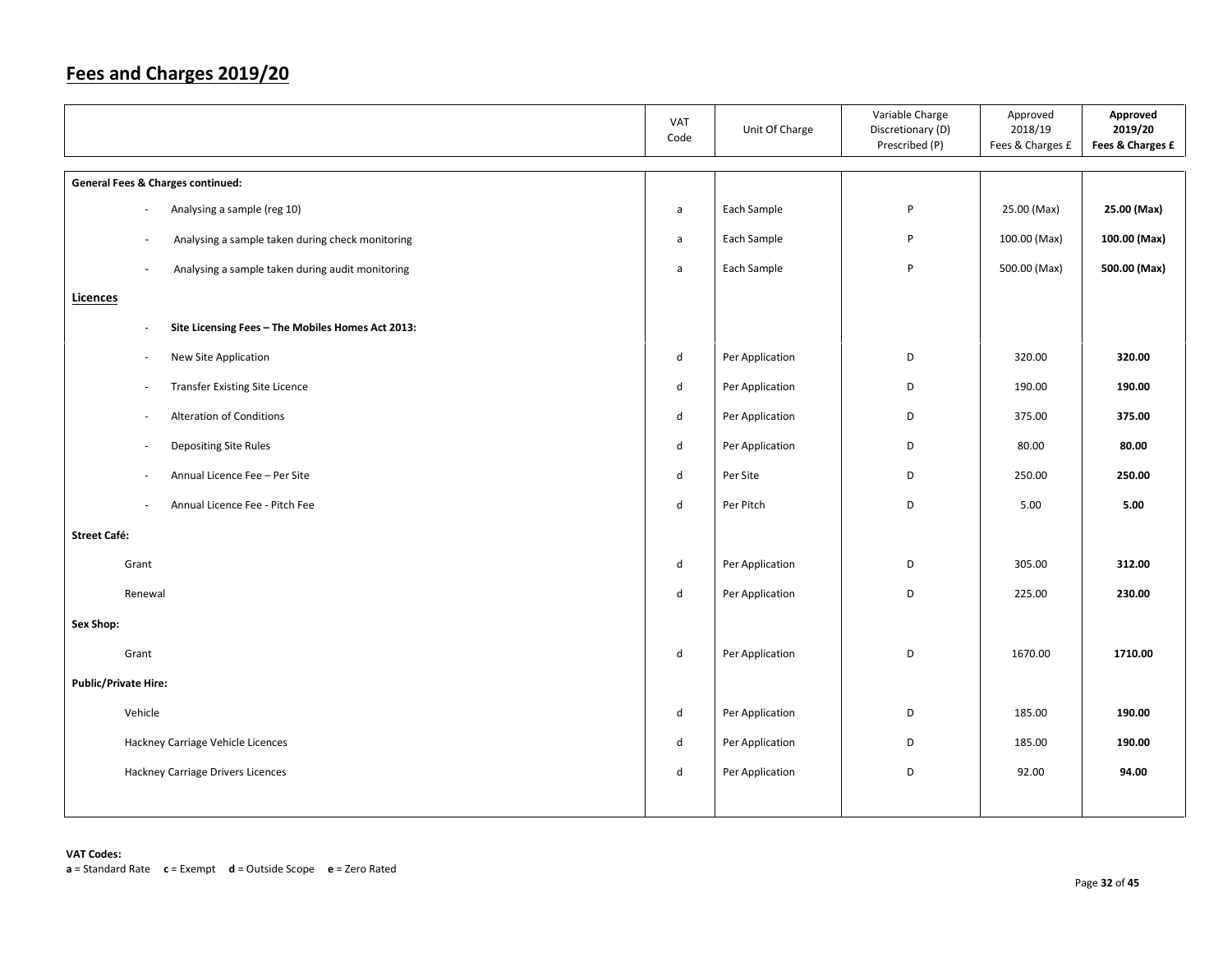|                          |                                                            | VAT<br>Code                 | Unit Of Charge  | Variable Charge<br>Discretionary (D)<br>Prescribed (P) | Approved<br>2018/19<br>Fees & Charges £ | Approved<br>2019/20<br>Fees & Charges £ |
|--------------------------|------------------------------------------------------------|-----------------------------|-----------------|--------------------------------------------------------|-----------------------------------------|-----------------------------------------|
|                          |                                                            |                             |                 |                                                        |                                         |                                         |
| <b>Plate Charges</b>     |                                                            |                             |                 |                                                        |                                         |                                         |
| $\overline{\phantom{a}}$ | Full Set                                                   | $\sf d$                     | Per Application | D                                                      | 19.75                                   | 21.00                                   |
|                          | Rear Plate & Mount                                         | ${\sf d}$                   | Per Application | D                                                      | 10.75                                   | 11.25                                   |
| $\overline{\phantom{a}}$ | Rear Plate Only                                            | ${\sf d}$                   | Per Application | D                                                      | 5.00                                    | 5.25                                    |
| ÷,                       | Rear Mount Only                                            | ${\sf d}$                   | Per Application | D                                                      | 5.75                                    | 6.00                                    |
| ÷,                       | Front Plate & Mount                                        | ${\sf d}$                   | Per Application | D                                                      | 6.50                                    | 7.00                                    |
| $\overline{\phantom{a}}$ | Front Plate Only                                           | $\operatorname{\mathsf{d}}$ | Per Application | D                                                      | 2.50                                    | 2.75                                    |
| $\overline{\phantom{a}}$ | Front Mount Only                                           | d                           | Per Application | D                                                      | 4.00                                    | 4.25                                    |
| $\overline{\phantom{a}}$ | Button & Keys                                              | ${\sf d}$                   | Per Application | D                                                      | 1.25                                    | 1.50                                    |
| $\overline{\phantom{a}}$ | Pouch                                                      | d                           | Per Application | D                                                      | 1.25                                    | 1.25                                    |
| ÷,                       | Private Hire Door Stickers                                 | $\operatorname{\mathsf{d}}$ | Per Pair        | D                                                      | 6.15                                    | 6.15                                    |
| <b>Drivers</b>           |                                                            |                             |                 |                                                        |                                         |                                         |
| $\overline{\phantom{a}}$ | New (annual)                                               | ${\sf d}$                   | Per Application | D                                                      | 92.00                                   | 94.00                                   |
| $\overline{\phantom{a}}$ | New (3 yearly)                                             | ${\sf d}$                   | Per Application | D                                                      | 230.00                                  | 235.00                                  |
| ÷,                       | Private Hire Operators 1-5 Vehicles (5 yearly)             | ${\sf d}$                   | Per Application | D                                                      | 305.00                                  | 312.00                                  |
| ÷,                       | Private Hire Operators 6-10 Vehicles (5 yearly)            | $\sf d$                     | Per Application | D                                                      | 325.00                                  | 333.00                                  |
| ÷,                       | Private Hire Operators 11 Vehicles (5 yearly)              | $\sf d$                     | Per Application | D                                                      | 350.00                                  | 358.00                                  |
| ÷,                       | <b>Replacement Driver Badges</b>                           | d                           | Per Application | D                                                      | 10.50                                   | 10.50                                   |
| $\overline{\phantom{a}}$ | Driver Licence Renewals (Private Hire or Hackney)          | d                           | Per Application | D                                                      | 76.50                                   | 78.00                                   |
| $\overline{\phantom{a}}$ | Driver Licence Renewals (Private Hire or Hackney 3 yearly) | d                           | Per Application | D                                                      | 180.00                                  | 184.50                                  |
| ÷,                       | <b>Drivers Combined New</b>                                | d                           | Per Application | D                                                      | 127.50                                  | 130.50                                  |
| ÷,                       | Drivers Combined New (3 yearly)                            | $\mathsf{d}$                | Per Application | D                                                      | 230.00                                  | 235.00                                  |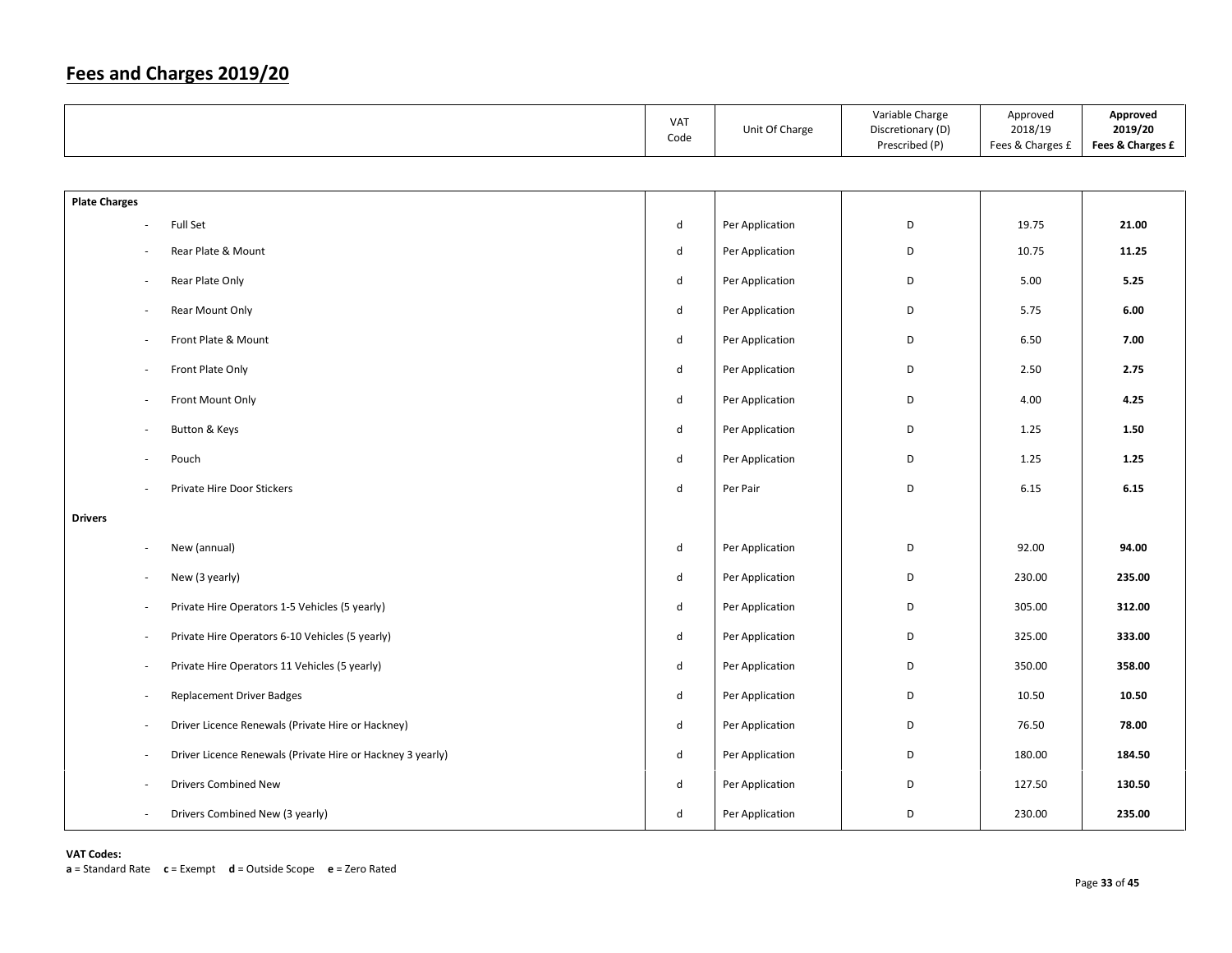|                                                                                                                                                                                                                                                                                                                                                                         | VAT<br>Code  | Unit Of Charge  | Variable Charge<br>Discretionary (D)<br>Prescribed (P) | Approved<br>2018/19<br>Fees & Charges £ | Approved<br>2019/20<br>Fees & Charges £ |
|-------------------------------------------------------------------------------------------------------------------------------------------------------------------------------------------------------------------------------------------------------------------------------------------------------------------------------------------------------------------------|--------------|-----------------|--------------------------------------------------------|-----------------------------------------|-----------------------------------------|
|                                                                                                                                                                                                                                                                                                                                                                         |              |                 |                                                        |                                         |                                         |
| <b>Driver Combined Existing</b>                                                                                                                                                                                                                                                                                                                                         | ${\sf d}$    | Per Application | D                                                      | 82.50                                   | 84.50                                   |
| Driver Combined Existing (3 yearly)                                                                                                                                                                                                                                                                                                                                     | $\mathsf{d}$ | Per Application | D                                                      | 180.00                                  | 184.50                                  |
| <b>Transfer Licence Fee</b>                                                                                                                                                                                                                                                                                                                                             | d            | Per Application | D                                                      | 36.00                                   | 37.00                                   |
| Notes: We do not issue refunds with respect to Taxi/PHV Licences                                                                                                                                                                                                                                                                                                        |              |                 |                                                        |                                         |                                         |
| Fare Cards                                                                                                                                                                                                                                                                                                                                                              | $\mathsf{d}$ | Per Application | D                                                      | 2.65                                    | 2.65                                    |
| Knowledge Test                                                                                                                                                                                                                                                                                                                                                          | d            | Per Test        | D                                                      | 18.50                                   | 19.00                                   |
| <b>Licensing &amp; Registration:</b>                                                                                                                                                                                                                                                                                                                                    |              |                 |                                                        |                                         |                                         |
| Animal Boarding Establishment                                                                                                                                                                                                                                                                                                                                           | ${\sf d}$    | Per Application | D                                                      | 127.50                                  | 131.50                                  |
| Dog Breeding Establishment Licence                                                                                                                                                                                                                                                                                                                                      | $\mathsf{d}$ | Per Application | D                                                      | 127.50                                  | 131.50                                  |
| Dangerous Wild animal Licence                                                                                                                                                                                                                                                                                                                                           | ${\sf d}$    | Per Application | D                                                      | 225.00                                  | 230.00                                  |
| Pet Shop Licence<br>$\overline{\phantom{a}}$                                                                                                                                                                                                                                                                                                                            | d            | Per Application | D                                                      | 127.50                                  | 131.50                                  |
| Riding Establishment Licence                                                                                                                                                                                                                                                                                                                                            | $\mathsf{d}$ | Per Application | D                                                      | 225.00                                  | 230.00                                  |
| Riding Establishment Licence Renewal                                                                                                                                                                                                                                                                                                                                    | ${\sf d}$    | Per Application | D                                                      | 200.00                                  | 206.00                                  |
| <b>Scrap Metal Collectors</b>                                                                                                                                                                                                                                                                                                                                           | ${\sf d}$    | Per Application | D                                                      | 335.00                                  | 343.00                                  |
| Scrap Metal Site                                                                                                                                                                                                                                                                                                                                                        | $\mathsf{d}$ | Per Application | D                                                      | 340.00                                  | 348.50                                  |
| Second Hand Dealer Registration<br>٠                                                                                                                                                                                                                                                                                                                                    | $\mathsf{d}$ | Per Application | D                                                      | 122.50                                  | 125.50                                  |
| Skin Piercing Registration - Premises                                                                                                                                                                                                                                                                                                                                   | $\mathsf{d}$ | Per Application | D                                                      | 165.00                                  | 172.00                                  |
| Skin Piercing Registration - Persons                                                                                                                                                                                                                                                                                                                                    | ${\sf d}$    | Per Application | D                                                      | 165.00                                  | 172.00                                  |
| Notes:<br>Skin piercers include acupuncturists, tattooists, ear piercers and electrologists'. Both skin piercers and their premises<br>have to be registered with an Authority. Normally there is one registered proprietor for each premises, although there<br>may be a number of practitioners. Each and every additional practitioner will be required to register. |              |                 |                                                        |                                         |                                         |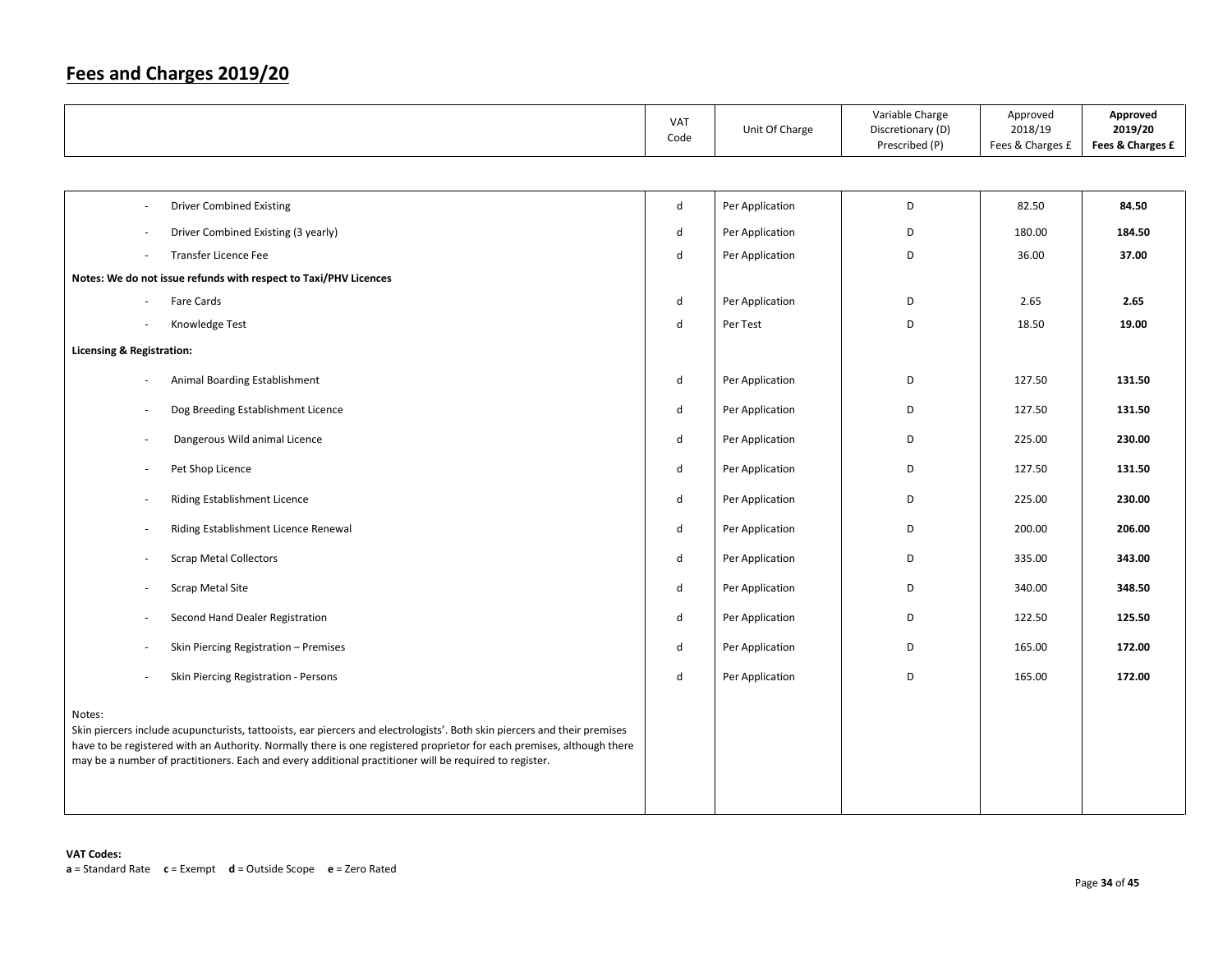|                                                                                                                                                                                                                                                                                                                                                                                                                                                                                                                                                                                                                                                                                                                                                                                                                            | VAT<br>Code | Unit Of Charge  | Variable Charge<br>Discretionary (D)<br>Prescribed (P) | Approved<br>2018/19<br>Fees & Charges £ | Approved<br>2019/20<br>Fees & Charges £ |
|----------------------------------------------------------------------------------------------------------------------------------------------------------------------------------------------------------------------------------------------------------------------------------------------------------------------------------------------------------------------------------------------------------------------------------------------------------------------------------------------------------------------------------------------------------------------------------------------------------------------------------------------------------------------------------------------------------------------------------------------------------------------------------------------------------------------------|-------------|-----------------|--------------------------------------------------------|-----------------------------------------|-----------------------------------------|
|                                                                                                                                                                                                                                                                                                                                                                                                                                                                                                                                                                                                                                                                                                                                                                                                                            |             |                 |                                                        |                                         |                                         |
| General:<br>Alterations or additions to the above licences, registrations and consents, which result in the need to visit premises<br>and issue documentation will be charged at half the standard fee.<br>Many of the Licences are issued from the 1 <sup>st</sup> January each year. Where application is made part<br>$\sim$<br>way through a year, 1/12 of the standard fee will be charged for each full month remaining plus<br>an administration fee of £54.00<br>Where a licence is surrendered part way through a year a 1/12 refund of the standard fee will be<br>$\sim$<br>charged for each full calendar month remaining, less an administration fee of £54.00<br>Licence fee levels for 2016/17 have been assessed to ensure the fee equates to no more than the<br>$\sim$<br>cost of providing the licence. |             |                 |                                                        |                                         |                                         |
| <b>Gambling Act 2005 - Premises Licence Fees</b>                                                                                                                                                                                                                                                                                                                                                                                                                                                                                                                                                                                                                                                                                                                                                                           |             |                 |                                                        |                                         |                                         |
| <b>Casino Premises Licence:</b>                                                                                                                                                                                                                                                                                                                                                                                                                                                                                                                                                                                                                                                                                                                                                                                            |             |                 |                                                        |                                         |                                         |
|                                                                                                                                                                                                                                                                                                                                                                                                                                                                                                                                                                                                                                                                                                                                                                                                                            |             |                 |                                                        |                                         |                                         |
| <b>Annual Fee</b>                                                                                                                                                                                                                                                                                                                                                                                                                                                                                                                                                                                                                                                                                                                                                                                                          | ${\sf d}$   | Per Application | D to P max                                             | 265.00                                  | 271.50                                  |
| Variation Fee                                                                                                                                                                                                                                                                                                                                                                                                                                                                                                                                                                                                                                                                                                                                                                                                              | ${\sf d}$   | Per Application | D to P max                                             | 190.00                                  | 195.00                                  |
| <b>Transfer Fee</b>                                                                                                                                                                                                                                                                                                                                                                                                                                                                                                                                                                                                                                                                                                                                                                                                        | d           | Per Application | D to P max                                             | 152.50                                  | 156.50                                  |
| Reinstatement of Licence                                                                                                                                                                                                                                                                                                                                                                                                                                                                                                                                                                                                                                                                                                                                                                                                   | ${\sf d}$   | Per Application | D to P max                                             | 152.50                                  | 156.50                                  |
| <b>Bingo Premises Licence:</b>                                                                                                                                                                                                                                                                                                                                                                                                                                                                                                                                                                                                                                                                                                                                                                                             |             |                 |                                                        |                                         |                                         |
| New Application                                                                                                                                                                                                                                                                                                                                                                                                                                                                                                                                                                                                                                                                                                                                                                                                            | d           | Per Application | D to P max                                             | 195.00                                  | 200.00                                  |
| Annual Fee                                                                                                                                                                                                                                                                                                                                                                                                                                                                                                                                                                                                                                                                                                                                                                                                                 | ${\sf d}$   | Per Application | D to P max                                             | 240.00                                  | 246.00                                  |
| <b>Provisional Statement Fee</b><br>٠.                                                                                                                                                                                                                                                                                                                                                                                                                                                                                                                                                                                                                                                                                                                                                                                     | ${\sf d}$   | Per Application | D to P max                                             | 152.50                                  | 156.50                                  |
| Premises Licence fee holder of provisional statements                                                                                                                                                                                                                                                                                                                                                                                                                                                                                                                                                                                                                                                                                                                                                                      | ${\sf d}$   | Per Application | D to P max                                             | 30.00                                   | 31.00                                   |
| Variation Fee                                                                                                                                                                                                                                                                                                                                                                                                                                                                                                                                                                                                                                                                                                                                                                                                              | d           | Per Application | D to P max                                             | 190.00                                  | 195.00                                  |
| <b>Transfer Fee</b>                                                                                                                                                                                                                                                                                                                                                                                                                                                                                                                                                                                                                                                                                                                                                                                                        | d           | Per Application | D to P max                                             | 152.50                                  | 156.50                                  |
| Reinstatement of Licence                                                                                                                                                                                                                                                                                                                                                                                                                                                                                                                                                                                                                                                                                                                                                                                                   | d           | Per Application | D to P max                                             | 152.50                                  | 156.50                                  |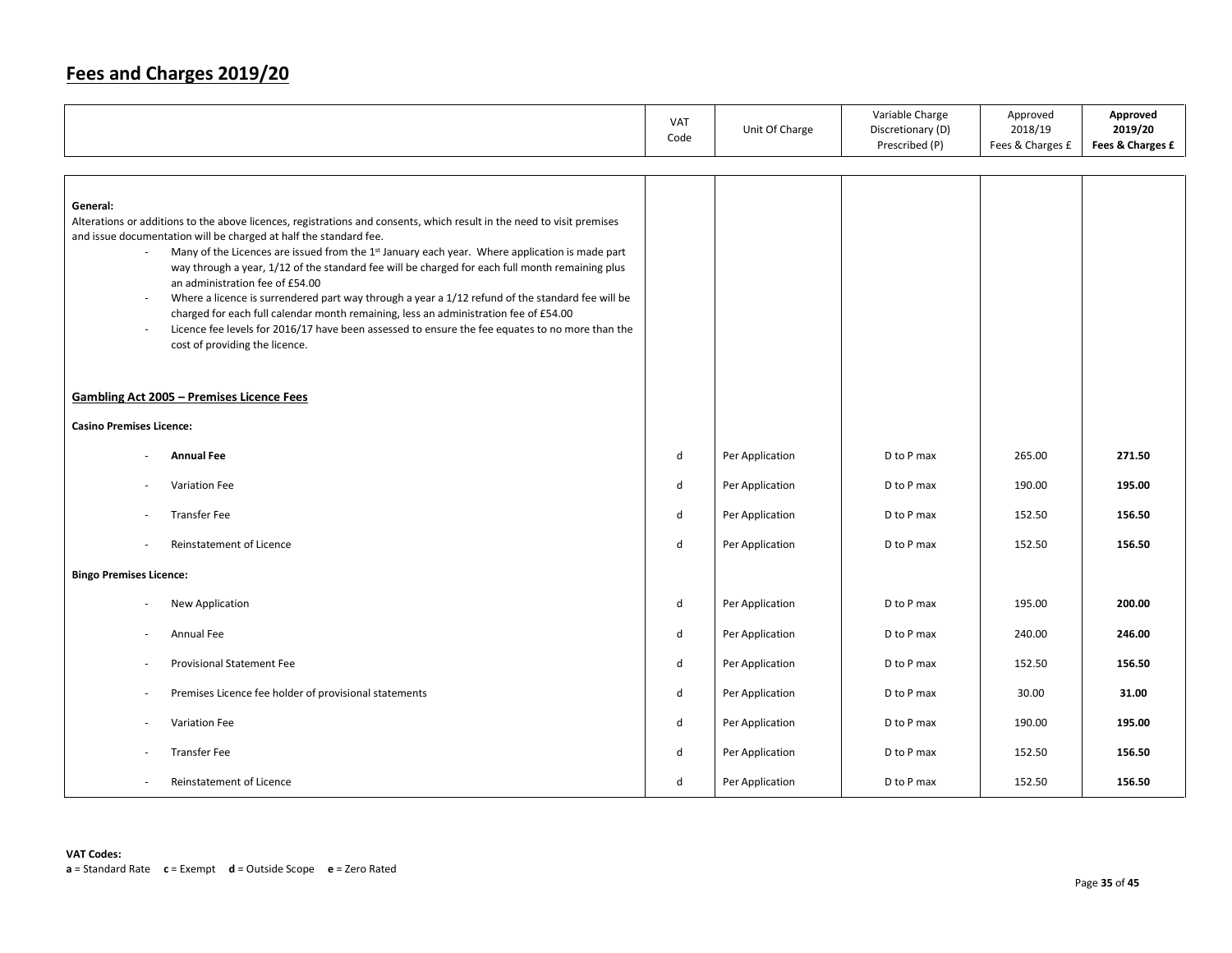|                                                                      | VAT<br>Code | Unit Of Charge  | Variable Charge<br>Discretionary (D)<br>Prescribed (P) | Approved<br>2018/19<br>Fees & Charges £ | Approved<br>2019/20<br>Fees & Charges £ |
|----------------------------------------------------------------------|-------------|-----------------|--------------------------------------------------------|-----------------------------------------|-----------------------------------------|
|                                                                      |             |                 |                                                        |                                         |                                         |
| <b>Bingo Premises (Other) Licence:</b>                               |             |                 |                                                        |                                         |                                         |
| New Application<br>÷.                                                | d           | Per Application | D to P max                                             | 195.00                                  | 200.00                                  |
| Annual Fee<br>$\sim$                                                 | d           | Per Application | D to P max                                             | 240.00                                  | 246.00                                  |
| <b>Provisional Statement Fee</b><br>$\sim$                           | d           | Per Application | D to P max                                             | 152.50                                  | 156.50                                  |
| Provisional Licence fee for holders of provisional statements<br>٠.  | d           | Per Application | D to P max                                             | 30.00                                   | 31.00                                   |
| Variation Fee<br>$\sim$                                              | d           | Per Application | D to P max                                             | 190.00                                  | 195.00                                  |
| <b>Transfer Fee</b><br>$\overline{\phantom{a}}$                      | d           | Per Application | D to P max                                             | 152.50                                  | 156.50                                  |
| Reinstatement of Licence                                             | d           | Per Application | D to P max                                             | 152.50                                  | 156.50                                  |
|                                                                      |             |                 |                                                        |                                         |                                         |
| <b>Adult Gaming Centre Premises Licences:</b>                        |             |                 |                                                        |                                         |                                         |
| New Application<br>$\sim$                                            | d           | Per Application | D to P max                                             | 195.00                                  | 200.00                                  |
| Annual Fee<br>$\sim$                                                 | d           | Per Application | D to P max                                             | 240.00                                  | 246.00                                  |
| <b>Provisional Statement Fee</b><br>$\sim$                           | d           | Per Application | D to P max                                             | 152.50                                  | 156.50                                  |
| Premises Licence fee for holders of provisional statements<br>$\sim$ | d           | Per Application | D to P max                                             | 30.00                                   | 31.00                                   |
| Variation Fee<br>$\sim$                                              | d           | Per Application | D to P max                                             | 190.00                                  | 195.00                                  |
| <b>Transfer Fee</b><br>$\overline{\phantom{a}}$                      | d           | Per Application | D to P max                                             | 152.50                                  | 156.50                                  |
| Reinstatement of Licence<br>$\sim$                                   | d           | Per Application | D to P max                                             | 152.50                                  | 156.50                                  |
| <b>Family Entertainment Centre Premises Licence:</b>                 |             |                 |                                                        |                                         |                                         |
| New Application<br>$\sim$                                            | d           | Per Application | D to P max                                             | 195.00                                  | 200.00                                  |
| Annual Fee                                                           | d           | Per Application | D to P max                                             | 240.00                                  | 246.00                                  |
|                                                                      |             |                 |                                                        |                                         |                                         |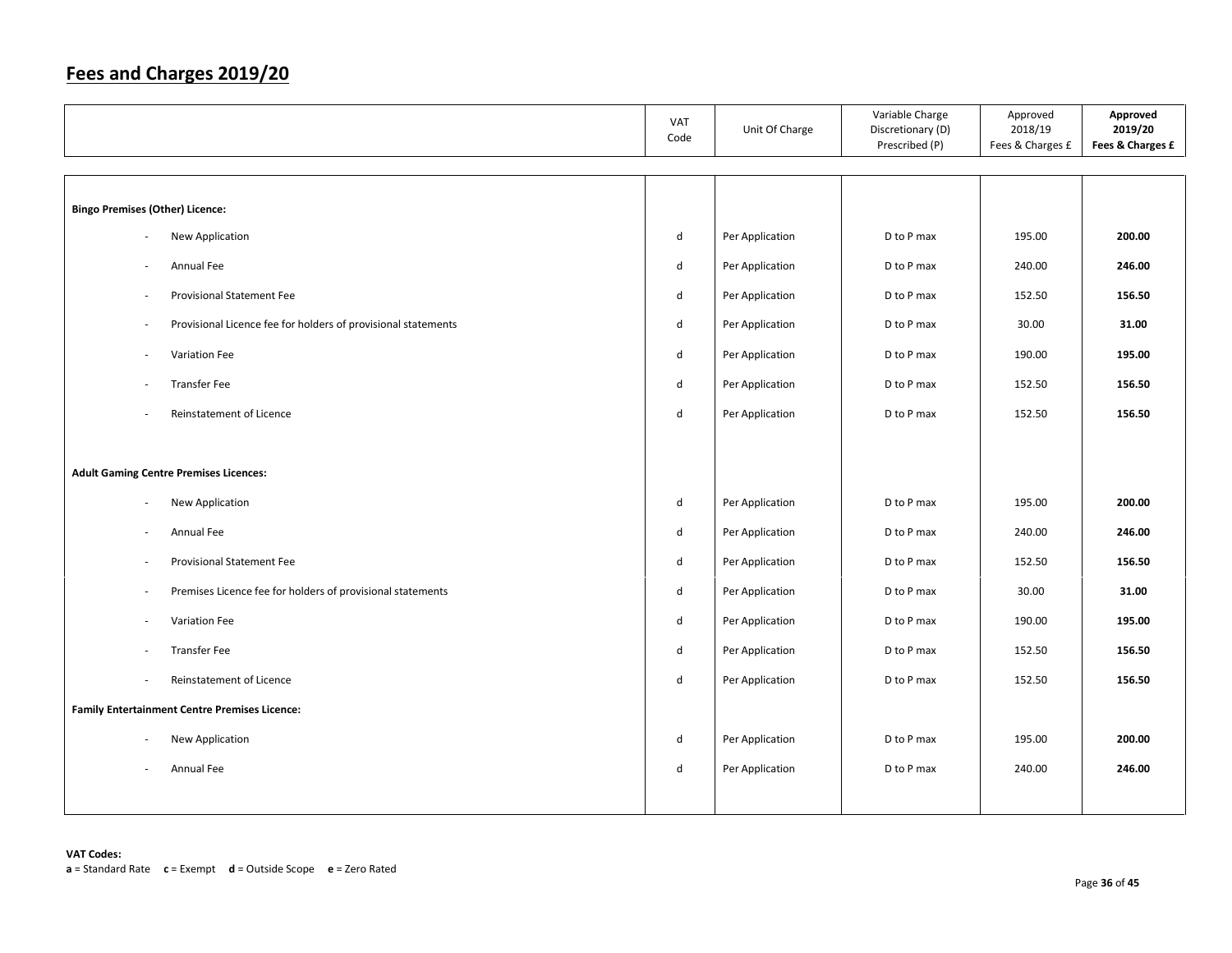|                                                                     | VAT<br>Code  | Unit Of Charge  | Variable Charge<br>Discretionary (D)<br>Prescribed (P) | Approved<br>2018/19<br>Fees & Charges £ | Approved<br>2019/20<br>Fees & Charges £ |
|---------------------------------------------------------------------|--------------|-----------------|--------------------------------------------------------|-----------------------------------------|-----------------------------------------|
|                                                                     |              |                 |                                                        |                                         |                                         |
| Family Entertainment Centre Premises Licence Continued:             |              |                 |                                                        |                                         |                                         |
| <b>Provisional Statement Fee</b><br>$\overline{\phantom{a}}$        | d            | Per Application | D to P max                                             | 152.50                                  | 156.50                                  |
| Premises Licence fee for holders of provisional Statement<br>$\sim$ | d            | Per Application | D to P max                                             | 30.00                                   | 31.00                                   |
| Variation Fee<br>$\sim$                                             | d            | Per Application | D to P max                                             | 190.00                                  | 195.00                                  |
| Transfer Fee<br>$\sim$                                              | d            | Per Application | D to P max                                             | 152.50                                  | 156.50                                  |
| Reinstatement of Licence                                            | d            | Per Application | D to P max                                             | 152.50                                  | 156.50                                  |
|                                                                     |              |                 |                                                        |                                         |                                         |
|                                                                     |              |                 |                                                        |                                         |                                         |
| Tracks:                                                             |              |                 |                                                        |                                         |                                         |
| New Application<br>$\overline{\phantom{a}}$                         | d            | Per Application | D to P max                                             | 195.00                                  | 200.00                                  |
| Annual Fee<br>÷.                                                    | d            | Per Application | D to P max                                             | 240.00                                  | 246.00                                  |
| Provisional Statement fee<br>$\sim$                                 | d            | Per Application | D to P max                                             | 152.50                                  | 156.50                                  |
|                                                                     |              |                 |                                                        |                                         |                                         |
| Premises licence fee for holder of provisional Statement<br>$\sim$  | d            | Per Application | D to P max                                             | 30.00                                   | 31.00                                   |
| Variation Fee<br>$\sim$                                             | $\mathsf{d}$ | Per Application | D to P max                                             | 190.00                                  | 195.00                                  |
| <b>Transfer Fee</b><br>÷.                                           | d            | Per Application | D to P max                                             | 152.50                                  | 156.50                                  |
| Reinstatement of licence<br>$\sim$                                  | d            | Per Application | D to P max                                             | 152.50                                  | 156.50                                  |
| Fee for notification of change of circumstance<br>$\sim$            | $\mathsf{d}$ | Per Application | P                                                      | 50.00                                   | 50.00                                   |
| Fee for copy of licence<br>$\sim$                                   | $\mathsf{d}$ | Per Application | P                                                      | 25.00                                   | 25.00                                   |
|                                                                     |              |                 |                                                        |                                         |                                         |
|                                                                     |              |                 |                                                        |                                         |                                         |
|                                                                     |              |                 |                                                        |                                         |                                         |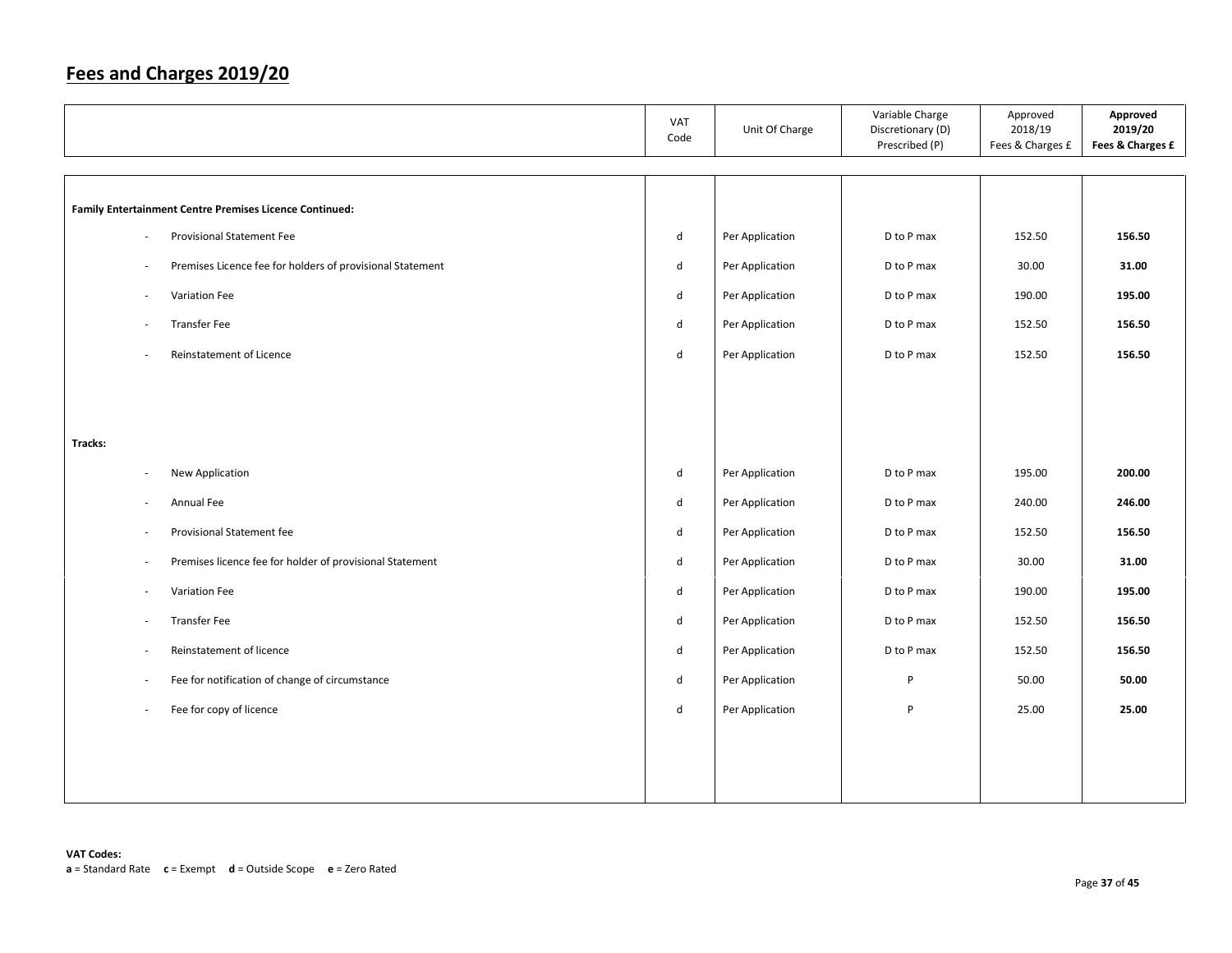|       |                                                                                                                                                                              | VAT<br>Code  | Unit Of Charge  | Variable Charge<br>Discretionary (D)<br>Prescribed (P) | Approved<br>2018/19<br>Fees & Charges £ | Approved<br>2019/20<br>Fees & Charges £ |
|-------|------------------------------------------------------------------------------------------------------------------------------------------------------------------------------|--------------|-----------------|--------------------------------------------------------|-----------------------------------------|-----------------------------------------|
|       |                                                                                                                                                                              |              |                 |                                                        |                                         |                                         |
|       | <b>Licensing Act Charges</b><br><b>Licensed Premises Fees:</b><br>Non-Domestic Rateable Value                                                                                |              |                 |                                                        |                                         |                                         |
|       | <b>Application / Initial Fee</b>                                                                                                                                             |              |                 |                                                        |                                         |                                         |
|       | Band A: 0 - 4300                                                                                                                                                             | d            | Per Application | P                                                      | 100.00                                  | 100.00                                  |
|       | Band B: 4301 - 3300                                                                                                                                                          | d            | Per Application | P                                                      | 190.00                                  | 190.00                                  |
|       | Band C: 33001 - 87000                                                                                                                                                        | d            | Per Application | P                                                      | 315.00                                  | 315.00                                  |
|       | Band D: 87001 - 125000                                                                                                                                                       | d            | Per Application | P                                                      | 450.00                                  | 450.00                                  |
|       | Band E: 125001 and Over                                                                                                                                                      | $\mathsf{d}$ | Per Application | P                                                      | 635.00                                  | 635.00                                  |
|       | Annual / Renewal Charge                                                                                                                                                      |              |                 |                                                        |                                         |                                         |
|       | Band A: 0 - 4300                                                                                                                                                             | $\sf d$      | Per Application | P                                                      | 70.00                                   | 70.00                                   |
|       | Band B: 4301 - 3300                                                                                                                                                          | d            | Per Application | P                                                      | 180.00                                  | 180.00                                  |
|       | Band C: 33001 - 87000                                                                                                                                                        | $\sf d$      | Per Application | P                                                      | 295.00                                  | 295.00                                  |
|       | Band D: 87001 - 125000                                                                                                                                                       | $\mathsf{d}$ | Per Application | P                                                      | 320.00                                  | 320.00                                  |
|       | Band E: 125001 and Over                                                                                                                                                      | d            | Per Application | P                                                      | 350.00                                  | 350.00                                  |
| Note: | Where the premises are in Band D or Band E, and where the primary or exclusive function is to supply<br>alcohol for consumption on the premises the fees will be as follows. |              |                 |                                                        |                                         |                                         |
|       | Annual / Renewal Charge<br>Band D: 87001 - 125000                                                                                                                            | $\mathsf{d}$ | Per Application | P                                                      | 640.00                                  | 640.00                                  |
|       | Band E: 125000 and Over                                                                                                                                                      | d            | Per Application | P                                                      | 1,050.00                                | 1050.00                                 |
|       | Personal Licence: Renewable after 10 years                                                                                                                                   | d            | Per Application | P                                                      | 37.00                                   | 37.00                                   |
|       |                                                                                                                                                                              |              |                 |                                                        |                                         |                                         |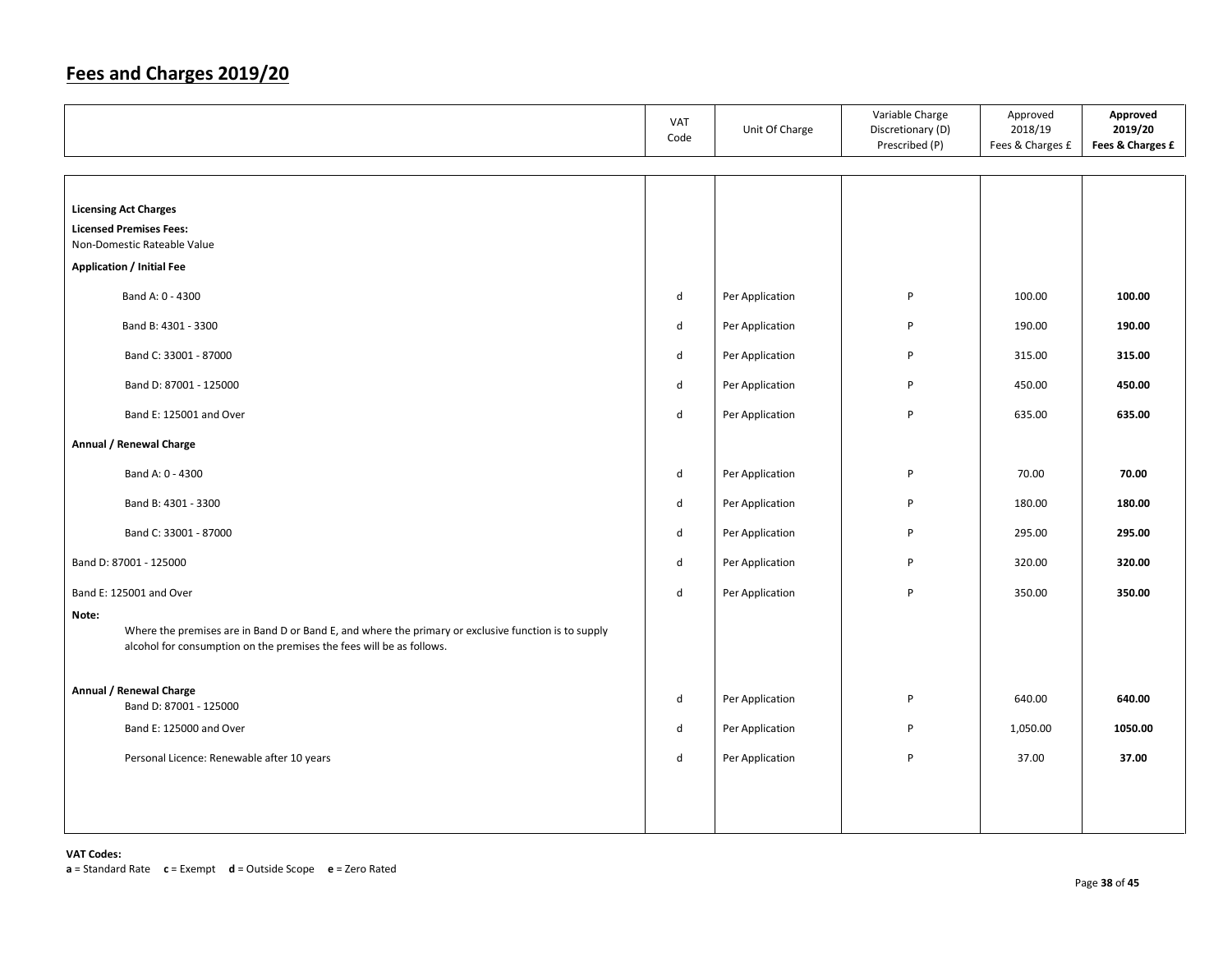|  | <b>VAT</b><br>Code | Unit Of Charge | Variable Charge<br>Discretionary (D)<br>Prescribed (P) | Approved<br>2018/19<br>Fees & Charges £ | Approved<br>2019/20<br>Fees & Charges £ |
|--|--------------------|----------------|--------------------------------------------------------|-----------------------------------------|-----------------------------------------|
|--|--------------------|----------------|--------------------------------------------------------|-----------------------------------------|-----------------------------------------|

| <b>Other Fees &amp; Charges:</b><br>Application for copy of licence or summary on theft, loss etc. of premises licence or summary                                                                                      | d | Per Application | P | 10.50  | 10.50  |
|------------------------------------------------------------------------------------------------------------------------------------------------------------------------------------------------------------------------|---|-----------------|---|--------|--------|
| Notification of Change of name or address (holder of premises licence)                                                                                                                                                 | d | Per Application | P | 10.50  | 10.50  |
| Application to vary to specify individual as premises supervisor                                                                                                                                                       | d | Per Application | P | 10.50  | 10.50  |
| Application to transfer premises licence                                                                                                                                                                               | d | Per Application | P | 23.00  | 23.00  |
| Interim authority notice                                                                                                                                                                                               | d | Per Application | P | 23.00  | 23.00  |
| Application for making a provisional licence                                                                                                                                                                           | d | Per Application | P | 23.00  | 23.00  |
| Application for a copy certificate or summary on theft, loss of certificate or summary                                                                                                                                 | d | Per Application | P | 315.00 | 315.00 |
| Notification of change of name or alteration of club rules                                                                                                                                                             | d | Per Application | P | 10.50  | 10.50  |
| Change of relevant registered address of club                                                                                                                                                                          | d | Per Application | P | 10.50  | 10.50  |
| Temporary event notices                                                                                                                                                                                                | d | Per Application | P | 10.50  | 10.50  |
| Application of copy of notice on theft, loss etc. of temporary event notice                                                                                                                                            | d | Per Application | P | 21.00  | 21.00  |
| Application for copy of licence on theft, loss etc. of personal licence                                                                                                                                                | d | Per Application | P | 10.50  | 10.50  |
| Notification of change of name or address (personal licence)                                                                                                                                                           | d | Per Application | P | 10.50  | 10.50  |
| Notice of interest in any premises                                                                                                                                                                                     | d | Per Application | P | 21.00  | 21.00  |
| Note: All the prescribed Licensing Act 2003 fees are currently prescribed in regulations to the act. New legislation is<br>anticipated whereby such fees shall be locally set but the date for this currently unknown. |   |                 |   |        |        |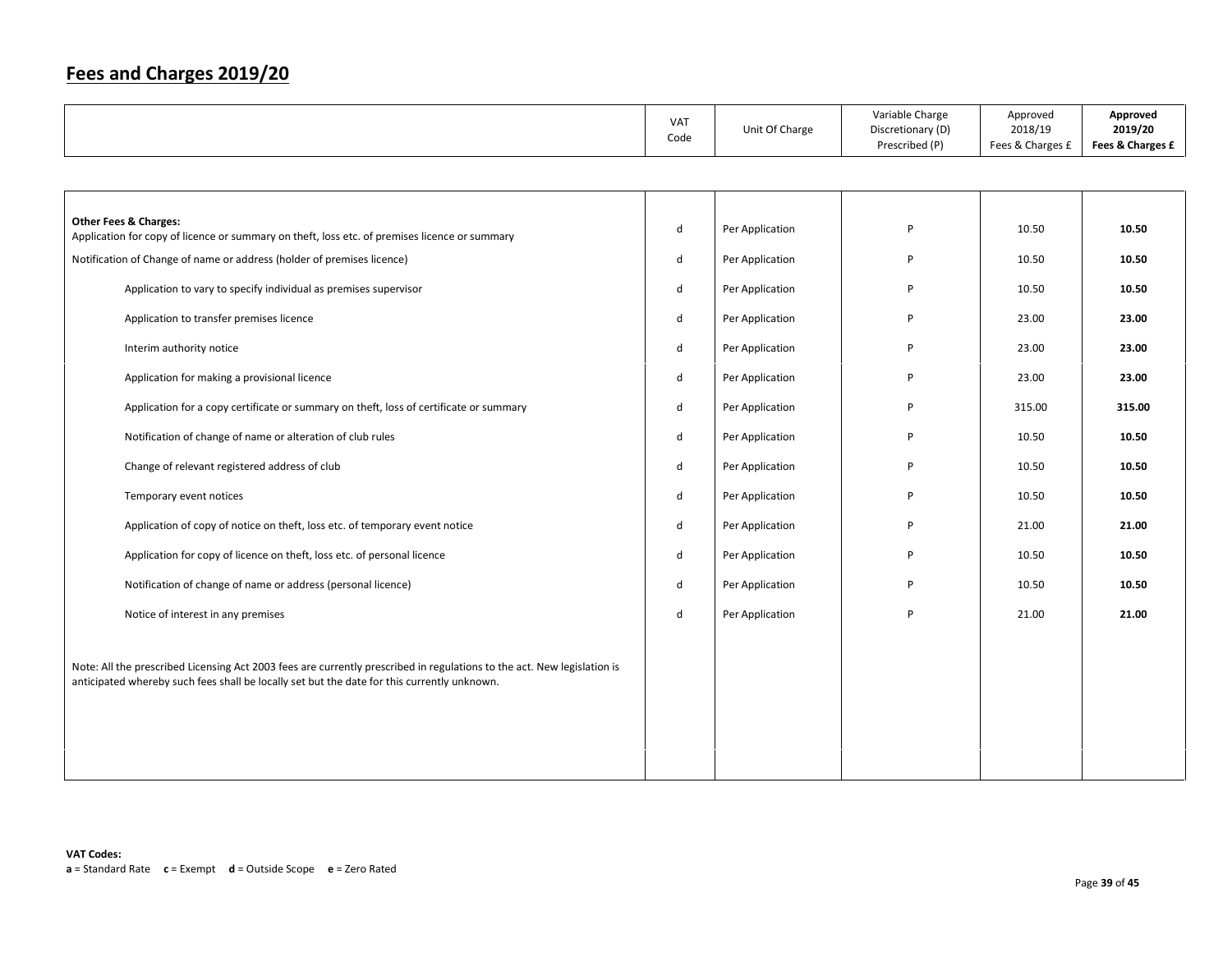|  | <b>VAT</b><br>Code | Unit Of Charge | Variable Charge<br>Discretionary (D)<br>Prescribed (P) | Approved<br>2018/19<br>Fees & Charges £ | Approved<br>2019/20<br>Fees & Charges £ |
|--|--------------------|----------------|--------------------------------------------------------|-----------------------------------------|-----------------------------------------|
|--|--------------------|----------------|--------------------------------------------------------|-----------------------------------------|-----------------------------------------|

| <b>FINANCE AND DEMOCRACY COMMITTEE</b>                                                   |              |           |   |                                                             |                                                             |
|------------------------------------------------------------------------------------------|--------------|-----------|---|-------------------------------------------------------------|-------------------------------------------------------------|
|                                                                                          |              |           |   |                                                             |                                                             |
| <b>Revenues &amp; Benefits Service</b>                                                   |              |           |   |                                                             |                                                             |
| <b>Council Tax Administration</b>                                                        |              |           |   |                                                             |                                                             |
| Recovery of admin costs in issuing summonses & liability orders                          | d            | Each      | D | 75.00                                                       | 72.50                                                       |
| <b>Business Rates (NNDR) Administration</b>                                              |              |           |   |                                                             |                                                             |
| Recovery of admin costs in issuing summonses & liability orders                          | $\mathsf{d}$ | Each      | D | 75.00                                                       | 72.50                                                       |
|                                                                                          |              |           |   |                                                             |                                                             |
| <b>Electoral Services</b>                                                                |              |           |   |                                                             |                                                             |
| <b>Register of Electors</b><br>Sale of copies :- (a) Data Format                         | d            | Each      | P | 20.00<br>plus £1.50 per<br>1000 names (or<br>part)          | 20.00<br>plus £1.50 per<br>1000 names (or<br>part)          |
| (b) Printed Format<br>$\sim$                                                             | d            | Each      | P | 10.00<br>plus £5.00 per<br>1000 names (or<br>part)          | 10.00<br>plus £5.00 per<br>1000 names (or<br>part)          |
| Price of a copy of return or declaration of election expenses (or accompanying document) | d            | Each side | P | 0.20                                                        | 0.20                                                        |
| Sale of marked copies of Register / Absent Voters List<br>(a) Printed Format<br>$\sim$   | d            | Each      | P | 10.00<br>plus £2.00 per<br>1000 names (or<br>part)<br>10.00 | 10.00<br>plus £2.00 per<br>1000 names (or<br>part)<br>10.00 |
| (b) Data Format<br>÷.                                                                    | d            | Each      | P | plus £1.00 per<br>1000 names (or<br>part)                   | plus £1.00 per<br>1000 names (or<br>part)                   |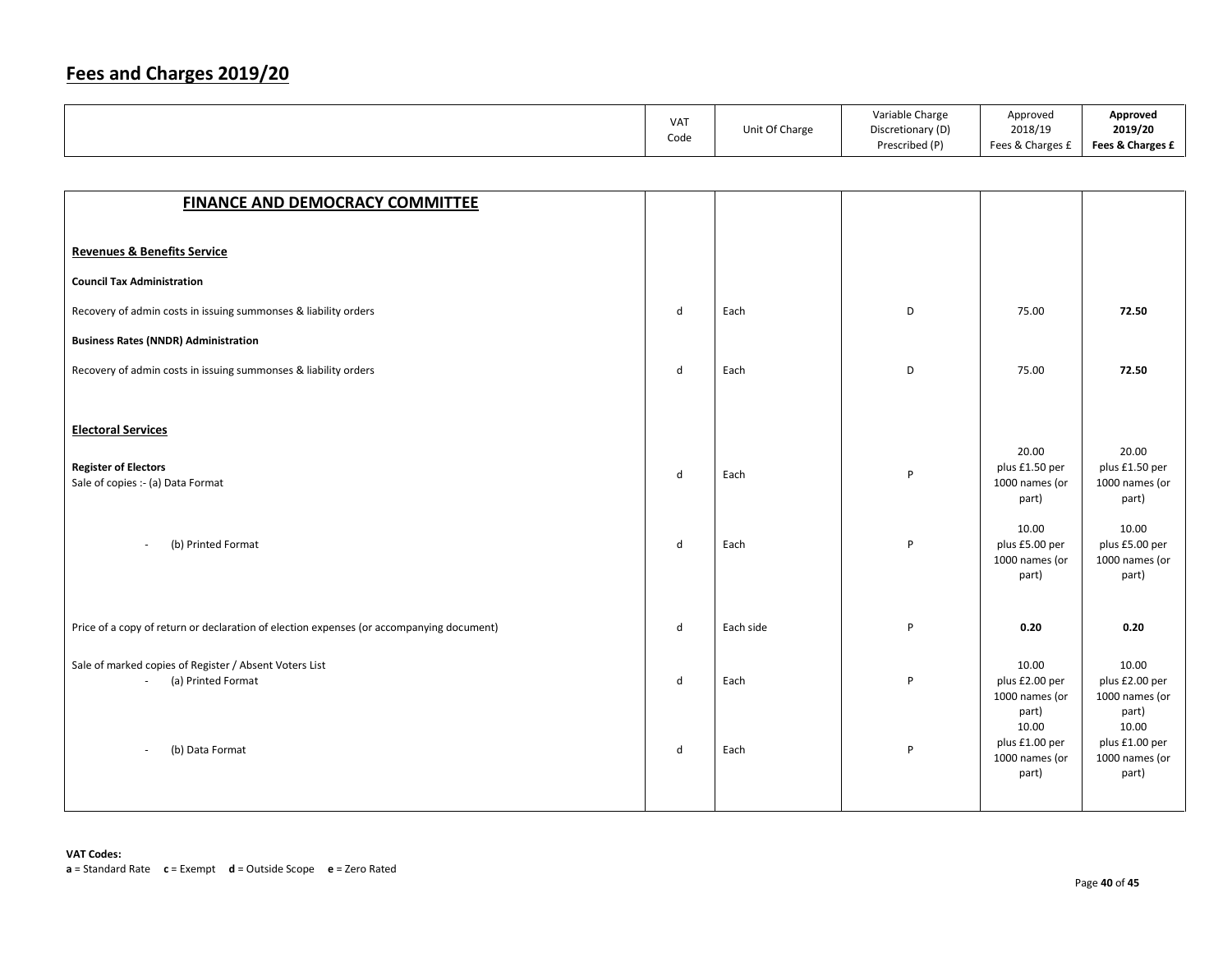|                                                                             | VAT<br>Code  | Unit Of Charge  | Variable Charge<br>Discretionary (D)<br>Prescribed (P) | Approved<br>2018/19<br>Fees & Charges £ | Approved<br>2019/20<br>Fees & Charges £ |
|-----------------------------------------------------------------------------|--------------|-----------------|--------------------------------------------------------|-----------------------------------------|-----------------------------------------|
|                                                                             |              |                 |                                                        |                                         |                                         |
| <b>Estates</b>                                                              |              |                 |                                                        |                                         |                                         |
| Fees for Disposal of Freehold (including lease premiums / reverse premiums) |              |                 |                                                        |                                         |                                         |
| Commercial:                                                                 |              |                 |                                                        |                                         |                                         |
| Up to £5,000                                                                | $\mathsf{c}$ | Per transaction | D                                                      | 500.00                                  | 500.00                                  |
| £5,000 - £10,000                                                            | $\mathsf{C}$ | Per transaction | D                                                      | 825.00                                  | 825.00                                  |
| £10,000 - £25,000                                                           | $\mathsf{C}$ | Per transaction | D                                                      | 1,000.00                                | 1,000.00                                |
| £25,000 - £50,000                                                           | $\mathsf{C}$ | Per transaction | D                                                      | 1,250.00                                | 1,250.00                                |
| Over £50,000                                                                | $\mathsf{C}$ | Per transaction | D                                                      | 3% of transaction                       | 3% of transaction                       |
| <b>Charities and Community Groups</b>                                       |              |                 |                                                        |                                         |                                         |
| Up to £5,000                                                                | $\mathsf{C}$ | Per transaction | D                                                      | 100.00                                  | 100.00                                  |
| £5,000 - £10,000                                                            | $\mathsf{c}$ | Per transaction | D                                                      | 150.00                                  | 150.00                                  |
| £10,000 - £25,000                                                           | $\mathsf{C}$ | Per transaction | D                                                      | 250.00                                  | 250.00                                  |
| £25,000 - £50,000                                                           | $\mathsf{c}$ | Per transaction | D                                                      | 350.00                                  | 350.00                                  |
| Over £50,000                                                                | $\mathsf{C}$ | Per transaction | D                                                      | 1% of transaction                       | 1% of transaction                       |
| <b>Fees for Disposal of Leaseholds</b>                                      |              |                 |                                                        |                                         |                                         |
| Commercial:                                                                 |              |                 |                                                        |                                         |                                         |
| New Lease Rent up to £7,500 pa                                              | $\mathsf{C}$ | Per transaction | D                                                      | 750.00                                  | 750.00                                  |
| New Lease Rent over £7,500 pa                                               | $\mathsf{C}$ | Per transaction | D                                                      | 950.00                                  | 950.00                                  |
| Lease Renewal                                                               | $\mathsf{C}$ | Per transaction | D                                                      | 550.00                                  | 550.00                                  |
|                                                                             |              |                 |                                                        |                                         |                                         |
|                                                                             |              |                 |                                                        |                                         |                                         |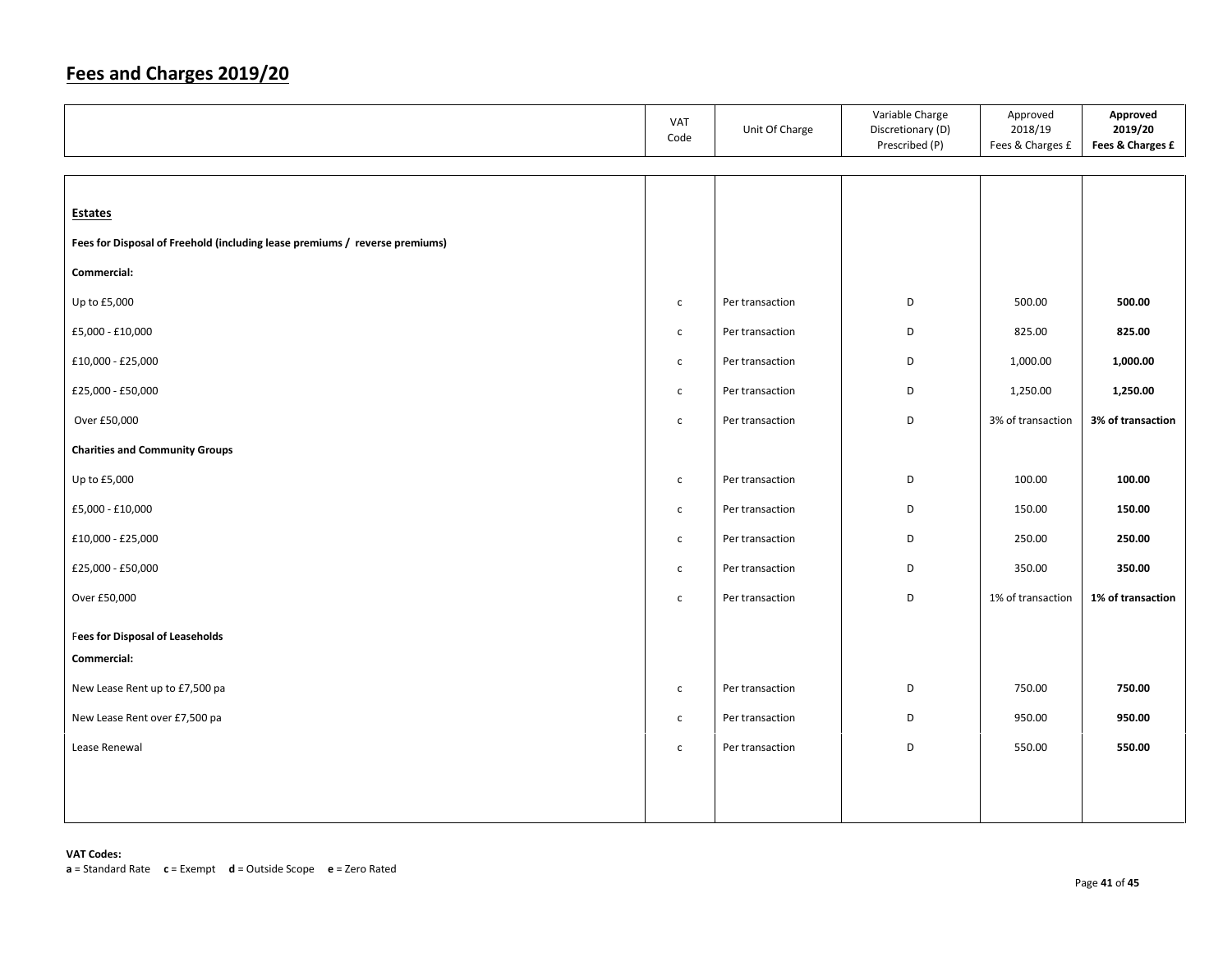| Code<br>Prescribed (P)<br>Fees & Charges £ |  | <b>VAT</b> | Unit Of Charge | Variable Charge<br>Discretionary (D) | Approved<br>2018/19 | Approved<br>2019/20<br>Fees & Charges £ |
|--------------------------------------------|--|------------|----------------|--------------------------------------|---------------------|-----------------------------------------|
|--------------------------------------------|--|------------|----------------|--------------------------------------|---------------------|-----------------------------------------|

| Fees for Disposal of Leaseholds continued          |              |                 |   |                          |        |
|----------------------------------------------------|--------------|-----------------|---|--------------------------|--------|
| <b>Charities and Community Groups:</b>             |              |                 |   |                          |        |
| New Lease Rent up to £7,500 pa                     | $\mathsf{C}$ | Per transaction | D | 250.00                   | 250.00 |
| New Lease Rent over £7,500 pa                      | $\mathsf{C}$ | Per transaction | D | 350.00                   | 350.00 |
| Lease Renewal                                      | $\mathsf{c}$ | Per transaction | D | 150.00                   | 150.00 |
| <b>Fees for Easements, Licences and Agreements</b> |              |                 |   |                          |        |
| Commercial:                                        |              |                 |   |                          |        |
| Garden Licences                                    | $\mathsf{C}$ | Per transaction | D | 250.00                   | 250.00 |
| Less than 1 year                                   | $\mathsf{C}$ | Per transaction | D | 350.00                   | 350.00 |
| Over 1 year                                        | $\mathsf{C}$ | Per transaction | D | 500.00                   | 500.00 |
| Licence Renewals                                   | $\mathsf{c}$ | Per transaction | D | $\overline{\phantom{a}}$ | 50.00  |
| <b>Charities and Community Groups:</b>             |              |                 |   |                          |        |
| Garden Licences                                    | $\mathsf{C}$ | Per transaction | D | 50.00                    | 50.00  |
| Less than 1 year                                   | $\mathsf{C}$ | Per transaction | D | 50.00                    | 50.00  |
| Over 1 year                                        | $\mathsf{C}$ | Per transaction | D | 150.00                   | 150.00 |
| Licence Renewals                                   | $\mathsf{C}$ | Per transaction | D | $\overline{\phantom{a}}$ | 50.00  |
| Fees for Assignment, Alterations and User Clause   |              |                 |   |                          |        |
| Commercial:                                        |              |                 |   |                          |        |
| Assignment without Guarantor / Rent Deposit        | $\mathsf{C}$ | Per transaction | D | 650.00                   | 650.00 |
|                                                    |              |                 |   |                          |        |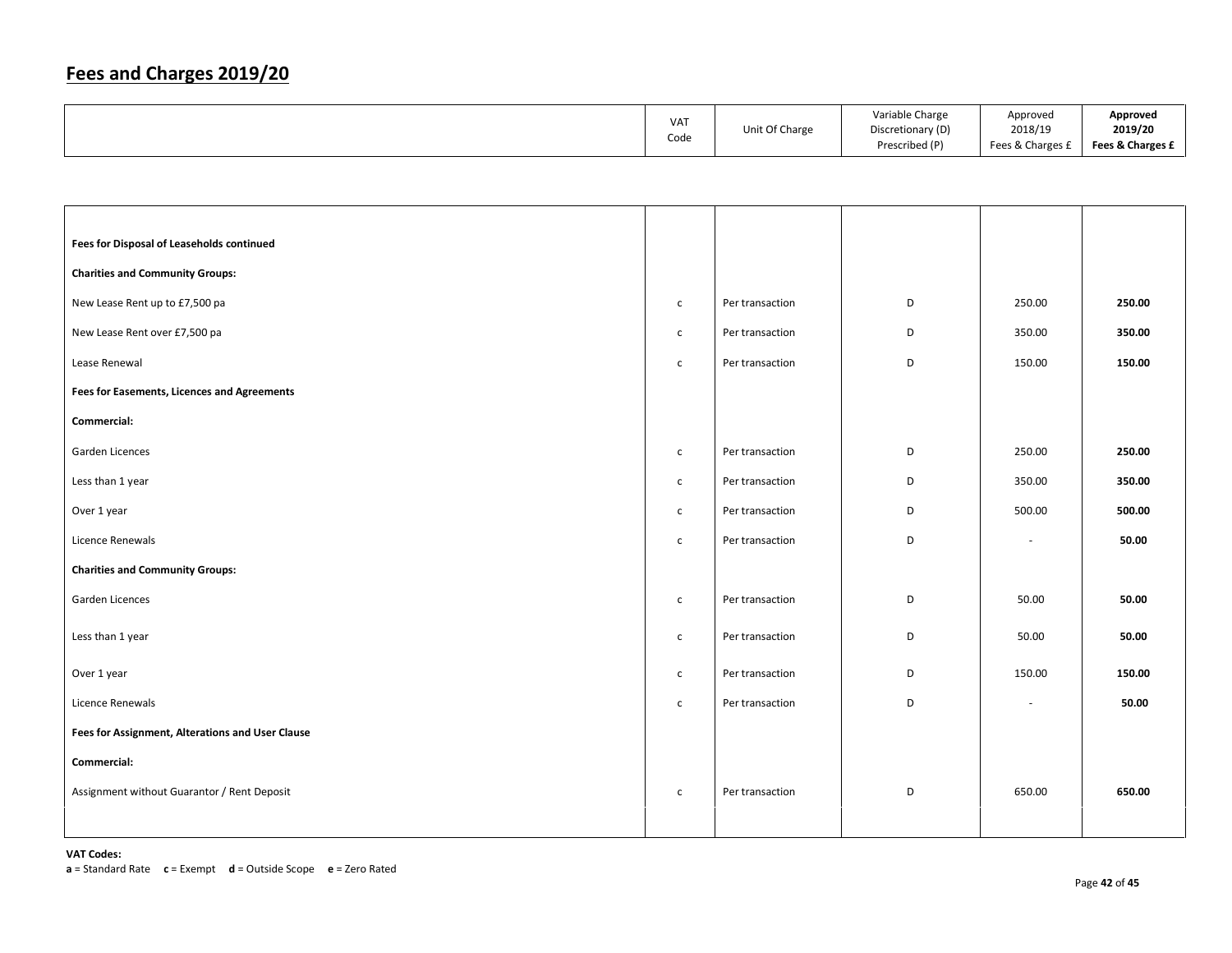|                                                           | VAT<br>Code  | Unit Of Charge  | Variable Charge<br>Discretionary (D)<br>Prescribed (P) | Approved<br>2018/19<br>Fees & Charges £ | Approved<br>2019/20<br>Fees & Charges £ |
|-----------------------------------------------------------|--------------|-----------------|--------------------------------------------------------|-----------------------------------------|-----------------------------------------|
|                                                           |              |                 |                                                        |                                         |                                         |
| Fees for Assignment, Alterations and User Cause continued |              |                 |                                                        |                                         |                                         |
| Assignment with Guarantor / Rent Deposit                  | $\mathsf{C}$ | Per transaction | D                                                      | 950.00                                  | 950.00                                  |
| Licence to Alter                                          | $\mathsf{C}$ | Per transaction | D                                                      | 950.00                                  | 950.00                                  |
| Commercial:                                               |              |                 |                                                        |                                         |                                         |
| Change of User Clause                                     | $\mathsf{C}$ | Per transaction | D                                                      | 750.00                                  | 750.00                                  |
| <b>Charities and Community Groups:</b>                    |              |                 |                                                        |                                         |                                         |
| Assignment without Guarantor / Rent Deposit               | $\mathsf{C}$ | Per transaction | D                                                      | 150.00                                  | 150.00                                  |
| Assignment with Guarantor / Rent Deposit                  | $\mathsf{c}$ | Per transaction | D                                                      | 250.00                                  | 250.00                                  |
| Licence to Alter                                          | $\mathsf{C}$ | Per transaction | D                                                      | 350.00                                  | 350.00                                  |
| Change of User Clause                                     | $\mathsf{C}$ | Per transaction | D                                                      | 150.00                                  | 150.00                                  |
| Fees for Surrender / Re-Gear of Leasehold Interest        |              |                 |                                                        |                                         |                                         |
| Commercial:                                               |              |                 |                                                        |                                         |                                         |
| Surrender                                                 | $\mathsf{C}$ | Per transaction | D                                                      | 750.00*                                 | 750.00*                                 |
| Re-Gear of Leasehold                                      | $\mathsf{C}$ | Per transaction | D                                                      | 1,250.00*                               | 1,250.00*                               |
| * represents a minimum - premium fees apply               |              |                 |                                                        |                                         |                                         |
| Fees for Statutory Management / Covenant Breach           |              |                 |                                                        |                                         |                                         |
| Commercial:                                               | $\mathsf{C}$ | Per transaction | D                                                      | 750.00                                  | 750.00                                  |
| S146 Notice                                               | $\mathsf{c}$ | Per transaction | D                                                      | 650.00                                  | 650.00                                  |
| <b>Other Covenant Breaches</b>                            |              |                 |                                                        |                                         |                                         |
| <b>Charities and Community Groups:</b>                    |              |                 |                                                        |                                         |                                         |
| S146 Notice                                               | $\mathsf{C}$ | Per transaction | D                                                      | 250.00                                  | 250.00                                  |
|                                                           |              |                 |                                                        |                                         |                                         |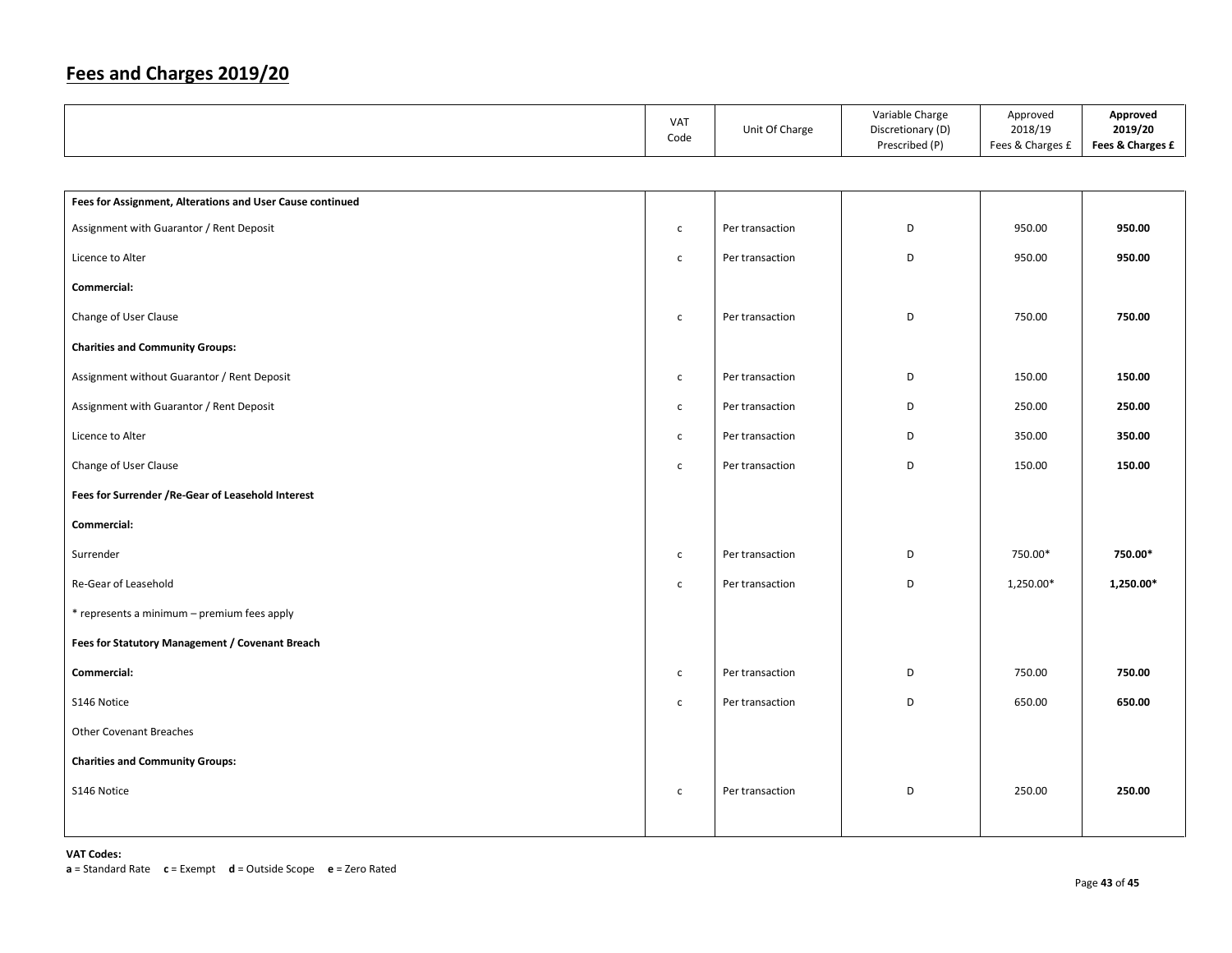|                                                                                                                 | VAT<br>Code  | Unit Of Charge  | Variable Charge<br>Discretionary (D)<br>Prescribed (P) | Approved<br>2018/19<br>Fees & Charges £ | Approved<br>2019/20<br>Fees & Charges £ |
|-----------------------------------------------------------------------------------------------------------------|--------------|-----------------|--------------------------------------------------------|-----------------------------------------|-----------------------------------------|
| Fees for Assignment, Alterations and User Cause continued                                                       |              |                 |                                                        |                                         |                                         |
| <b>Other Covenant Breaches</b>                                                                                  | $\mathsf{C}$ | Per transaction | D                                                      | 150.00                                  | 150.00                                  |
| <b>Note - All Transactions</b>                                                                                  |              |                 |                                                        |                                         |                                         |
| All transactions (most cases will be within the set price scale but more complex cases charges may exceed this) | $\mathsf{c}$ | Per transaction | D                                                      | $500.00 - 1250.00$                      | $500.00 - 1250.00$                      |
| <b>Civic Room Hire</b>                                                                                          |              |                 |                                                        |                                         |                                         |
| <b>Civil Ceremonies</b>                                                                                         |              |                 |                                                        |                                         |                                         |
| Monday - Friday                                                                                                 | $\mathsf{C}$ | Per Ceremony    | D                                                      | 350.00                                  | 350.00                                  |
| Saturday - Sunday and Bank Holidays                                                                             | $\mathsf{C}$ | Per Ceremony    | D                                                      | 650.00                                  | 550.00                                  |
| Corkage Charge - Celebratory drinks package with customers own drinks                                           | $\mathsf{c}$ | Per Bottle      | D                                                      | $\sim$                                  | 10.00                                   |
|                                                                                                                 |              |                 |                                                        |                                         |                                         |
| <b>Miscellaneous</b>                                                                                            |              |                 |                                                        |                                         |                                         |
| Filming on Fylde Borough Land                                                                                   | $\mathsf{C}$ | Per Application | D                                                      | Negotiable                              | Negotiable                              |
|                                                                                                                 |              |                 |                                                        |                                         |                                         |
|                                                                                                                 |              |                 |                                                        |                                         |                                         |
|                                                                                                                 |              |                 |                                                        |                                         |                                         |
|                                                                                                                 |              |                 |                                                        |                                         |                                         |
|                                                                                                                 |              |                 |                                                        |                                         |                                         |
|                                                                                                                 |              |                 |                                                        |                                         |                                         |
|                                                                                                                 |              |                 |                                                        |                                         |                                         |
|                                                                                                                 |              |                 |                                                        |                                         |                                         |
|                                                                                                                 |              |                 |                                                        |                                         |                                         |